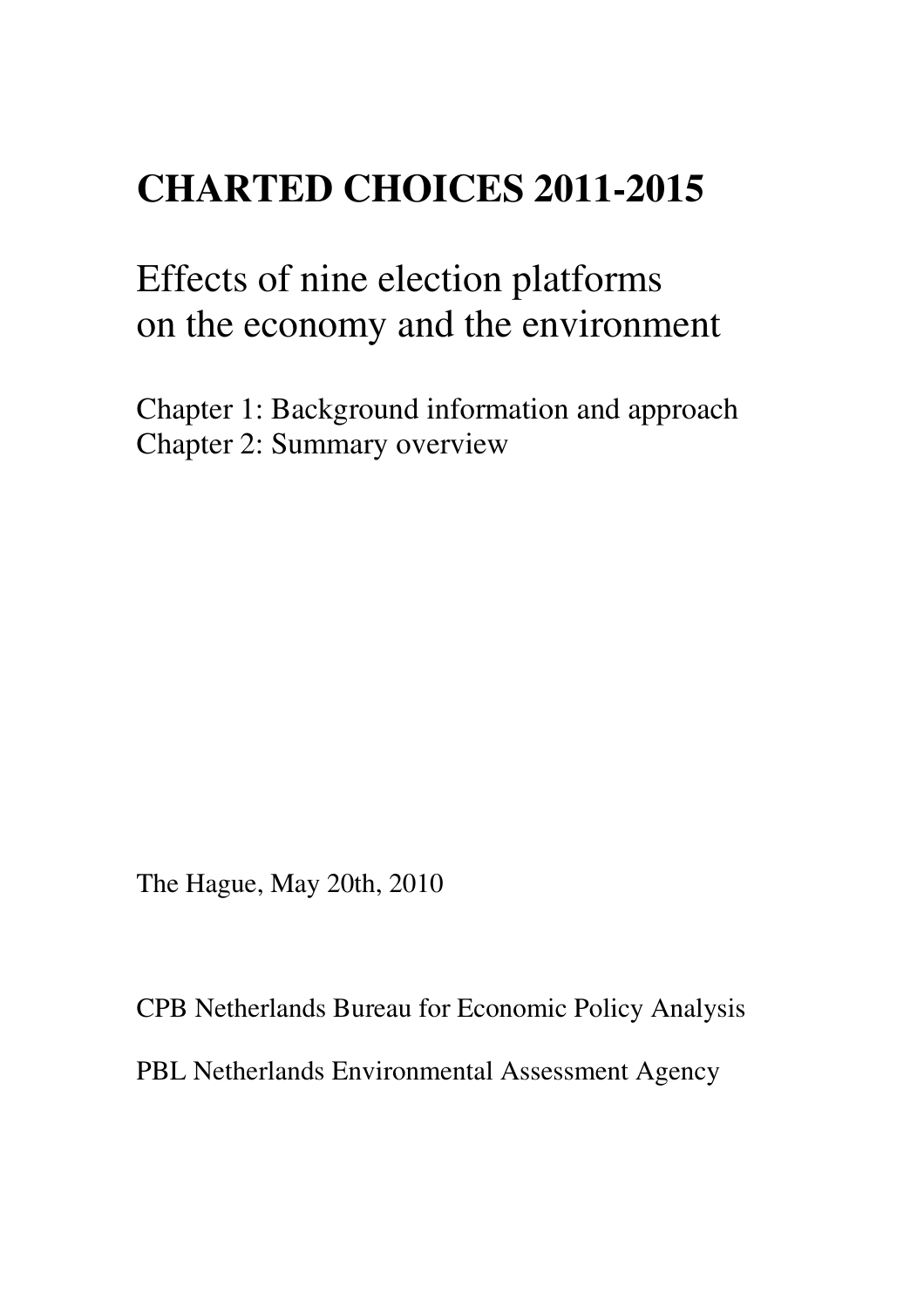## **1 Background information and approach**

*"There is no such thing as a free lunch"* 

## **1.1 A difficult point of departure**

The point of departure with respect to government finances is an extremely unfavourable one for future governments. The credit crunch resulted in a 4% shrink in the Dutch economy in 2009, which is an historic all-time low. The aftermath of this shock has caused considerable problems for government finances. We anticipate that there will be a 4.9% budget deficit by 2011. At the same time, the ageing of the population will take a heavier toll on the government budget than was previously forecast. People are living increasingly longer, and in increasingly better health. Although this is good news, it does create financial problems for the government. Unless the government amends its policy, the combination of the credit crunch and the ageing population will result in a sustainability deficit of 4½ % of the gross domestic product (GDP), i.e. 29 billion euros, by 2015. Our society will have to come to an agreement sooner or later on measures for covering this deficit. This poses a tremendous challenge for political parties, comparable in magnitude to the budget cuts implemented after the 1983 Wassenaar Agreement. This analysis shows that *all* the parties involved have taken up this challenge.

Retrenchments of this order can only be achieved by implementing structural measures. Such measures have one feature in common: the results of the policy will only become visible after some time has elapsed. There are a number of reasons for this: first of all, citizens must be given time to prepare themselves for the new policy, and substantial changes can only be introduced at a gradual rate. In addition, a great deal of new policy affects the influx and outflow in a scheme in the first instance, not the number of persons who benefit from this scheme. For this reason, the effects on the number of people —and thereby on government finances— will only be discernible in the long term.

However, the reverse is actually true in the short term. Most retrenchment measures result in a decrease in demand during the first four years, and thereby in a lower GDP and higher unemployment. A political party which implements more cutbacks will initially suffer more from this type of negative effect. The economic situation will eventually enter a new upswing, and the structural effects will prevail. This also corresponds with experiences gained from retrenchments after the Wassenaar Agreement, whose magnitude was comparable to the present task confronting political parties during the next four years. The favourable results of these retrenchments did not actually become plainly discernible until 1990. Since retrenchments are inevitable in any event, the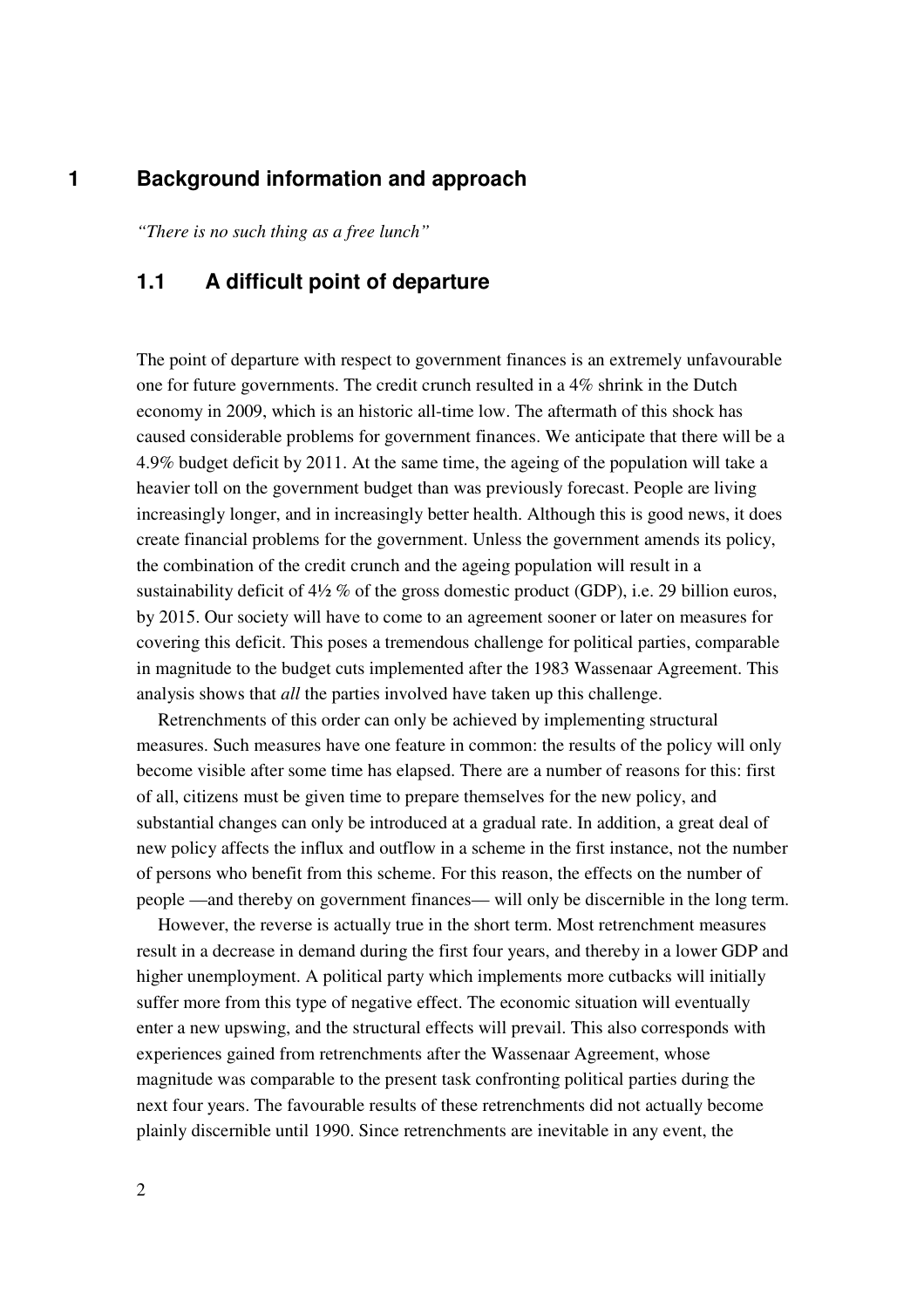negative effects on the economic situation, viewed from this perspective, are therefore primarily a question of the rate at which cutbacks are implemented. After all, these cutbacks will have to be made sooner or later.

However much the structural long-term effects may be surrounded by uncertainty, they are of far greater significance to a political assessment of the consequences of policy than the cyclical effects. Political parties' fundamental political choices are actually revealed in the long-term effects. Does a certain party attach more value to equality of income or to growth? Does a party give priority to education for the younger generations, or to the care of the elderly? Does a party consider it to be worthwhile (or not) to pay a high price for ensuring a clean environment and restricting emissions of greenhouse gases? It is these more structural choices which demonstrate how a party sets its political priorities, and the main purpose of this study is to portray these choices. For this reason, not only the consequences with respect to 2015 are of importance when assessing an election programme, but we must also examine the structural effects for the long term. This, the latest edition of *Keuzes in Kaart* (Charted Choices), consequently perpetuates the trend in which increasing attention is devoted to the structural long-term effects of party programmes.

## **1.2 Financing deficit, GDP and prosperity**

It is self-evident that an assessment of election programmes does not focus solely upon their effects on government finances. The electorate is also interested in the effects of the proposed programmes on the GDP, and on prosperity in the Netherlands in a broader sense, not least because a higher GDP will eventually contribute to sound government finances. As is customary, we have used a broad concept of prosperity: we have taken into consideration all factors which the public considers important, including e.g. the environment, travelling time, noise pollution and leisure. However, we have been obliged to limit ourselves in this study to effects of considerable importance, and to effects on which there is sufficient information available to enable us to give a reliable assessment of them. If the latest scientific and technical knowledge does not provide a sufficient basis for a well-considered opinion, politicians and the electorate will have to make a choice on other grounds. Therefore, if science is unable to give a reliable assessment of the effects of prosperity, this does not mean that the relevant proposals made by a certain political party are unable to withstand criticism; it only means that the available information is insufficient to enable us to arrive at a balanced opinion.

There are also disadvantages to this reticent approach in practice. For parties that attach great weight to this kind of proposal, it is often difficult to accept such reticence. However, giving an opinion without substantial information is incompatible with the role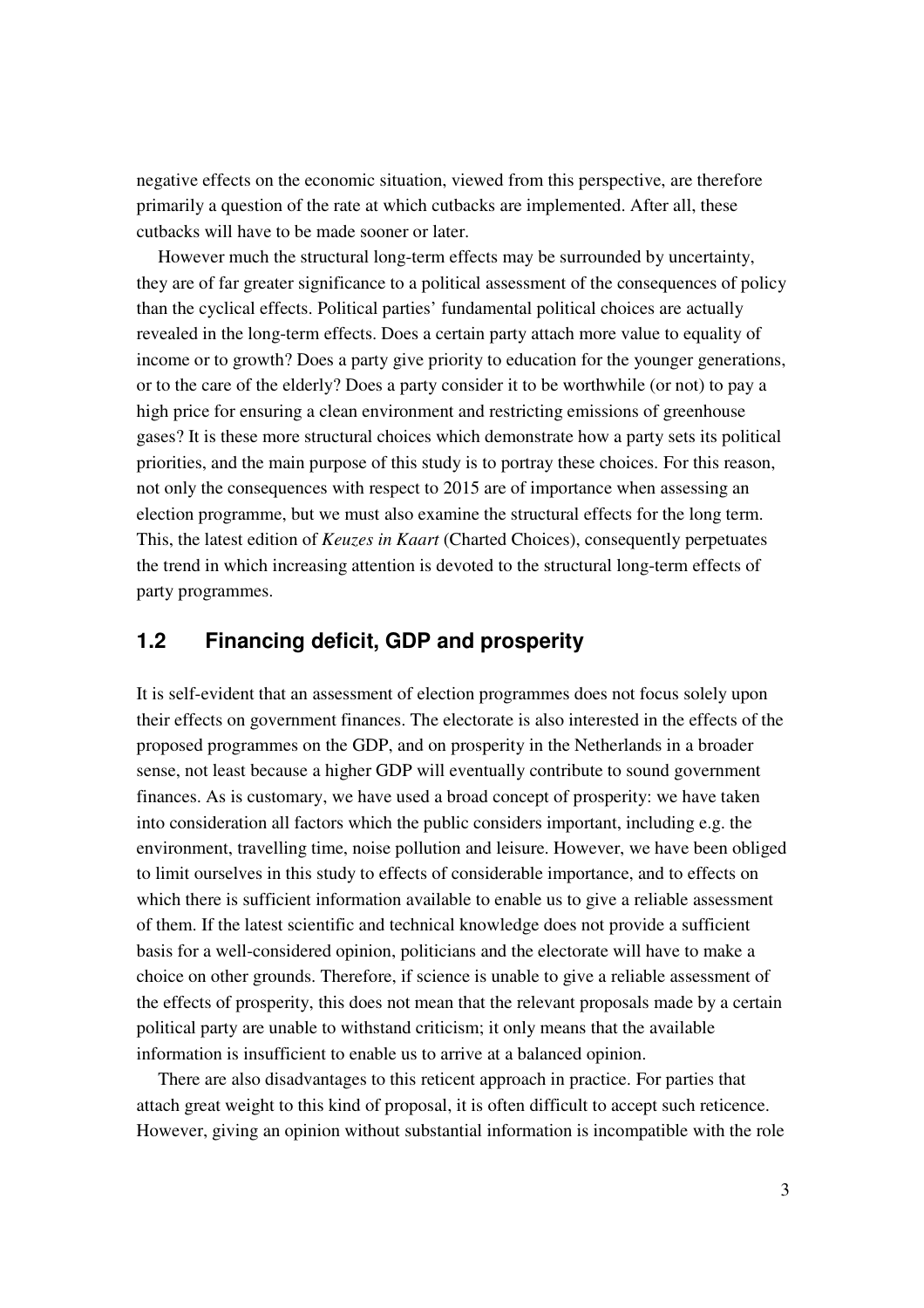of planning offices. In between elections, planning offices do continue working on the further expansion of the relevant knowledge in order to ensure an improved response to the existing need for information in subsequent editions. Incidentally, the political parties themselves constitute a major driving force behind planning offices' increasingly farreaching analysis of their election programmes, because they urge them to depict the prosperity effects in an increasing number of areas.

Another disadvantage to the planning offices' cautious approach is that political parties have a tendency to refrain from allocating resources to policy areas in which it is difficult to give a satisfactory assessment of the prosperity effects, because the parties feel that it is more difficult to account for this kind of expenditure to the electorate. These problems occur e.g. in the case of proposals for institutional reforms in the health care sector. They also occur with respect to proposals for promoting research and development. Although it is well-known that research and development have significant external effects, there are few in-depth studies that give an insight into how the government can effectively stimulate them. In all cases where we have refrained from giving a balanced opinion because there is insufficient scientific evidence available for such an opinion, we will explicitly state this.

Since the planning offices do not give any political opinions —which, after all, is strictly the prerogative of political parties— this analysis can solely be based on a factual analysis insofar as this relates to the budgetary effects, and solely on a widely-supported scientific opinion if it relates to the social impact on the GDP and prosperity. This kind of scientifically-substantiated assessment requires meticulous preparation, including verification by external experts. It is the duty of the planning offices to ensure permanent monitoring of those areas in which it is possible to give a scientific opinion of this kind.

Theoretically, as we have said, we have demonstrated the effects on prosperity. Although this is sometimes too ambitious, it is nevertheless possible to chart the effects on the GDP. For example, we are able to give a reasonable insight into the prosperity effects<sup>1</sup> with respect to the analysis of the housing market, whereas we are obliged to limit ourselves to the effects on the GDP with respect to investments in knowledge. Although prosperity and the GDP are related concepts, they are by no means identical.<sup>2</sup>

# **1.3 Sustainability of government finances**

This study examines in detail the effects of election platforms on the sustainability of government finances in the long term. Roughly speaking, government finances are

-

<sup>&</sup>lt;sup>1</sup> CPB Housing market study.

 $^2$  See op.cit. for a comparison between these two concepts, and for an explanation of why it is often simpler to show the effects on the GDP than those on prosperity.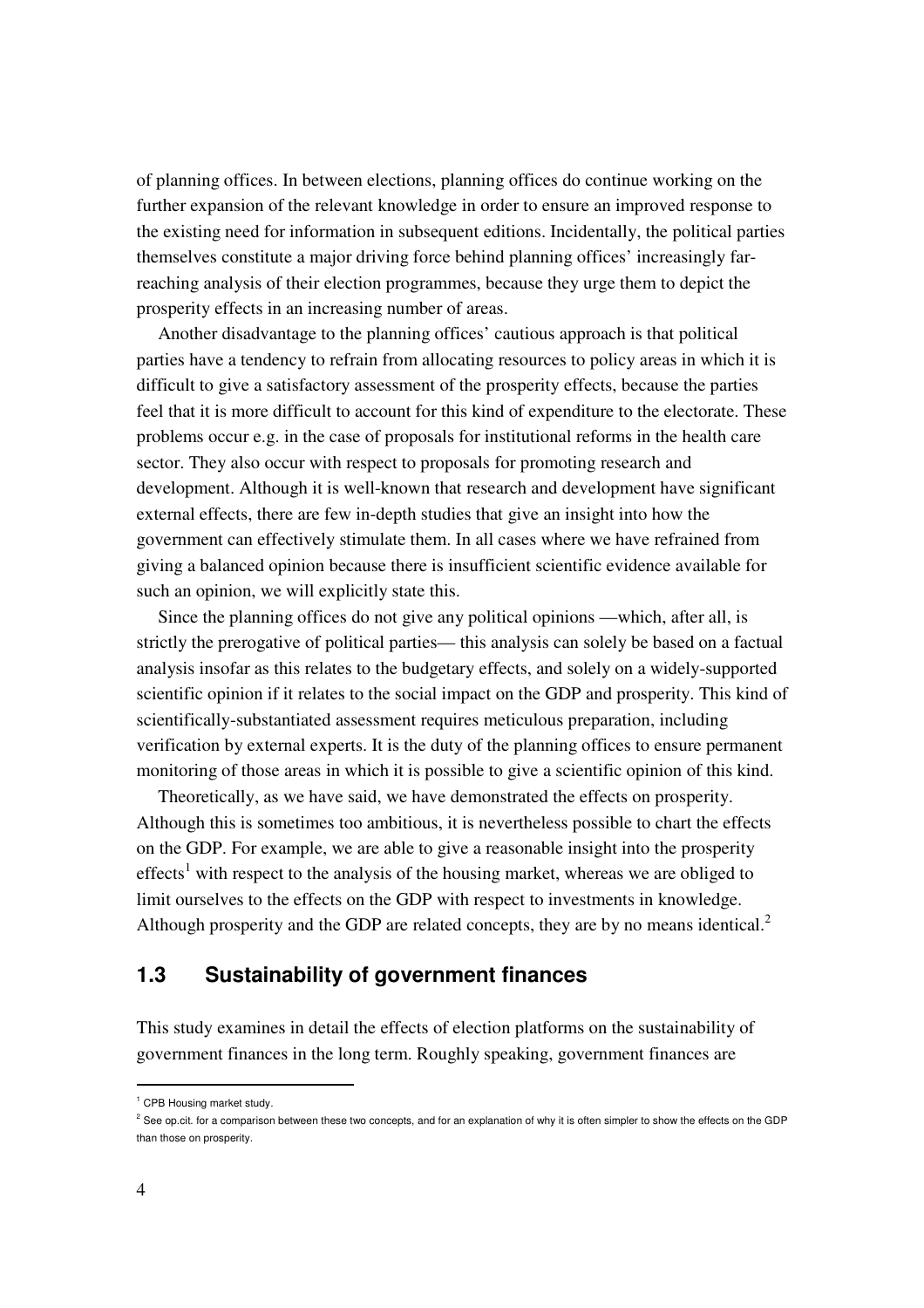sustainable if the National Debt does not explode, in the event that the present institutions are maintained ("unchanged policy"). At the present moment, therefore, this is not the case, as we indicated in paragraph 1.1. There is a sustainability deficit of 29 billion euros a year, measured in 2015. There are many different ways of resolving this problem. For example, a party may propose an immediate retrenchment of 29 billion euros. However, a party may also decide to pursue a more gradual route by increasing the retrenchments by one billion euros every year. Furthermore, a party may resolve to postpone part of this choice, and only indicate ways in which the retrenchments can be achieved during subsequent governments' terms in office. From an economic point of view, the rate at which retrenchments are implemented within stringent preconditions<sup>3</sup> is primarily a political choice, although there are a great many arguments in favour of already specifying, at the present date, how and when the retrenchments will be implemented. Since uncertainty has a deleterious effect on the investment climate, this study has therefore adopted two ways of demonstrating the range of options for counterbalancing the sustainability deficit. Firstly, we indicate the part of the sustainability deficit for which a party has already put forward specific proposals. This means that the party is postponing making a choice for the remainder of the sustainability deficit. Secondly, we give an approximate indication for each party of how this party intends to distribute the tax burdens attached to the necessary adjustments among a number of generations, by showing the course of the government's financing deficit over time. The greater the deficits during the first few years, the more tax burdens will be passed on to future generations.<sup>4</sup>

With respect to the sustainability analysis, we have taken into consideration the influence of changes in the population's age structure on the effects of a proposed policy measure. For example: although reducing additional allowances for senior citizens has a favourable effect, even now, on the government's financing deficit, this effect will be even greater in the future, because more senior citizens will be entitled to such allowances. In addition, some of the proposed measures will only be implemented at a gradual rate. One instance of this is that a number of parties advocate raising the retirement age in phases. Therefore, when making the sustainability analysis, we have taken account of the impact of the measures after the end of the next government's term

-

 $3$  The precondition is that the financial markets remain confident that the debts will be repaid one day. In this respect, the Netherlands is now closer to the critical limit, due to the considerable increase in the financing deficit in 2009 and 2010.

<sup>&</sup>lt;sup>4</sup> In order to ensure a consistent picture, we are assuming in this respect that the sustainability deficit will have been eliminated by 2040 anyway, irrespective of whether the parties specify how they intend to achieve this. The pattern of the financing deficit over time merely gives an initial indication of the distribution of the tax burdens among the generations. After all, it does make a difference whether the financing deficit is reduced by e.g. cuts in pensions (which will also affect the generations that have already retired), or by raising the retirement age (which will only affect the generations that have not yet retired). In connection with the present study, however, there was insufficient time to carry out this more detailed analysis.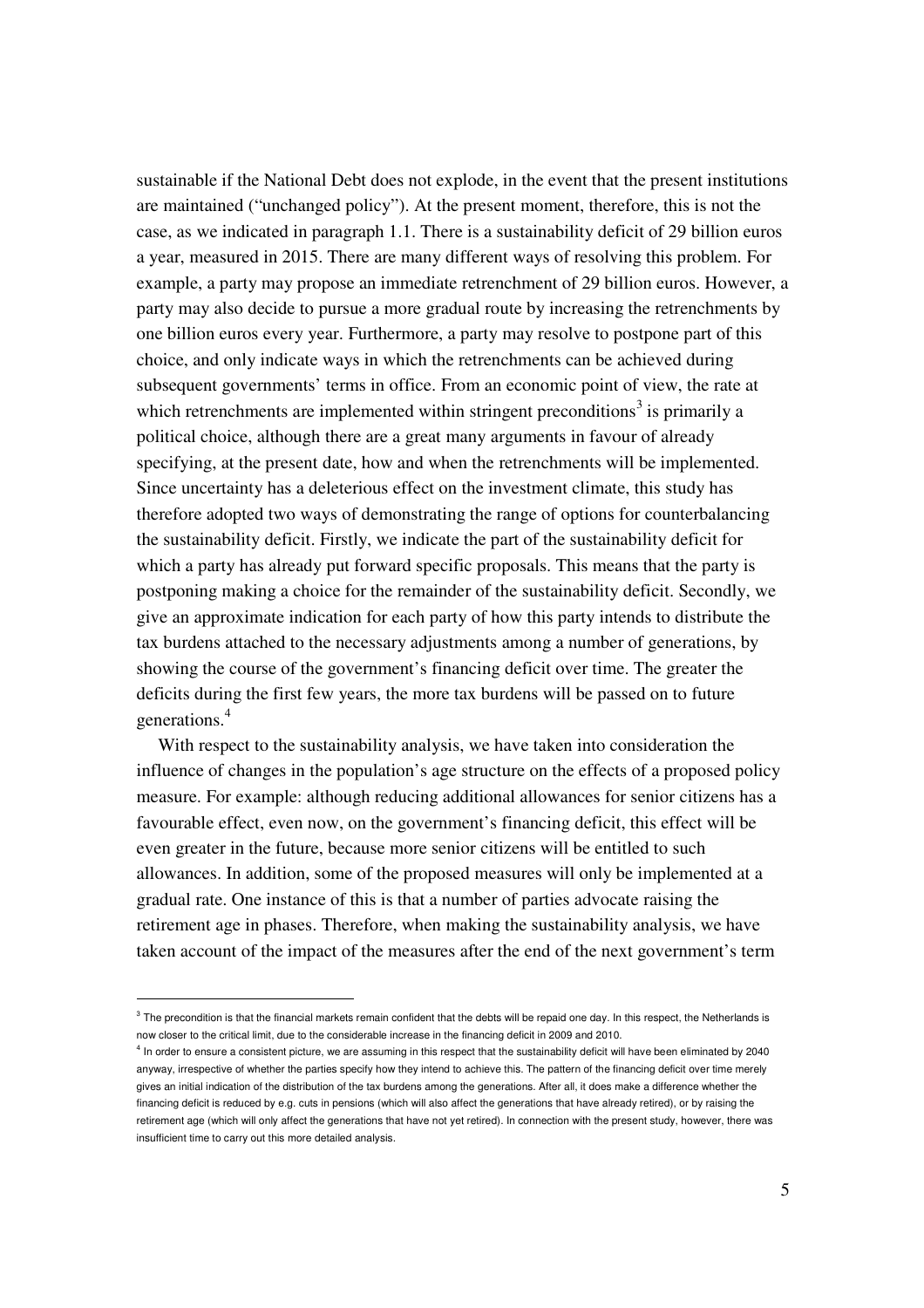in office. However, the only measures that CPB has included in its calculations are those that will actually affect individual citizens as early as the next government's term in office: either with respect to their incomes, or because their conduct during the coming years will determine the rights they are building up for the future. This study does not examine measures that will not have any actual impact until subsequent governments take office. In addition, we have maintained consistency with respect to the institutions, in all cases with effect from 2040. This means that measures that change institutions very gradually over a long period of time, such as not indexing tax brackets, will be abolished in 2040.

## **1.4 A threat to democracy?**

As this is the seventh edition of *Keuzes in Kaart*, our analysis of party programmes has now become an institution. The fact that there is a pressing social need for *Keuzes in Kaart* has emerged from the steadily-increasing number of political parties that have their programmes analysed (nine in this edition), the increasingly comprehensive questions they ask the planning offices, and the tremendous social interest in the outcome of this analysis. Up till quite recently, the Netherlands was the only country in which this type of analysis was carried out. However, the Institute of Fiscal Studies took the initiative to conduct a similar analysis in connection with the recent elections in the United Kingdom, and this analysis attracted a great deal of attention there as well. In the meantime, therefore, it has become evident that this need is no longer unique to the Netherlands.

The fact that *Keuzes in Kaart* has meanwhile become an institution does not mean that the analysis is undisputed. This edition of *Keuzes in Kaart* was already the subject of public debate before publication, to an even greater extent than during previous elections. One frequently-recurring point of criticism is that *Keuzes in Kaart* restricts the political process: critics have claimed that the planning offices gave parties "report marks", which replaced the essential political debate, and the ultimate political choices that ought to follow on from this debate. It is not in itself surprising that the political debate is more vehement this time around than it was during previous elections. The credit crunch and the magnitude of the sustainability deficit have ensured that budgetary policy will be a major issue during the forthcoming elections, and for this reason, it would be beneficial to focus more closely on the significance of *Keuzes in Kaart* with respect to the democratic process.

First and foremost, we have conducted this analysis at the sole request of the relevant parties themselves. The parties are entirely at liberty to participate in this analysis, and are likewise entirely at liberty to draw their own conclusions from it. The only parties that have participated are those that wish to do so. The analysis is *not* a "report mark" or a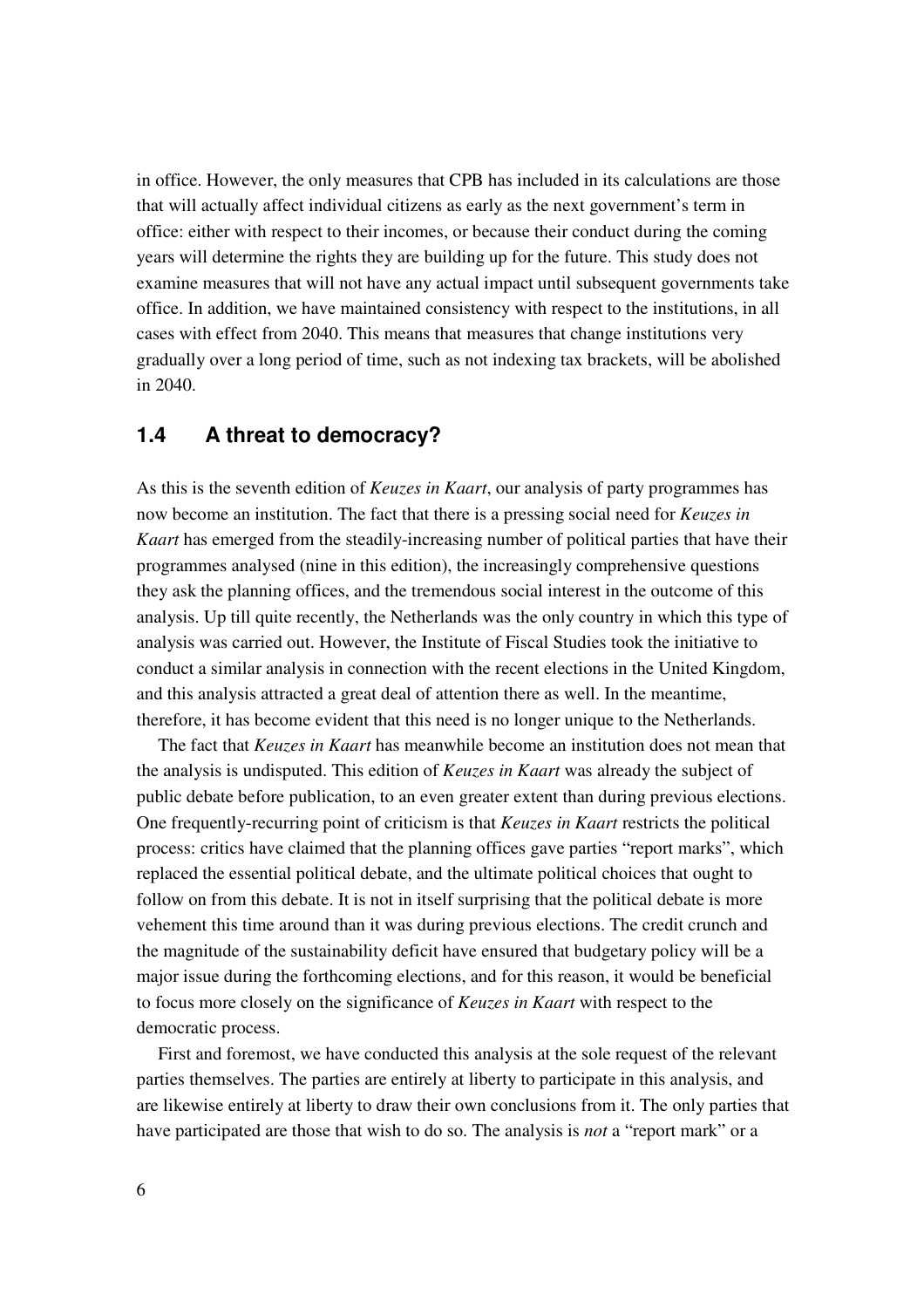seal of approval, and it is most emphatically *not* a recommendation on how to vote. All the programmes are satisfactory, although they do contain divergent *political choices*. If in this study we conclude that a certain political party does not do a great deal to limit  $CO<sub>2</sub>$  emissions, this is not a value assessment: it is a plain statement of fact. It is quite possible that this party does not consider climate change to be a serious problem, and therefore does not intend to spend money on limiting emissions. This is a legitimate political choice. It is up to the party in question to defend its choice, and it is up to the electorate to pronounce judgement on this choice.

What explanation can there be of this tremendous interest in *Keuzes in Kaart*? Are the parties themselves unable to defend their priorities vis-à-vis the electorate? Why is there a need for an independent and factual analysis of party programmes? Or, in other words, what contribution can an independent analysis make to the political process? This added value lies in the fact that political parties sometimes have a natural inclination to propagate their message more favourably than is justified by the facts. If they subject their programmes to an independent and factual analysis, they increase the credibility of their message. Perhaps it sounds somewhat harsh to say so, but it is not fundamentally any different to a salesman who incorporates an independent organisation's opinion into his sales talk. This is the salesman's personal choice, and it is up to the customers to decide which product they prefer, although they are able to consult an independent institution's opinion on the quality of the various alternatives when making their choice. In the same way, *Keuzes in Kaart* therefore does not constitute a restriction of the political process. An analysis based on scientific views does not serve to replace political campaigns. It enables the parties to highlight their message in their campaigns in a more credible manner, and it enables the electorate to make a more well-considered choice. The political debate does not mean that facts and scientific views are irrelevant. *Keuzes in Kaart* actually reinforces the political debate by incorporating such facts and scientific views into its analysis.

In addition to providing a service to the electorate, previous editions of *Keuzes in Kaart* have played a useful role in the formation of a new government after a general election. The analysis gives an overview of the consequences of implementing the various political parties' proposals; this overview provides a starting point for negotiations on a coalition agreement for the next government. In this way, CPB's and PBL's analyses facilitate a satisfactory exchange of information between the parties on the effects of their programmes with respect to all political differences of opinion which naturally exist among the parties. However, it is also true here that it is up to the parties, as well as to the politician who investigates on behalf of the Crown whether a proposed cabinet formation will succeed, and the politician charged with forming a new government, to determine how they wish to make use of this study.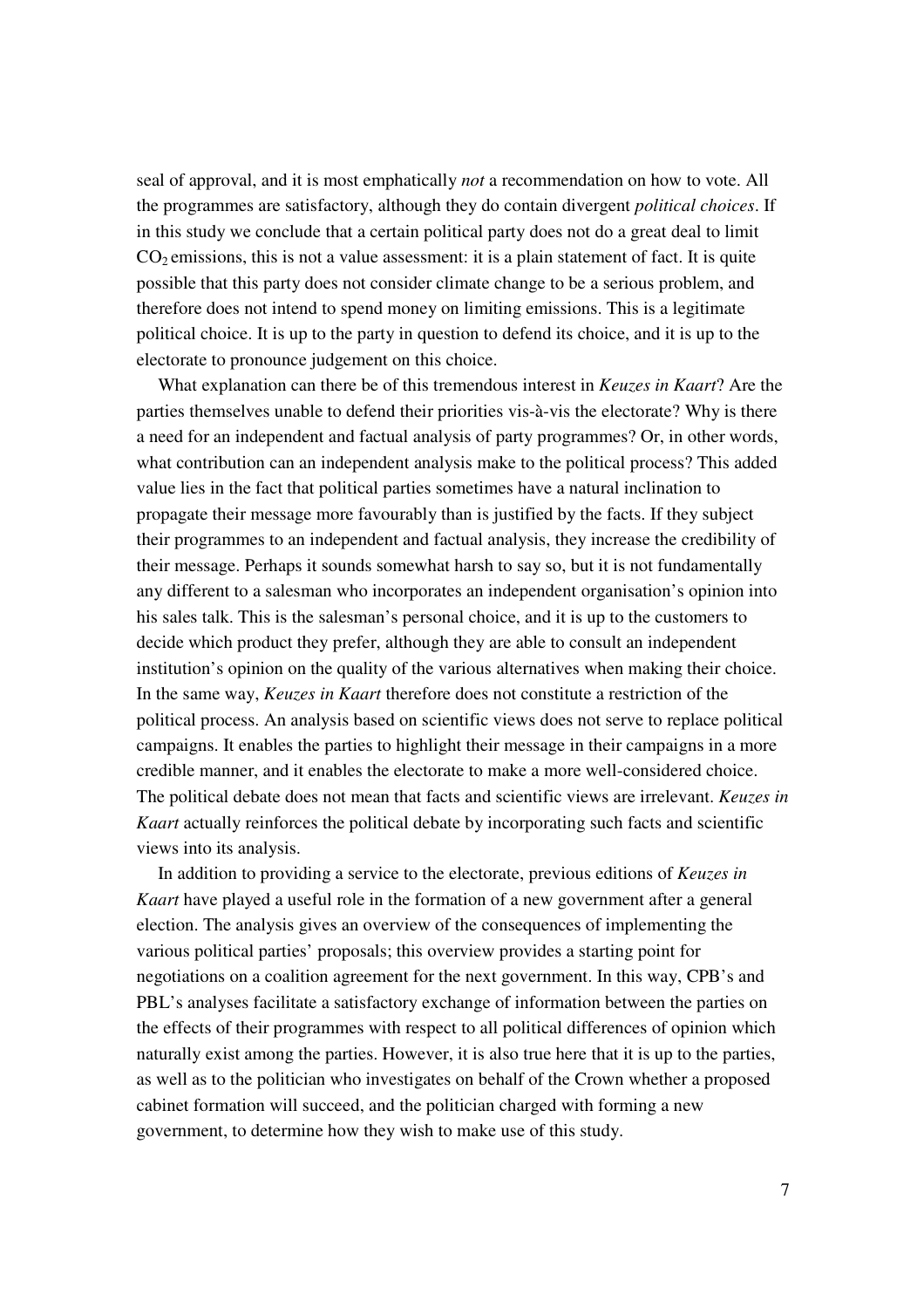#### **1.5 Issues included in the analysis**

First of all, this edition of *Keuzes in Kaart* gives an analysis of the effects of the various election programmes on government finances, during the next government's term in office as well as in the long term. In addition, the planning offices also chart the *average* income effects and employment effects in the long term, as well as analysing the effects in a number of specific fields, i.e. accessibility; climate and energy; agriculture, nature and countryside; education and innovation; the housing market; and the health care sector.

Due to lack of time, we were unable to calculate the macro-economic effects for the medium term, and for the same reason, it was not possible for us to calculate the purchasing power effects in detail. However, these effects actually occupy a relatively prominent place in the current programmes. Political parties' programmes (considerably) improve the EMU balance by implementing cutbacks in public-sector expenditure, and also, in most cases, by increasing the tax burdens. This often has a (negative) effect on disposable household incomes and/or corporate profits. Incidentally, CPB will be able to calculate the macro-economic effects during the next government's term in office, as well as an analysis of the purchasing power effects, for the benefit of the cabinet formation.

In order to be able to comment on the consequences for purchasing power (and profits), we have given an account of the policy-related effects on purchasing power and profits (BKW) of the various programmes. This account (the BKW) is new and gives an approximate insight into the effects on disposable income, and on profitability, of measures relating to expenditure as well as to revenues. With respect to purchasing power, the measures in question relate to subsidies and bonuses, tuition fees, student finance and child benefit, the benefit income rate, and tax burden measures for families. With respect to profits, the measures in question concern subsidies for companies (including subsidies for companies in the areas of Energy/Environment and Agriculture/Nature) and tax burden measures for companies.

This is the first time that the consequences of the programmes for accessibility and mobility have been analysed and presented as a separate issue. We have used the National Traffic and Transport Model System as a basis for this analysis.<sup>5</sup>

Since the previous elections, CPB has invested a great deal in an instrument for demonstrating the effects of knowledge policy on (material) prosperity in a qualitative as well as a quantitative sense. Unfortunately, the fall of the government has considerably

-

 $^5$  This is the 'standard' traffic and transport model at national scale level, and is used for calculating the effects of the Policy Document on Mobility (2004) and the Policy Document on Tackling Mobility (2008).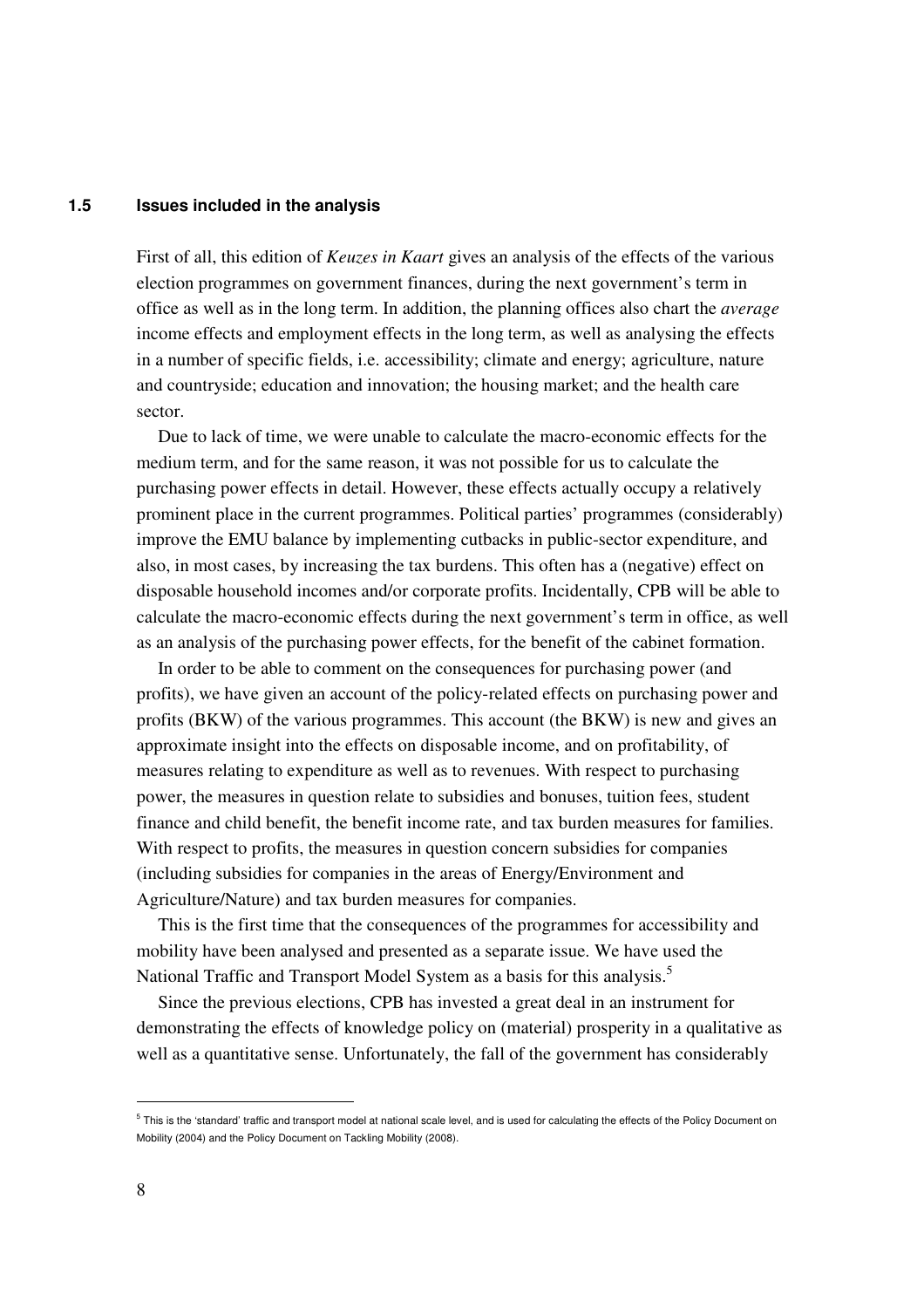reduced the preparation time for this. We will nevertheless be able to calculate the effects of a large part of the measures for education at long-term GDP level this time. This means that we will be showing the revenues as well as the costs with respect to expenditure for education. The measures relating to science and innovation are assessed in a qualitative sense.

The analysis of the housing market effects is limited to measures which act directly on the housing market. However, household incomes have a major impact on the housing market as well. Higher incomes result in greater demand, higher house prices, and ultimately a greater number of homes available on the market. Therefore, measures that affect household incomes —and this applies to almost all measures — will also affect the housing market. However, this analysis does not take into consideration the effects via household incomes; this is partly due to the absence of a macro-economic calculation.

With respect to the housing market, it is also true that planning offices can make additional analyses for the cabinet formation, particularly in the field of capital gains taxes levied on corporations, the prosperity costs of transfer tax, and a differentiation of owner-occupied houses according to price level in the effects of measures relating to mortgage interest relief.

## **1.6 Practical procedure**

 The planning offices have given as accurate an estimate as possible of the costs and revenues of the measures, as well as the consequences of these measures. All programmes have been assessed in the same manner. The purpose of the analysis is to prevent a discussion on the facts from arising, so that the election debate can concentrate on what it is supposed to be about: political choices. The analysis ensures that it is not profitable to represent the advantages of parties' own proposals as being greater (and the costs as being lower) than is justifiable, on the basis of an unfounded optimism, since parties do not have access to unlimited funds. Moreover, the analysis increases the degree of comparability among the parties. If two parties propose exactly the same project, the same costs and revenues are calculated as well. This study takes the measures that the parties have submitted to the planning offices as a basis. We have not verified whether these measures correspond with the proposals put forward by the parties in their election platforms. In principle, readers can check these personally on the basis of the description of the proposed measures given in this study.

The analyses in this study have been considerably facilitated by the preparatory work carried out by the 20 official reviewing committees during the first half of this year. These committees have identified and analysed a large number of retrenchment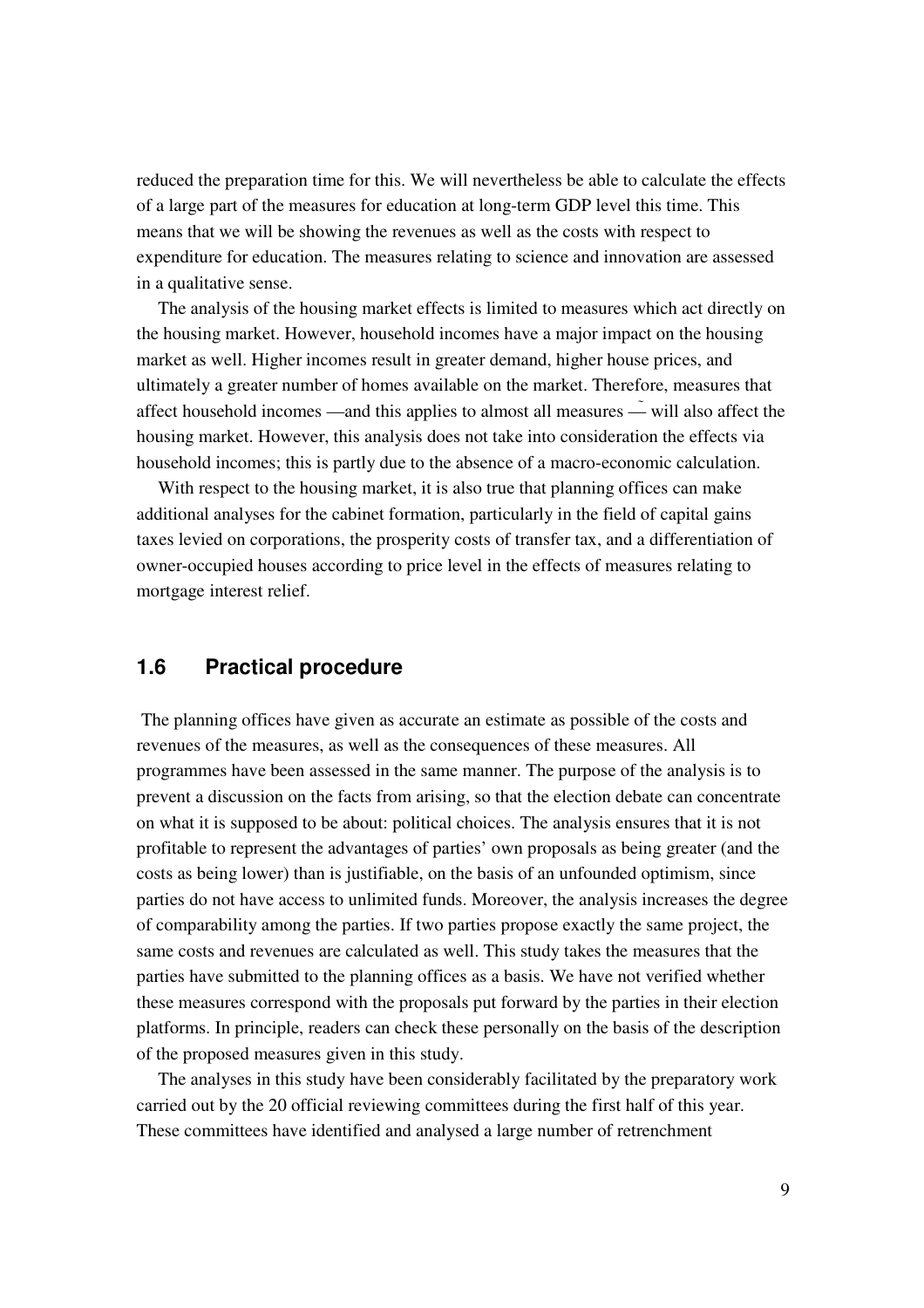proposals, and political parties were only too pleased to make use of these analyses. The assessment agency was involved as an observer in the work carried out by most of these committees. CPB contributed to the analyses, and in cases where the analyses were conducted by others, CPB was able to form an opinion on their quality. For this reason, we have fully reproduced the views of these committees in *Keuzes in Kaart* in the majority of cases. CPB's opinions deviate from those of one of the committees with respect to a number of points. In such cases, CPB informed the political parties of this immediately after the reviewing committees published their reports.<sup>6</sup> This also demonstrates that we endeavour to achieve the greatest possible degree of transparency regarding the way in which we assess policy proposals; this is partly at the request of the participating political parties.

To what extent is the outcome of this analysis susceptible to the *strategic behaviour of political parties*? Or, to put it more bluntly: could the parties misuse certain features of the planning offices' models? The quote at the beginning of this chapter is applicable here, as is another of CPB's mottoes: No pain, no gain. Politics is all about making choices, and such choices almost invariably result in winners as well as losers. This is an inherent part of politics. After all, if a measure only resulted in winners, this measure would obviously have been implemented long since. Therefore, there are probably disadvantages as well as advantages attached to each measure. Although a greater labour market participation will increase economic growth, prosperity is more than growth alone: for example, it takes its toll on people's free time. Other considerations to be weighed up include growth versus equality of income, or tax burdens for the present generations versus tax burdens for future generations. The parties themselves determine what choices they wish to make in this respect.

The planning offices always depict the advantages and disadvantages in all good faith. If the analysis of a measure only shows its advantages in the first instance, this should be viewed with suspicion. After all, if a free lunch is available, why has it not been consumed by someone else long before now? And is such a measure feasible? Two typical examples are 'ensuring that civil servants work more efficiently' and 'cutting civil servants' salaries'. All political parties are in favour of a government that works as efficiently as possible. If it were possible to make the government more efficient, why has this not been done before now? This kind of retrenchment will only be credible if extremely specific details are given on which activities will no longer be performed by the government in the future. In that case, the proposed measure would not be a "free

-

 $6$  See e.g. CPB, Memorandum on supplementary information on health care, 31 March 2010.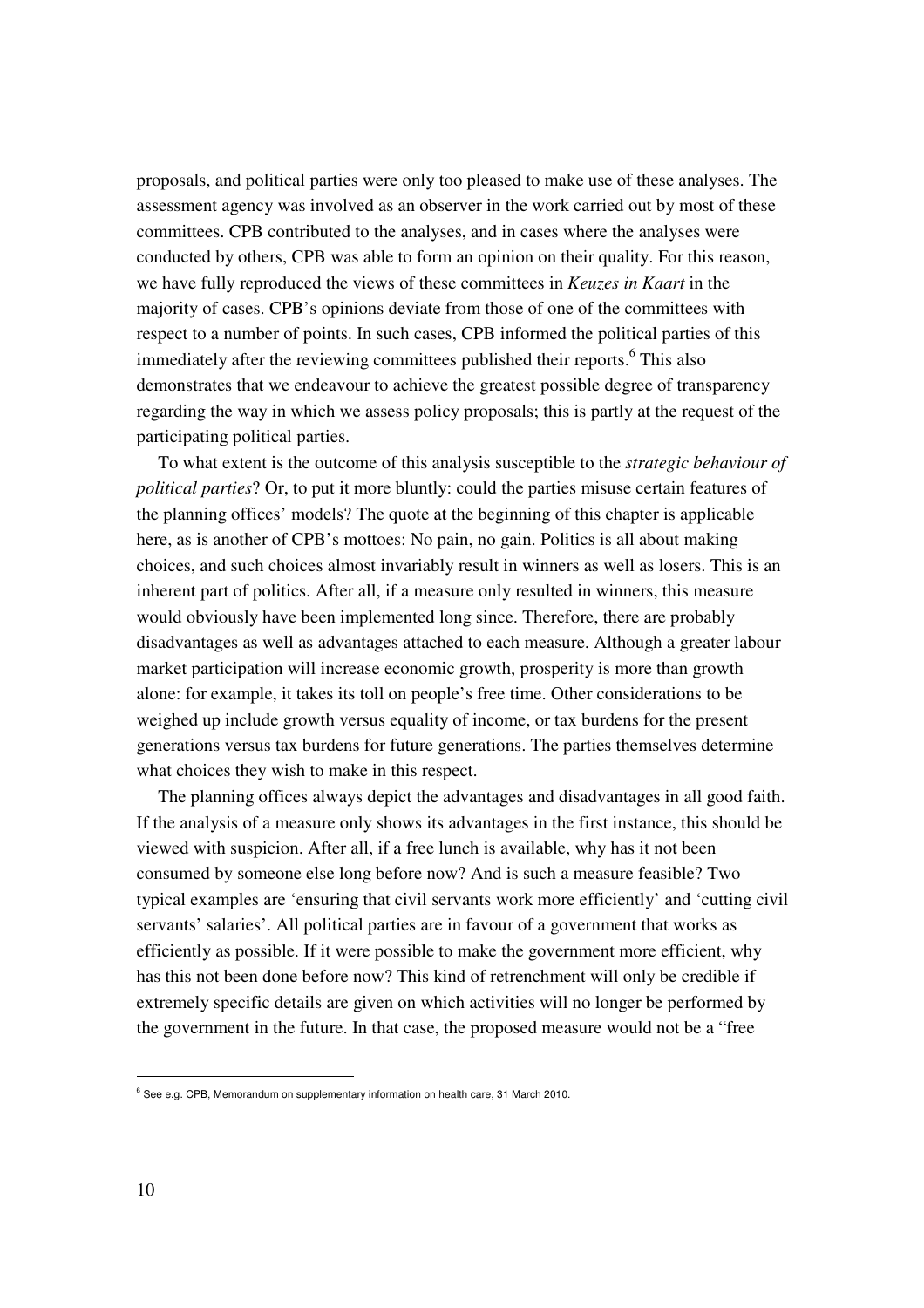lunch", and the electorate can decide whether they feel that the costs (in terms of fewer government services) compensate for the benefits of fewer demands on the Treasury. And if the government were able to find the right people to work for them even if lower salaries were offered, why have they paid their staff too much during the past years? This is why we should regard this kind of measure with scepticism. Since there was already a great deal of debate on these two points prior to the publication of this study, we have devoted considerable attention in Chapter 2 to the possibilities and impossibilities concerning civil servants' salaries and government efficiency. A similar attitude can be applied to the Netherlands' contributions to the EU. A reduction in these contributions is a typical example of a "free lunch", since who could possibly be opposed to it? Planning offices are sceptical by nature with respect to all these points. Political parties are naturally at liberty to advocate such measures, and these arguments may even contribute to less expenditure with respect to the government and the EU, because they force these organisations to implement more efficient management, but they could also result in fewer government services, or in erosion of the EU budget due to a "race to the bottom" among the EU member states. There is no objective basis for the planning offices to assign revenues to this.

This study only includes measures that are essentially legally feasible. However, this does not mean that we have conducted an extensive legal feasibility study on each measure. That does not lie within our purview, and moreover, the legal framework is set by politicians. Consequently, legal feasibility is also a question of political priorities to a certain extent, although the legislation procedure and existing legal statuses do set limits to what is actually possible; we have not included measures in cases where they exceed these limits.

The above makes it clear that, besides a multiplicity of models for specific markets, *common sense* is an essential input for this analysis: each measure is assessed according to its feasibility. Therefore, the aggregate of analytical instruments at the planning offices' disposal, as well as their experience, enable them to examine which analytical instrument is the most suitable for analysing a certain specific policy measure in each separate case.

## **1.7 Time restrictions resulting from the fall of the government**

In previous editions of *Keuzes in Kaart*, CPB did chart the cyclical effects of election programmes. Unfortunately, the fall of the government, and the ensuing early elections, meant that we did not have sufficient preparation time with respect to this edition. This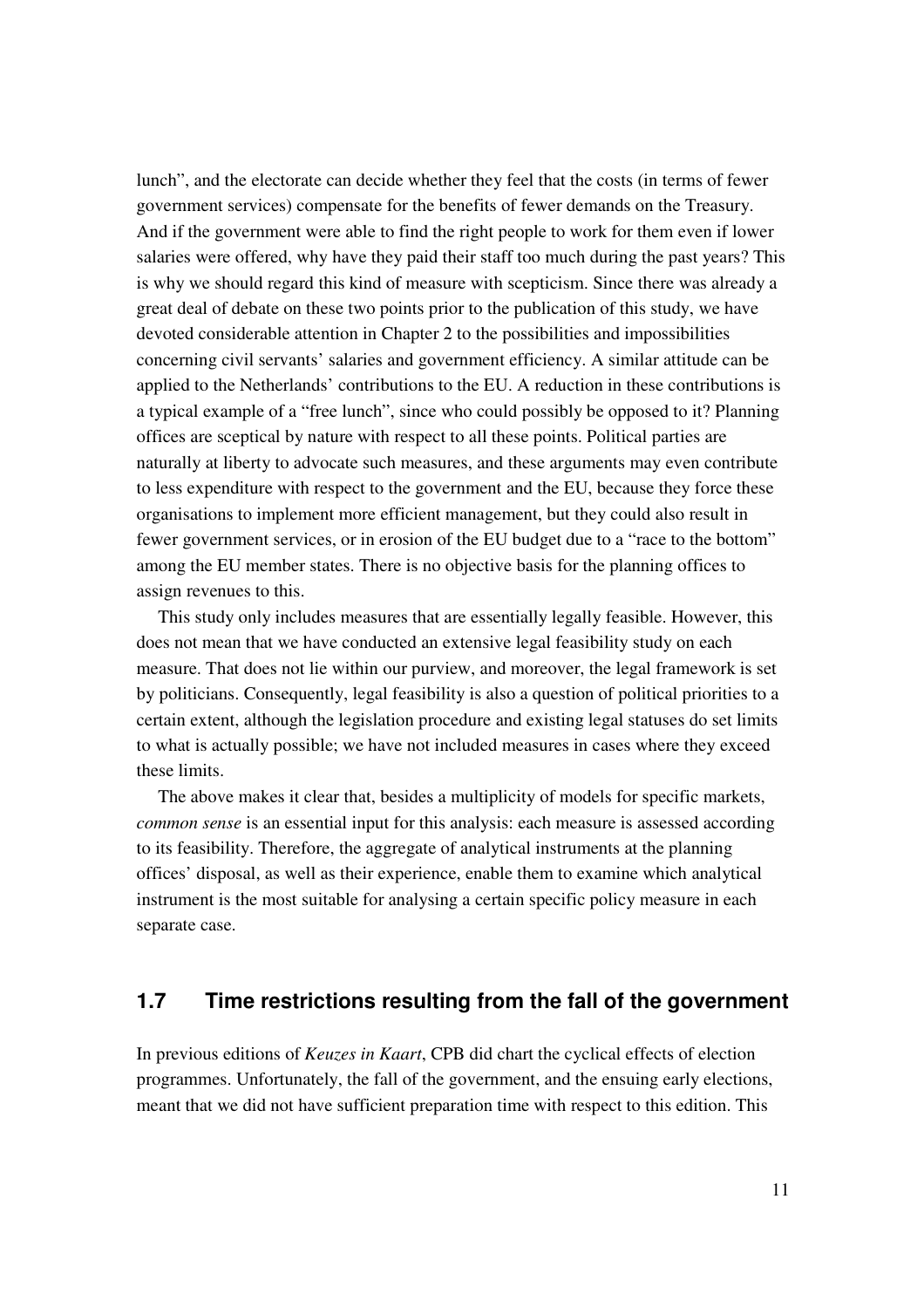kind of analysis takes a longer time to prepare, because we first have to chart the immediate effects before analysing the cyclical effects.

 In this edition, moreover, CPB has not included any 'purchasing power pictures' containing the effects on various income groups' purchasing power. A calculation of the cyclical effects is required for this kind of analysis, but unfortunately we did not have sufficient time for this. Moreover, compiling 'purchasing power pictures' takes a great deal of time as well. In previous years, the draft report of purchasing power effects was often an incentive for political parties to adjust their programmes in order to counteract undesirable purchasing power effects. Although this is in itself an understandable aim, we simply did not have the time for this kind of iteration.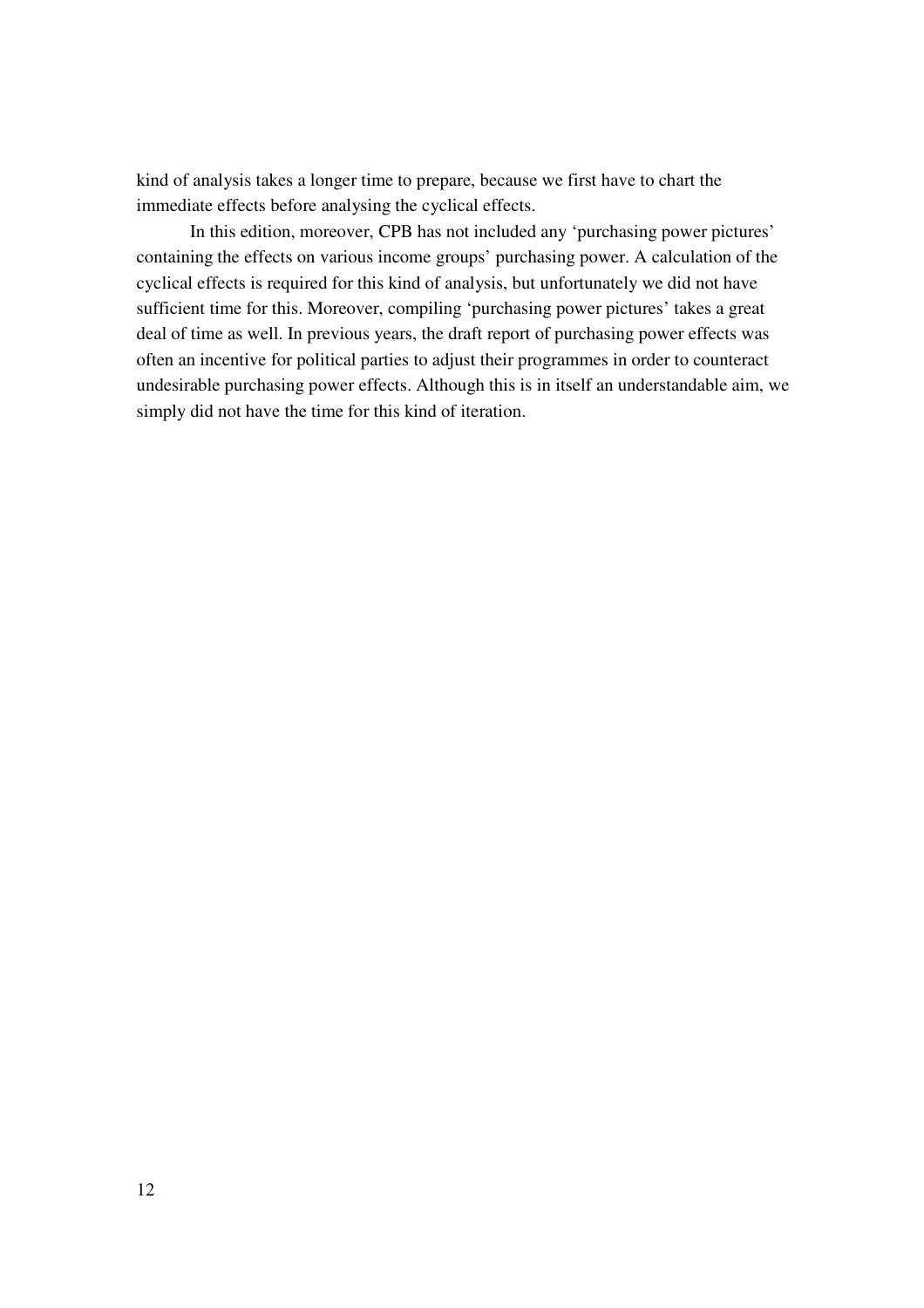## **2 Summary overview**

### **2.1 Introduction and general overview**

The purpose of this analysis of election platforms is to identify the choices made by political parties: if a party concentrates a great deal of policy on one category, this must have consequences (relatively less favourable ones) for another field. Table 2.1 summarises the goals being pursued by parties and the outcomes in respect of various elements. The table shows the differences compared with the baseline. It is obviously not possible to sum up the ideas and measures of parties in respect of a certain field under a single indicator. The analysis covers numerous indicators for each subject and even then the analysis remains of a general nature. Parties can also achieve a similar result through completely different interventions. Two examples: accessibility can be improved by investing in roads, but also by introducing road pricing. Prosperity gains are attainable in the housing market by limiting tax relief on mortgage interest, but also by liberalising the rented homes market. Parties make completely different choices in this respect. The sections that follow therefore look in more depth at all elements. The indicators are also explained in the sections.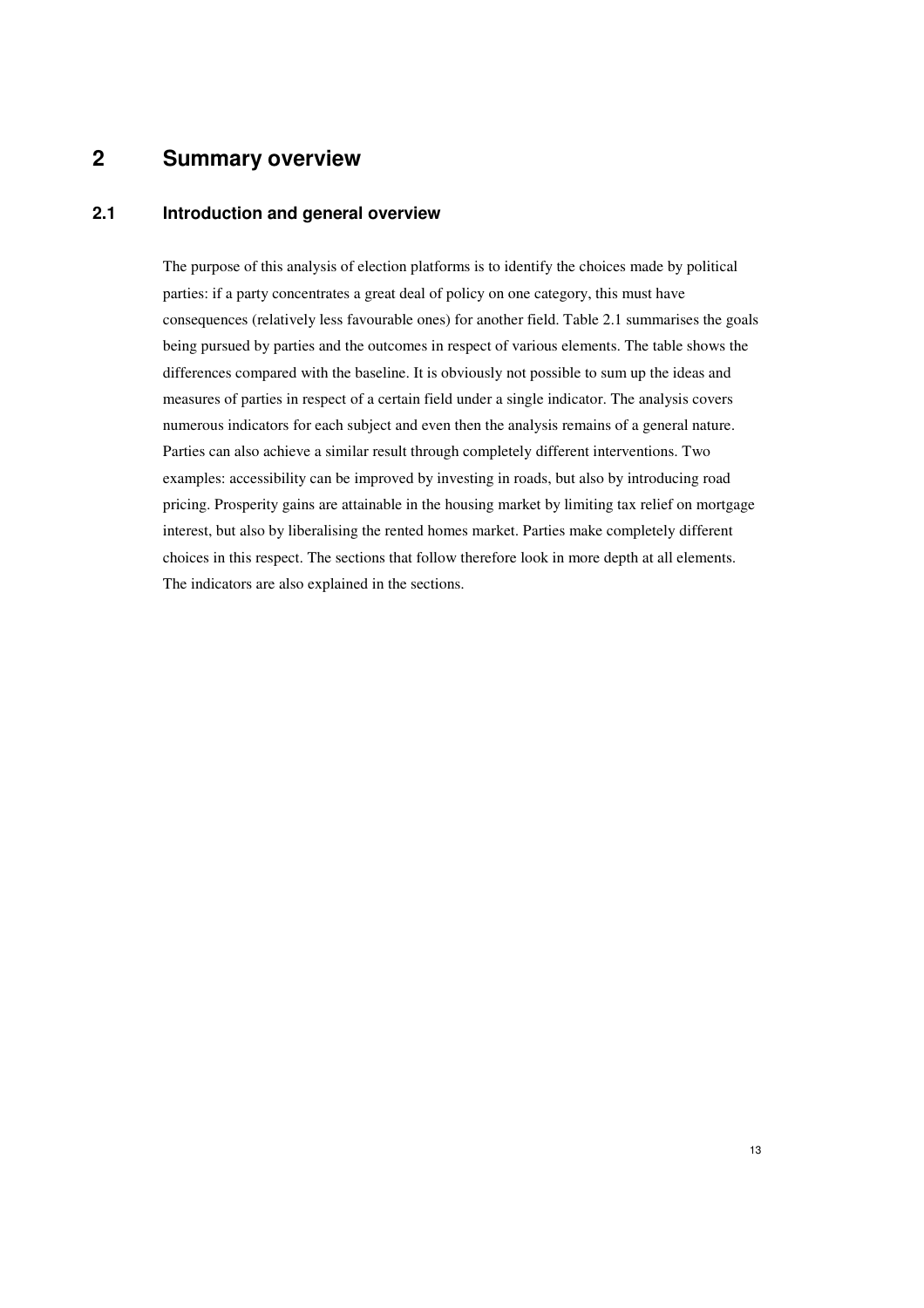| Table 2.1<br>Summary overview (changes relative to basis, unless otherwise mentioned) |                 |                 |                 |                 |                          |                 |                |                 |                          |
|---------------------------------------------------------------------------------------|-----------------|-----------------|-----------------|-----------------|--------------------------|-----------------|----------------|-----------------|--------------------------|
|                                                                                       | <b>CDA</b>      | PvdA            | <b>SP</b>       | <b>VVD</b>      | <b>PVV</b>               | GL              | ChrU           | <b>D66</b>      | <b>SGP</b>               |
| Improvement EMU-balance 2015 (euro                                                    |                 |                 |                 |                 |                          |                 |                |                 |                          |
| bn)                                                                                   | 18              | 11              | 10              | 20              | $15\frac{3}{4}$          | $10^{1/4}$      | 16             | $14^{3}/4$      | 18                       |
| Sustainability of public finances (euro bn)                                           | 33              | 31              | 16              | 39              | 17                       | 35              | 35             | 37              | 32                       |
| Purchasing power of households (euro                                                  |                 |                 |                 |                 |                          |                 |                |                 |                          |
| bn)                                                                                   | $-3\frac{1}{2}$ | $+ \frac{1}{4}$ | $+1\frac{1}{4}$ | $-1\frac{1}{2}$ | $-2$                     | $\overline{0}$  | $-2^{3/4}$     | $-3$            | $-8$                     |
| Profits of companies (including housing                                               |                 |                 |                 |                 |                          |                 |                |                 |                          |
| corporations) (euro bn)                                                               | $+1$            | $-1$            | $-4\frac{1}{4}$ | $-1\frac{1}{4}$ | $-2^{3/4}$               | $-4^{1/4}$      | $-4^{3}/_{4}$  | $-1\frac{3}{4}$ | $-1\frac{1}{4}$          |
| Structural employment (% point)                                                       | $\overline{4}$  | $2\frac{1}{2}$  | $-1$            | $5^{3}/4$       | $\frac{1}{4}$            | $4\frac{1}{2}$  | $1\frac{1}{4}$ | $3^{3}/4$       | $2\frac{1}{2}$           |
| Accessability (welfare gain, bn euro)                                                 | $\frac{3}{4}$   | $\frac{3}{4}$   | $-1/4$          | $\frac{1}{4}$   | $\frac{1}{4}$            | $-1/2$          | $\frac{1}{2}$  | $\frac{3}{4}$   | $\frac{1}{2}$            |
| Car usage (2020, in %)                                                                | $-10$ à         | $-10$ à-        |                 |                 |                          |                 | $-10a$         | $-10$ à-        |                          |
|                                                                                       | $-15$           | $-15$           | $\mathbf{0}$    | $\mathbf{0}$    | $\mathbf{0}$             | $-20$           | $-15$          | $-15$           | $-15$                    |
| Public transport usage (2020, in %)                                                   | $+5\ \hat{a}$   | $+5\ \hat{a}$   |                 |                 |                          |                 | $+5\ \hat{a}$  |                 | $+5$ à                   |
|                                                                                       | 10              | 10              | $+5$            | $\mathbf{0}$    | $\mathbf{0}$             | $+15$           | 10             | $+10$           | 10                       |
| Reduction of greenhouse gases (Mton                                                   |                 |                 |                 |                 |                          |                 |                |                 |                          |
| Co2)                                                                                  | 36              | 44              | 21              | 2               | 2                        | 63              | 38             | 31              | 28                       |
| Quality of nature (2020)                                                              | $\mathbf{0}$    | $+$             | $+$             | --              | $\overline{\phantom{0}}$ | $^{++}$         | $0/+$          | $0/+$           | $\mathbf{0}$             |
| Quantity of nature (2020)                                                             | $\mathbf{0}$    | $+$             | $0/-$           | --              | $\qquad \qquad -$        | $+$             | $\mathbf{0}$   | $0/+$           | $\overline{\phantom{0}}$ |
| GDP effect education (structural, %)                                                  | $2^{1/4}$       | $4^{3}/_{4}$    | $\frac{1}{4}$   | $\overline{4}$  | $\frac{1}{4}$            | $4^{1/4}$       | $1^{3}/4$      | $3\frac{1}{4}$  | $3\frac{1}{4}$           |
| Science/innovation (budget, mld euro)                                                 | $-0,07$         | $-0.2$          | $-0.06$         | $-0,1$          | $-1,2$                   | $+0.4$          | $-0.33$        | $+0.2$          | $+0.22$                  |
| Housing market (welfare gains % bbp)                                                  | 0,1             | 0,5             | 0,4             | 0,3             | $-0,1$                   | 0,8             | 0,5            | 0.9             | 0,7                      |
| Change in house prices (2015, %)                                                      | $-1$            | $-7$            | $-6$            | $-2$            | $\mathbf{0}$             | $-6$            | $-5$           | $-10$           | $-6$                     |
| Change in net rent (2015, %)                                                          | 5               | $\mathbf{1}$    | $-3$            | 10              | $\mathbf{0}$             | $6\phantom{1}6$ | 6              | 10              | 8                        |
| Health care, employment, 2015, thsnd)                                                 | $-10$           | $-15$           | $+15$           | $-50$           | $+10$                    | $+15$           | $-30$          | $-40$           | $-35$                    |
| Own risk health insurance (2015, level,                                               | 230             | $200 -$         | $\mathbf{0}$    | 300             | 210                      | $150 -$         | $200 -$        | $210 -$         | $150 -$                  |
| euro)                                                                                 |                 | 600             |                 |                 |                          | 300             | 600            | 400             | 500                      |
| More $(+)$ or less $(-)$ market forces cure                                           | $+$             | $0/+$           |                 | $++$            | $\mathbf{0}$             | $0/+$           | $+$            | $++$            | $\color{red}{+}$         |

From section 2.2 there is for each category a more detailed examination of the outcomes and of the similarities and differences between parties. Chapters 3 to 11 provide a more detailed analysis of the proposed measures and their outcomes.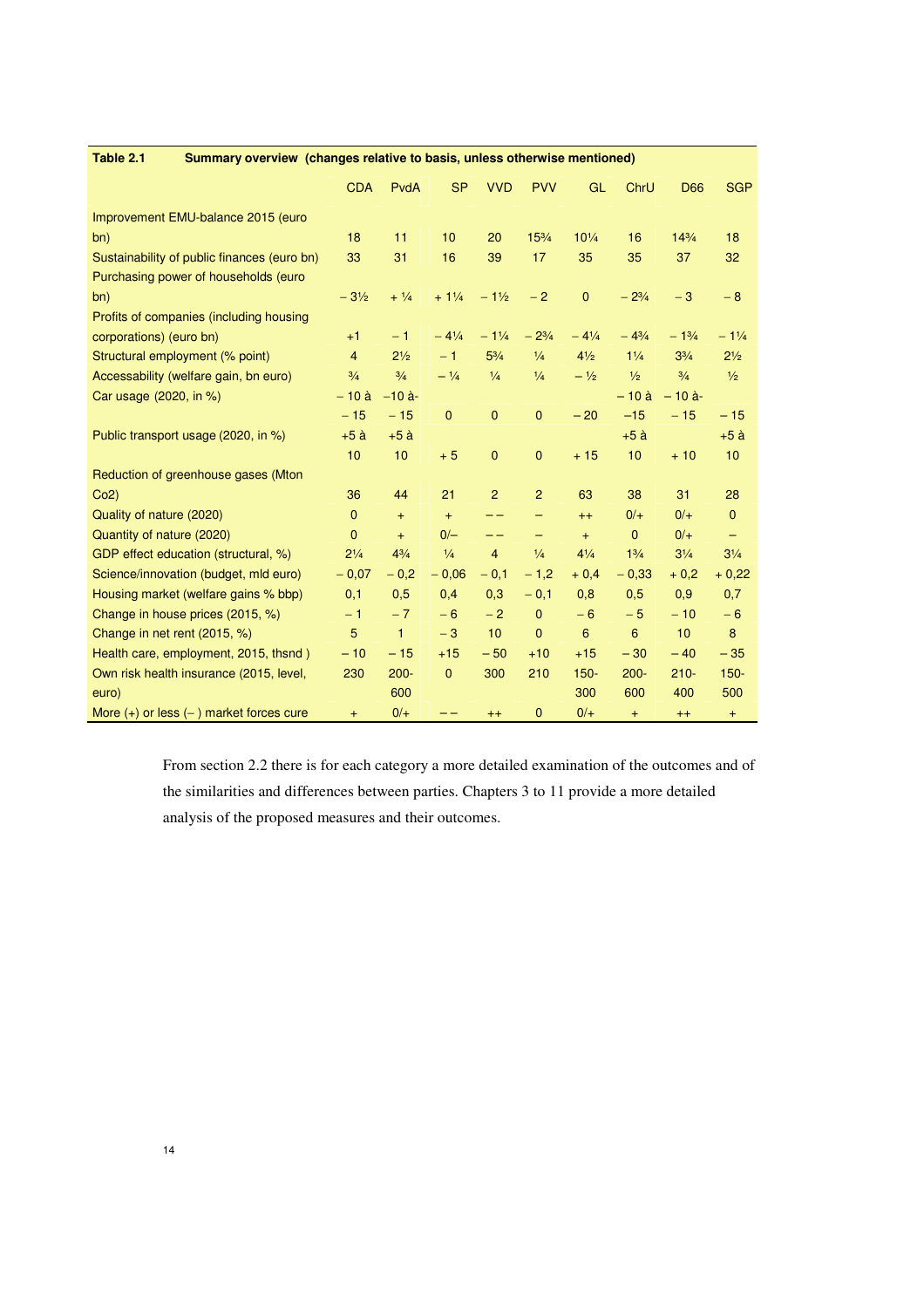#### **Economic effects of spending curbs and increased taxes and premiums<sup>a</sup>**

Due to the early general election the CPB is unable this time to present an analysis of the macro-economic effects of the different election manifestos. This sidebar looks at the macro-economic consequences of spending curbs and of raising taxes and premiums in general, i.e. unrelated to an election manifesto.

The reference marker for the effect of spending curbs is a structural austerity policy amounting to 15 billion euros, or 2½% of GDP, from 2011 to 2015. The package of measures has been broken down into six parts and the weighting of each part is equal to the weighting in public finances in 2011. The table below shows the relative significance of the six parts. The medium-term macro-economic consequences of the spending curbs were set against the Economic Forecast for 2011-2015 and are presented in the table on the next page.<sup>b</sup>

| Composition of package of spending curbs, as % of total                                    |    |
|--------------------------------------------------------------------------------------------|----|
| Public sector employment                                                                   | 19 |
| Volume of material government consumption                                                  | 25 |
| Price of income transfers (including unemployment benefits)                                | 26 |
| Development aid                                                                            |    |
| Volume of healthcare expenditure (particularly under the Exceptional Medical Expenses Act) | 25 |
| Price of subsidies/grants                                                                  | 4  |

Most spending curbs in public sector expenditure will reduce domestic demand in the first instance. Lower domestic demand leads to less production and rising unemployment, which in turn lead to a lower rate of inflation and lower contractual wages in the private sector (see table on next page). The short-term effects on public finances are twofold. Firstly, the EMU balance will improve because of the actual spending curbs, and because public sector wages and social security benefits will rise less because of lower inflation and a lower increase in contractual wages in the private sector. Additionally, the lower wages and prices improve price competitiveness, so exports and production will increase with favourable effects on public finances. Secondly, the increase in the number of unemployment benefits and lower tax revenues from payroll tax and income-tax and VAT mean that the EMU balance will deteriorate. Most measures will cause a negative knock-on effect in the medium term, after approximately 5 years, in the sense that the improvement in the EMU balance will be less than the amount of the initial spending curb. The negative knock-on effect of the entire package will be more than 40%: the spending curbs of 15 billion euros improve the EMU balance by an estimated 8.6 billion euros.

The scale of the negative knock-on effect differs from measure to measure. Reducing public sector employment has a relatively large negative knock-on effect in the medium term. This measure immediately causes less employment and increases the number of unemployment benefits. In contrast, a lower level of, say, material government consumption or of transfers to families, such as child benefit have a smaller negative knock-on effect, because they are measures that have a relatively small effect on unemployment. With the relatively small item of development aid there is no negative knock-on effect, but a positive knock-on effect. This is because the declining demand falls entirely in other countries and thus has no domestic economic knock-on effect, while the interest charges on the national debt decrease, which means that the EMU balance improves by more than the amount of the actual spending curb.

In the long term, the spending effects on GDP are small. The structural effects of spending curbs on the supply of labour and on labour productivity will then predominate.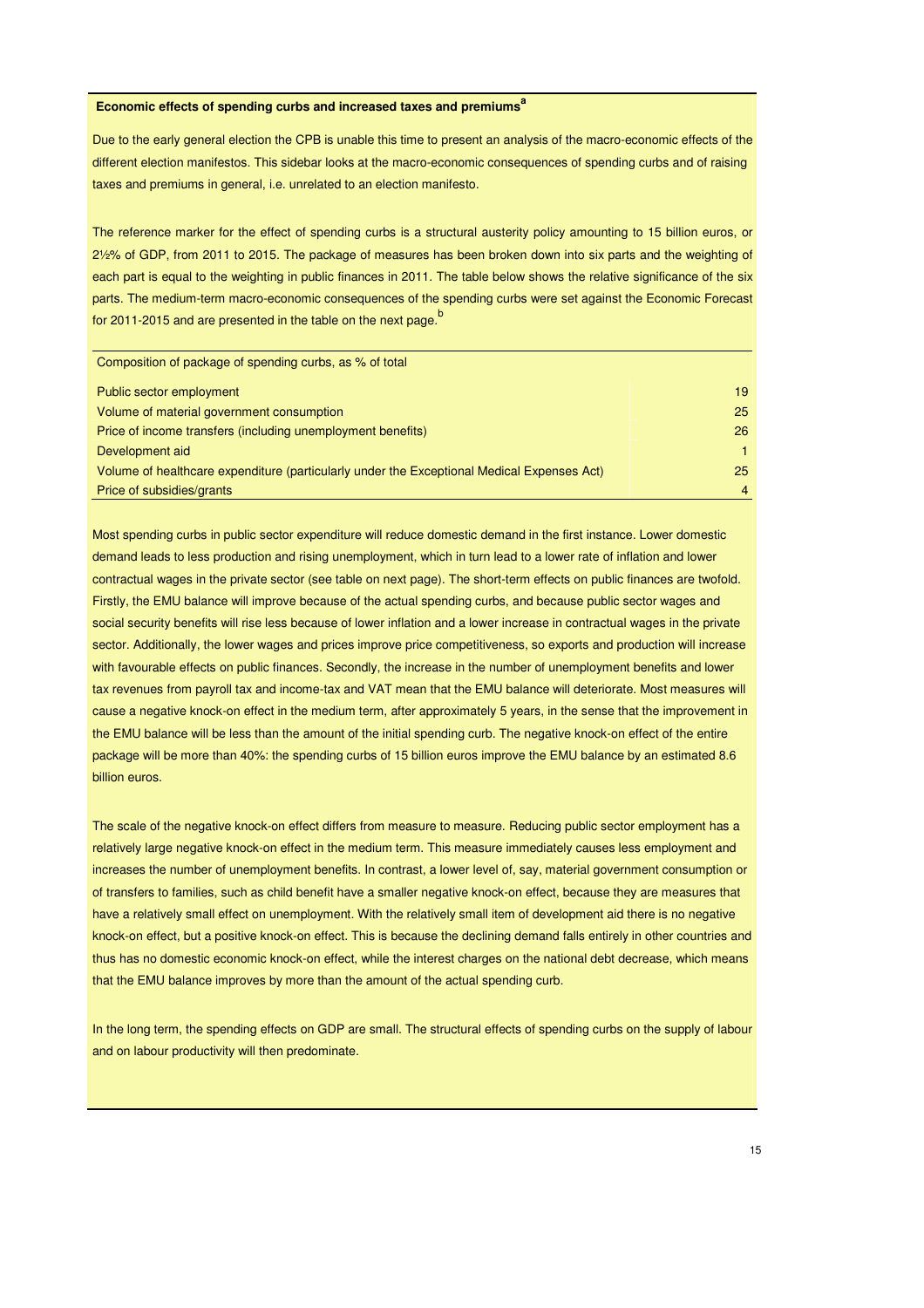| Macro-economic effects of package of spending curbs, 2011-2015 |                          |                          |                    |
|----------------------------------------------------------------|--------------------------|--------------------------|--------------------|
|                                                                | <b>Economic Forecast</b> | Effect of spending curbs | Including spending |
|                                                                | 2011-2015                |                          | curbs              |
|                                                                | Growth per year in %     |                          |                    |
| <b>Volume GDP</b>                                              | $1\frac{3}{4}$           | $-0.4$                   | $1\frac{1}{2}$     |
| <b>Contractual wages</b>                                       | $2\frac{1}{2}$           | $-1.3$                   | 1                  |
| <b>Consumption price</b>                                       | $1^{3}/_{4}$             | $-0.4$                   | $1\frac{1}{4}$     |
|                                                                | Year-end level           |                          |                    |
| Unemployment (% point)                                         | $5\frac{1}{4}$           | 1.0                      | $6\frac{1}{4}$     |
| EMU balance (% GDP)                                            | $-2.9$                   | 1.2                      | $-1.7$             |
| EMU balance (bn)                                               | $-20$                    | 8.6                      | $-11\frac{1}{4}$   |

Another way of improving the EMU balance is by increasing the tax and premium burden. By definition an increase in taxes and premiums hits consumers or businesses and thus influences economic development. Higher taxes and premiums generally reduce purchasing power, increase costs and decrease profits for companies and/or increase prices. The resulting reduction of family consumption, exports and employment implies declining government revenues from VAT, payroll tax, income tax and corporation tax, while there is more expenditure on benefits. This usually negates part (sometimes a considerable part) of the initial improvement of public finances and thus produces negative knock-on effects.

 This occurs, for example, when there is an increase in payroll tax and income tax. It is a measure that results in loss of purchasing power for families, which causes a decrease in family consumption and, by consequence, VAT revenues. To compensate for the higher taxes and premiums the contractual wages in the private sector will increase slightly. The higher labour costs lead to a reduction of employment. Although the supply of labour will also decrease now that on balance working is less worthwhile, this cannot stop unemployment from rising. The higher expenditure on unemployment benefits negates part of the EMU balance improvement.

The effects stated in this Keuzes in Kaart on the EMU balance are of an 'ex-ante' nature, i.e. no allowance was made for macro-economic knock-on effects. As explained above, however, the negative knock-on effects of spending curbs and increased taxes and premiums may be substantial. Moreover, the negative knock-on effects differ according to the type of spending curb and the type of tax or premium increase. The 'ex-post' effects on the EMU balance, i.e. including the economic knock-on, therefore differ according to the package of measures involved. This must be taken into account when interpreting the 'ex-ante' effects on the EMU balance.

**<sup>a</sup>CPB Document 123 identifies the macro-economic effects of a few standard measures by means of 'timetables'. The analysis of the negative knock-on effects of lower government expenditure was published earlier in "Nadere informatie t.b.v. doorrekening verkiezingsprogramma's", CPB memorandum, 1 April 2010. b See CPB Document 203.**B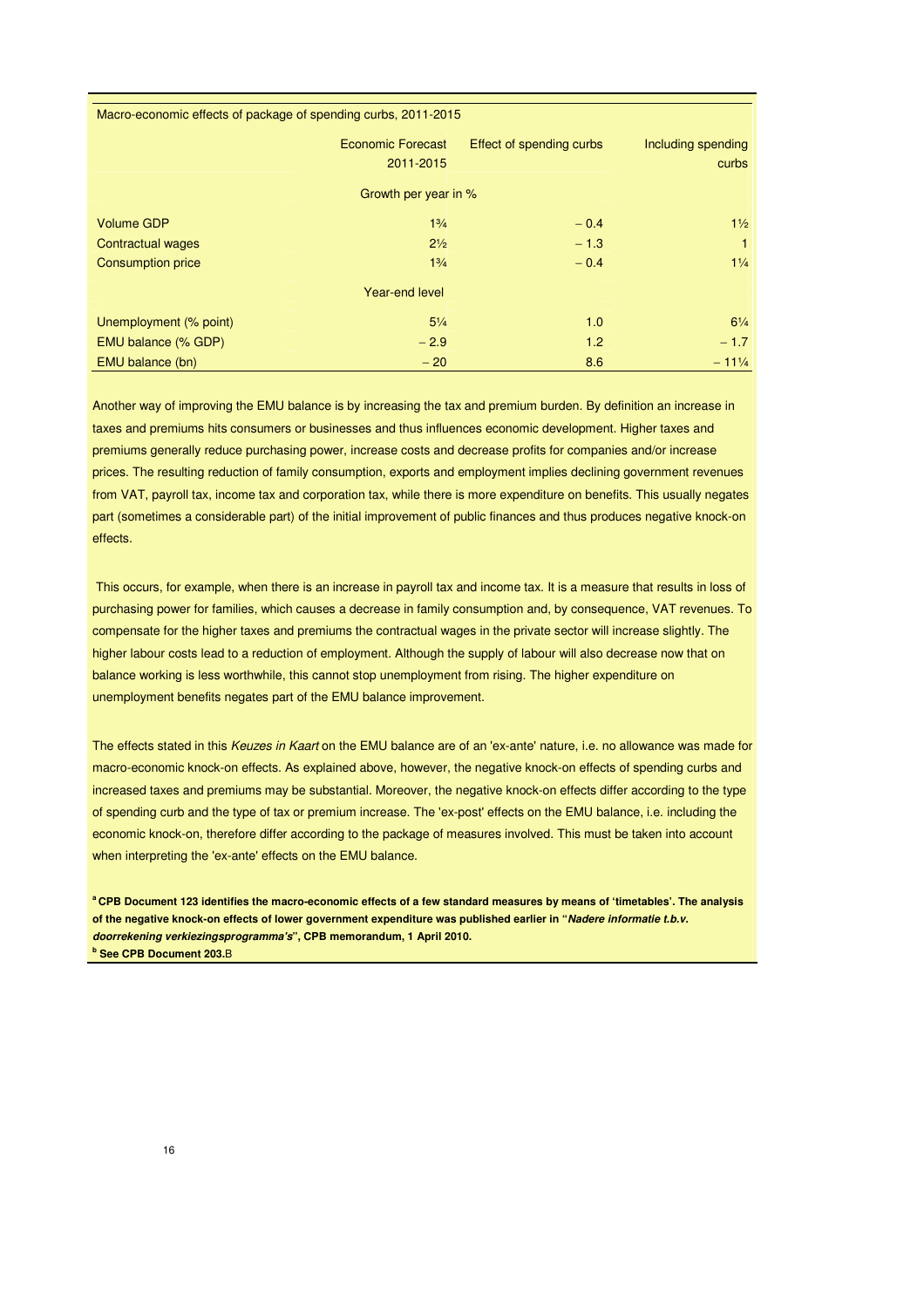#### **2.2 Budgetary effects**



**Figure 2.1 Ex-ante improvement of EMU-balance** 

On balance all parties will make spending curbs and/or increase taxes and premiums, which will lead to an ex-ante improvement of the EMU balance. Ex-ante means that the effects of the measures on the economy and their knock-on effects on the balance have not been factored in (see sidebar). In this ex-ante approach, spending curbs and increased taxes and premiums improve the EMU balance one-to-one. The budgetary measures proposed by all parties contribute on balance to an ex-ante improvement of the EMU balance in 2015. VVD (*People's Party for Freedom and Democracy*) improves the EMU balance the most, namely by 20 billion euros. In a historical perspective, the effect of the measures of the parties that are pursuing the smallest balance improvement in 2015 (Green Left and SP [*Socialist Party*], by approximately 10 billion euros), is already very large. Some proposed measures will not yet be completely effective in 2015 (for such reasons as an introductory path or legal obligations, or because the measure is related to the ageing of the population). If post-2015 measures yield or cost more (or less), however, it will be included in the calculation of the long-term sustainability of public finances. See section 2.5 for a further description of these sustainability measures and the improvement of the sustained public deficit. The ex-ante improvement of the EMU balance in 2015 will be explained further in this section.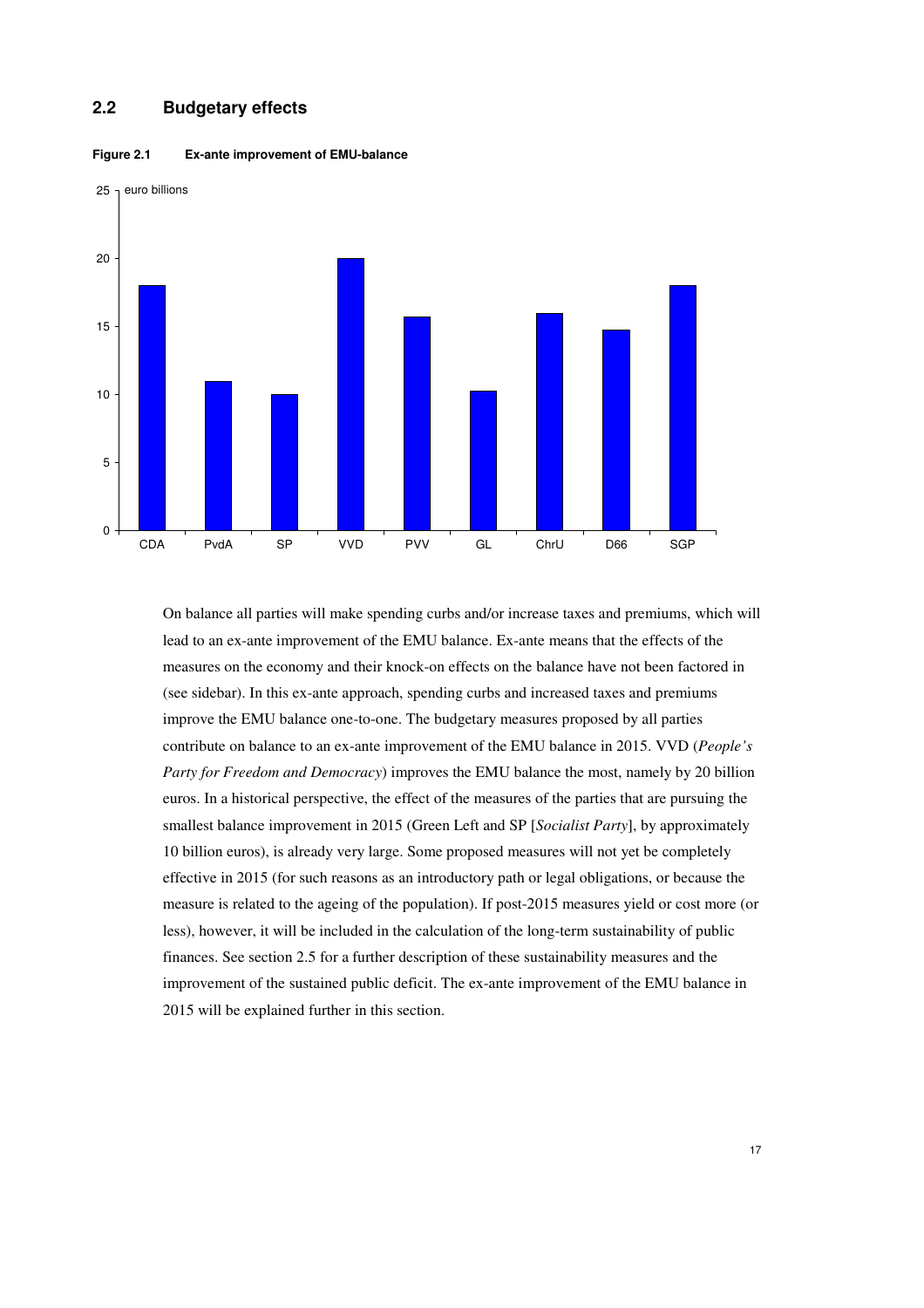

#### **Figure 2.2 Budgetary choices: outlines (net expenditure and changes to taxes and premiums in euro bn)**

How will the improvement of the budgetary balance in 2015 be achieved? Figure 2.1 shows the largest items. The first four are net spending categories. A negative result means that on balance the party will reduce spending in the field concerned. For the final two items, a positive result means that on balance the party will increase taxes and premiums (for households or companies)<sup>1</sup>. Seven parties have opted on balance to increase taxes and premiums by more than the baseline (in which taxes and premiums already rose by 10 billion euros). Only VVD and CDA (*Christian Democratic Appeal*) reduce taxes and premiums compared with the baseline. All parties improve the budgetary balance through spending cuts: VVD will on balance make the most spending cuts, SP the least.

Almost all parties will reform (retrench) elements of **social security**, often in line with options contained in reports of the review committees. SP is the only party that on balance will spend more money on social security, in particular through higher benefits. VVD makes the most cuts in social security - on balance more than 12 billion euros. Section 2.3 discusses the effects that social security and other measures have on household income, section 2.4 deals with the effects that the social security and other measures will have on employment. In these sections

On balance most parties will make spending cuts on **healthcare**. Only PVV and SP will on balance keep care expenditure roughly unchanged, while public spending on care will decrease most under VVD, D66 and SGP. These parties will achieve this reduction in several ways

18 <sup>1</sup> This concerns expenditure and taxes and premiums corrected for shifts in financing.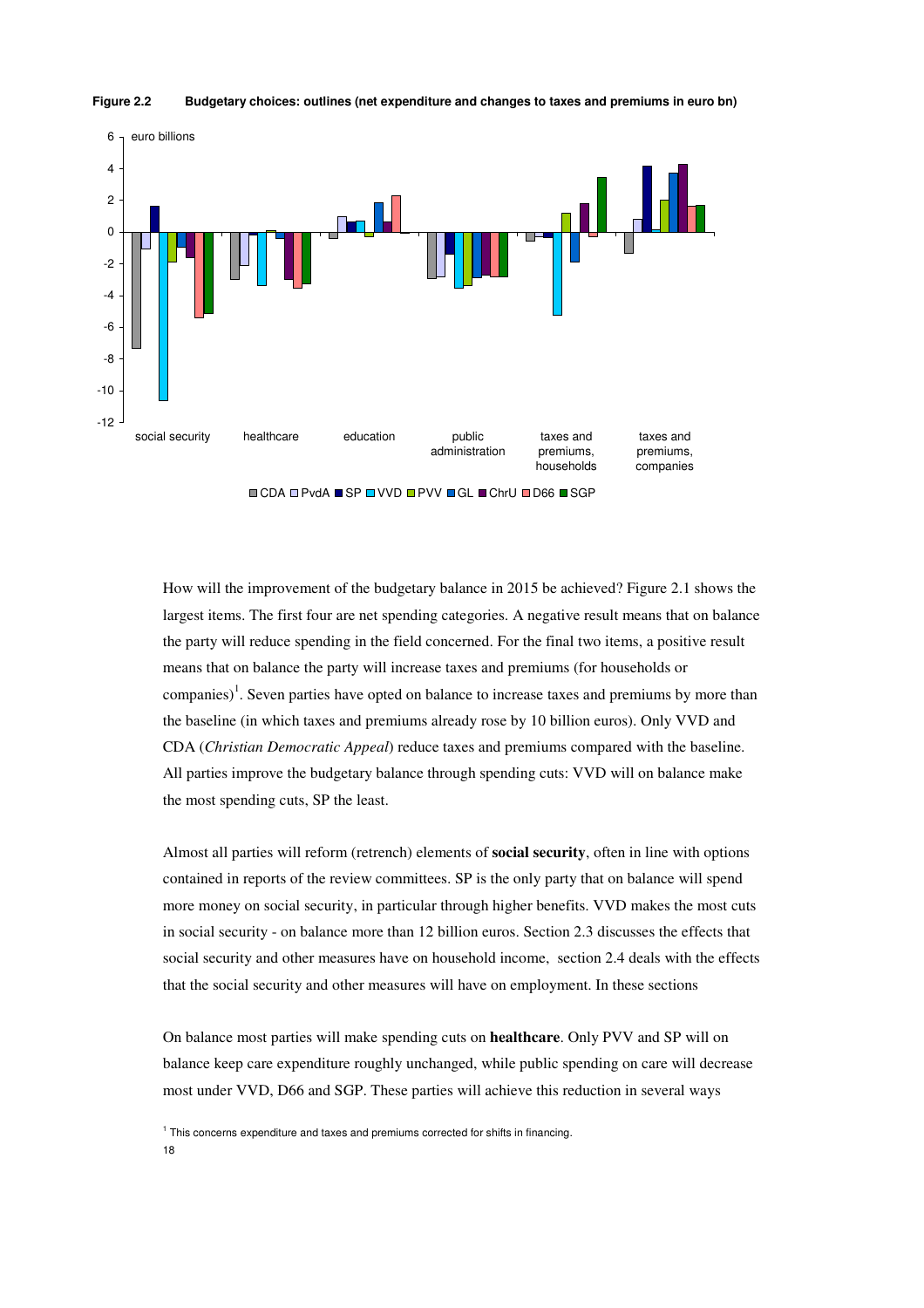including a reduction of the package of insured care services. Behind the figures for public spending on care there are some significant differences: some parties will change little, while others will radically reform the system. See section 2.11 for a more extensive description of the plans of parties for the care sector.

Most parties will spend extra money on measures in **education**, with only PVV and CDA on balance making spending cuts in this category. It should be noted, however, that both parties make spending cuts on income measures such as free school books, the annual public transport pass for students, or higher education tuition fees - other parties also make cuts on these items. D66 will spend the most extra money. PvdA, VVD and Green Left will make cuts in spending on education by introducing (a form of) a student loan system. Section 2.9 examines in more detail the different measures for education and innovation.





Figure 2.2 shows net intensifications (in most cases spending cuts) that parties propose to make in the other fields. Almost all amounts are negative, which means that, on balance, the parties will make mainly spending cuts.

All parties will make cuts in spending on **public administration**. In the base scenario, this expenditure will decrease as a percentage of GDP, as a result of targets introduced earlier and assumed spending cuts at central government, municipalities and provinces. This means that in the baseline the number of civil servants is already set to decrease in the coming period, by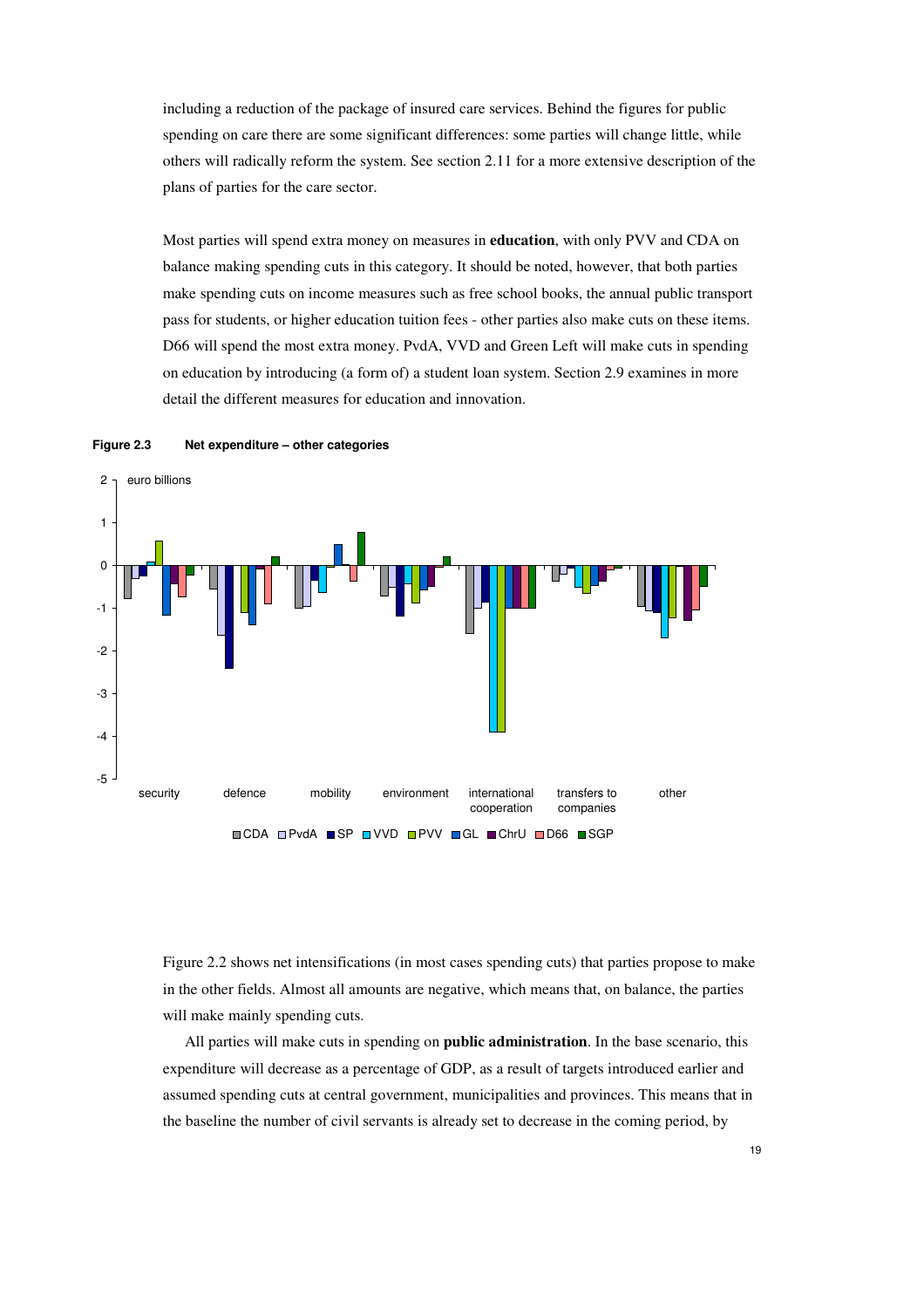about 10,000 at central government and almost 30,000 at municipalities and provinces. See table 2.3. All parties further want to make spending cuts on central government and municipal civil servants. However, it is questionable how feasible these intentions are. Past experience shows that substantial efficiency gains in the government apparatus are difficult to achieve in a single term of office of a cabinet. The same applies tofor a drastic reduction in jobs. Therefore, for the purpose of the analysis, CPB has applied maximums for what is deemed feasible in the way of savings in the term of office of the next cabinet. For central government and autonomous administrative authorities the savings come to 2 billion euros in 2015 (excluding a 'savings loss' of 15 percent, as a result of the costs incurred for a reorganisation). This maximum is a total for the various functions, including public administration. For local administration the maximum spending cut is also 2 billion euros in 2015 (excluding the savings loss). These maximums are in line with the proposals of the review committees, but ambitious and achievable only through far-reaching measures. Past experience shows that spending cuts on public administration are seldom achieved, not even when they are set down in a coalition agreement. SP is the only part that makes fewer spending cuts than the maximum applied by CPB. The reduction on local administration proposed by parties represents, together with the reduction in the baseline, a very significant challenge for municipal and provincial governments.

For the purpose of this analysis CPB has disregarded proposals whereby civil service salaries lag behind the development of pay in the private sector. However, it is possible to make cuts on the wage bill. This leads to a reduction in jobs and a reduction in service provision, as described earlier. The structural, unilateral lowering of civil service salaries (compared with the private sector) is not realistic, however. CPB assumes that conditions of employment are determined in a free market economy by supply and demand. Past experience shows that it is not possible to reduce civil service salaries structurally compared with the private sector. In 1983, when contractual wages in the public sector were reduced by 4.2%, the incidental pay rise in the public sector came to 3.2% compared with 0.8% in the private sector. Although conditions of employment in the public sector did deteriorate, a substantial part of the reduction was counterbalanced by extra incidental pay increases (extra incremental rises). In 1994-1996 and in 2004-2005, the increase in contractual wages in the public sector lagged behind the increase in the private sector after a policy-driven reduction on the budget for conditions of employment. In 2001-2002 and in 2006-2007, however, there was a catch-up and the arrears were wiped away again. In the baseline, the scope for a pay increase in the public sector during the term of office of the next cabinet will cumulatively remain 2% behind the private sector on account of the low budget for incidental pay rises. It is unrealistic to assume that conditions of employment in the public sector will lag behind those in the private sector by more than this.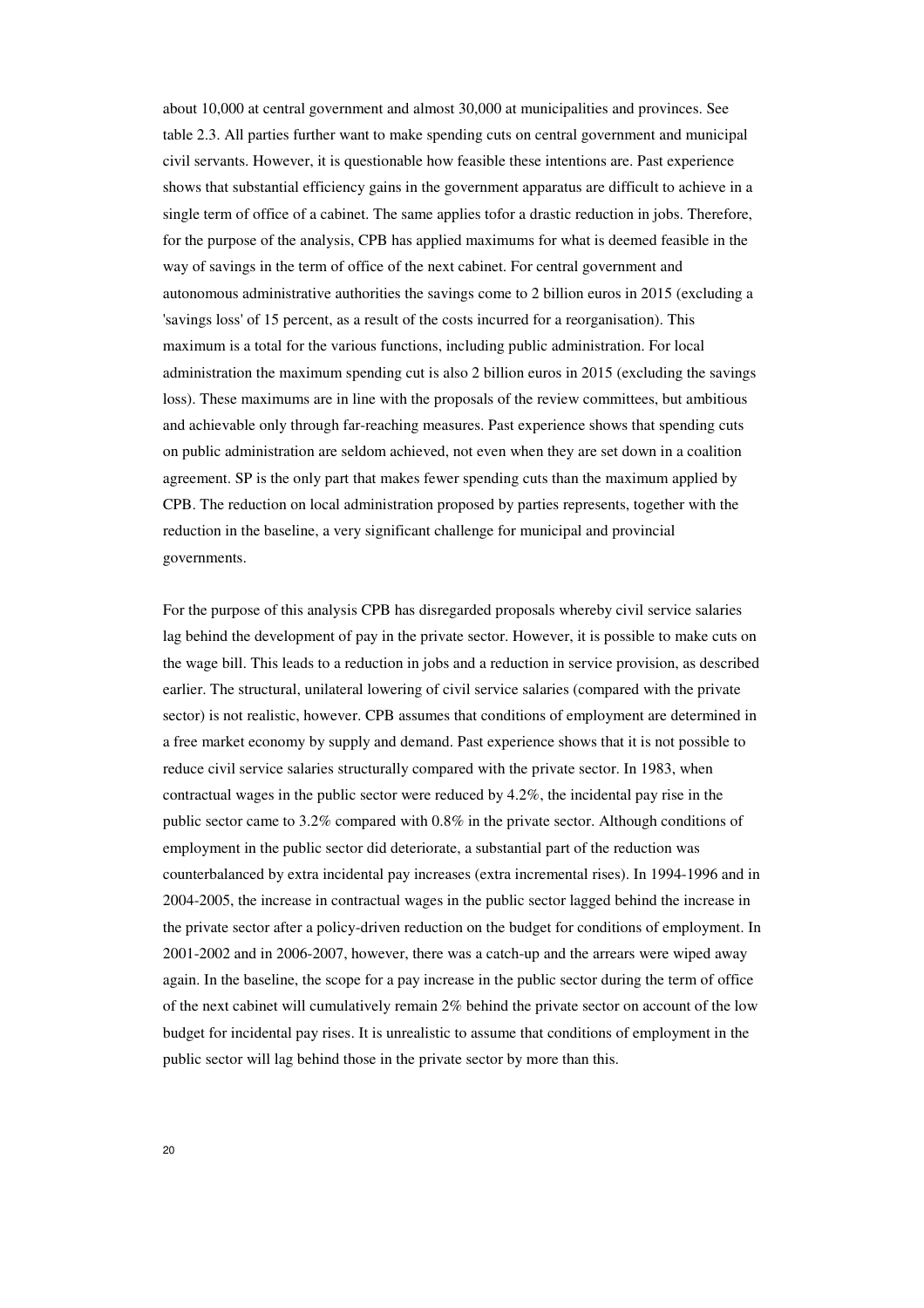In a balanced or tight labour market, more austere conditions of employment in the public sector compared with those in the private sector will discourage particularly young people to go and work in the public sector, or will provide them with an incentive to switch from the public sector to the private sector. Older people have lower job-to-job mobility, so older people in the public sector will be less inclined to switch. The reduction of the proportion of young people will exert an upward influence on average pay in the public sector (higher incidental development of pay). Various parties (CDA, ChrU, SGP) nevertheless want to moderate the pay of civil servants, but in this analysis this does not lead to a further reduction in spending on public administration.

| Table 2.2<br>years)             |           | Movements in public sector employment on top of the baseline movement (ex-ante, x1000 man- |            |          |            |                |                       |           |                                                              |       |            |
|---------------------------------|-----------|--------------------------------------------------------------------------------------------|------------|----------|------------|----------------|-----------------------|-----------|--------------------------------------------------------------|-------|------------|
|                                 | Positi    | <b>Movement</b>                                                                            |            |          |            |                |                       |           |                                                              |       |            |
|                                 | <b>on</b> | $2011 -$                                                                                   |            | CDA PvdA | SP.        | VVD            | <b>PVV</b>            |           | GL ChrU                                                      | D66   | <b>SGP</b> |
|                                 | 2010      | 2015 baseline                                                                              |            |          |            |                |                       |           |                                                              |       |            |
| Public administration, of which | 577       |                                                                                            |            |          |            |                |                       |           | $-37$ $-32$ $-32$ $-13$ $-37$ $-33$ $-6$ $-25$ $-29$ $-33$   |       |            |
| central government, general     |           |                                                                                            |            |          |            |                |                       |           |                                                              |       |            |
| administration                  | 74        | $-6$                                                                                       | $-7$       | $-9$     |            |                | $-7$ $-11$ $-11$ $-6$ |           | $-6$                                                         | $-7$  | $-7$       |
| Local administration            | 176       |                                                                                            | $-27 - 20$ | $-19$    |            |                |                       |           | $-6$ $-20$ $-20$ $-20$ $-20$ $-19$                           |       | $-19$      |
| Other general administration    | 327       | $-5$                                                                                       | $-5$       | $-5$     | $\Omega$   | $-7$           |                       | $-3 + 21$ | $+1$                                                         | $-3$  | $-7$       |
| <b>Security</b>                 | 89        | $-2$                                                                                       | $-8$       | $-3$     | $-3$       | $\mathbf{1}$   | 8 <sup>1</sup>        | $-8$      | $-3$                                                         | $-6$  | $-2$       |
| <b>Defence</b>                  | 61        | $-2$                                                                                       | $-4$       |          | $-9 - 20$  | $\overline{0}$ |                       | $-5 - 7$  | $-1$                                                         | $-7$  | 2          |
| Education                       | 344       | $+2$                                                                                       | $-4$       | $+15$    | $+3$       | $+5$           | $\overline{0}$        | $+20$     | $+11$                                                        | $+19$ | $\Omega$   |
| <b>Healthcare</b>               | 926       | $+150$                                                                                     | $-10$      |          | $-15 + 13$ | $-50$          | $+10$                 |           | $+15 - 30$                                                   | $-39$ | $-33$      |
| <b>Total public sector</b>      | 1997      |                                                                                            |            |          |            |                |                       |           | $+110$ $-58$ $-44$ $-20$ $-82$ $-20$ $+14$ $-48$ $-63$ $-66$ |       |            |
| PM total employment NL          | 6577      | 110                                                                                        |            |          |            |                |                       |           |                                                              |       |            |

On balance all parties make cuts on spending on **security**, particularly as a result of a general personnel target set for central government. Only PVV spends on balance (slightly) more on security, while VVD keeps spending constant in relation to the baseline. However, most parties do opt to a lesser or greater degree for more uniformed police officers on the streets. PVV does the most in this respect, with 10,000 extra police officers. Green Left has not opted for extra police officers, but does earmark extra money for city wardens. Under the proposals of D66, the number of police officers remains the same in relation to the baseline. PvdA, SP, D66 and Green Left save money on security spending by legalising soft drugs.

Except for VVD and SGP, all parties make cuts in spending on **defence**. For a number of parties, these cuts stem from the general target set for the government, while some parties additionally make extra cuts on defence, for example by discontinuing the JSF project (PvdA, PVV, Green Left), or by shedding battalions (CDA, D66, PvdA, SP, D66). SP makes the most defence cuts, i.e. 2½ billion euros.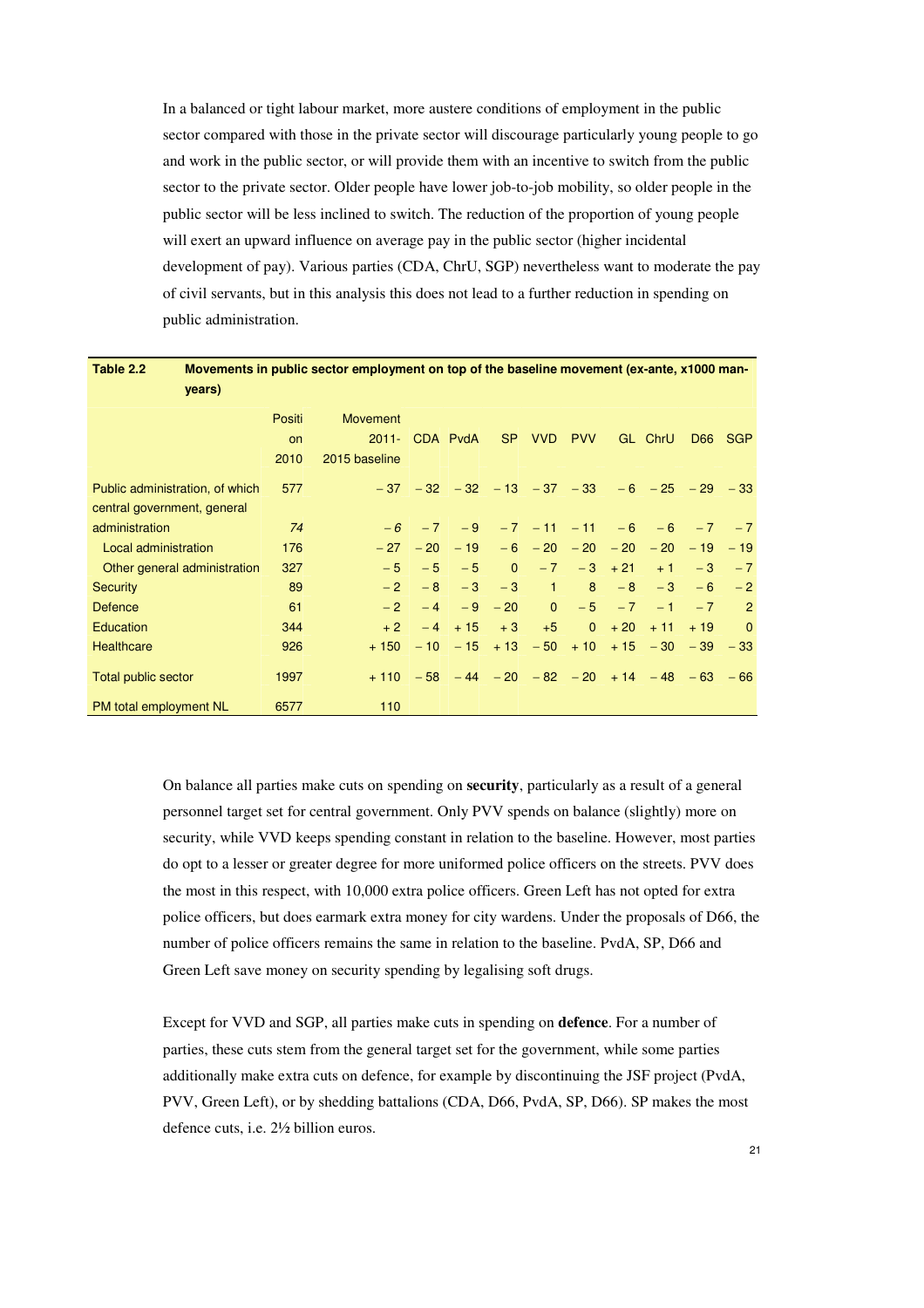On balance Green Left and SGP earmark extra money for **accessibility**, although there is a great difference in the way they do this: whereas Green Left makes cuts on road-building, SGP intends to spend extra money on building roads. In the case of PVV ChrU the spending cuts and the intensifications keep each other in equilibrium, while on balance the remaining parties make spending cuts on accessibility – and here again some parties (PvdA, D66, ChrU, SP, D66) make spending cuts on the infrastructure, whereas others make cuts on public transport (CDA, VVD) - among other things by public calls for tenders (CDA, VVD, ChrU). See section 2.6 for a further description of the proposals in this field and their consequences for such matters as travelling times.

SGP is the only party that earmarks more money to be spent on the **environment**. In the case of VVD the spending cuts and the extra expenditure keep each other in equilibrium. The other parties on balance make cuts on environmental expenditure. It should be noted that most parties conduct their policy in this field mainly through tax and premium measures, so the difference in expenditure does not say everything about the total effort being made in terms of the environmental. For more details see sections 2.7 and 2.8.

VVD and PVV make noticeably more cuts than the other parties on **international cooperation**, particularly by cutting spending on development cooperation. Up to and including 2015 there are pre-existing obligations, so the maximum achievable cut in the case of PVV will increase still further after the term of office of the next cabinet. CDA also reduces expenditure on development cooperation, while SP is the only party that increases this expenditure. It was not assumed in the baseline that the present cut of 1 billion euros per year on remittances to the EU will also be negotiated in the next budgetary period in Brussels. All parties want the Netherlands to strive for continuation and this has been factored into the analysis, although only the negotiation effort (and not the result) will be determined by the new cabinet. CPB does not consider a further reduction of EU remittances to be feasible in the term of office of the next cabinet.

The **other** category includes numerous items. Seven parties make spending cuts on public broadcasting. PvdA and SP are the only ones that do not. On balance SP and Green Left will earmark extra money for culture, while D66 keeps expenditure on culture constant and all the other parties make cuts on cultural policy and/or grants. CDA, SP, VVD, PVV, ChrU and D66 all make spending cuts on integration, either by modifying policy or by letting integrators contribute more personally to the costs. None of the parties earmarks funding for the Economic Structure Strengthening Fund (FES), from which additional investments in infrastructure and the knowledge economy are financed.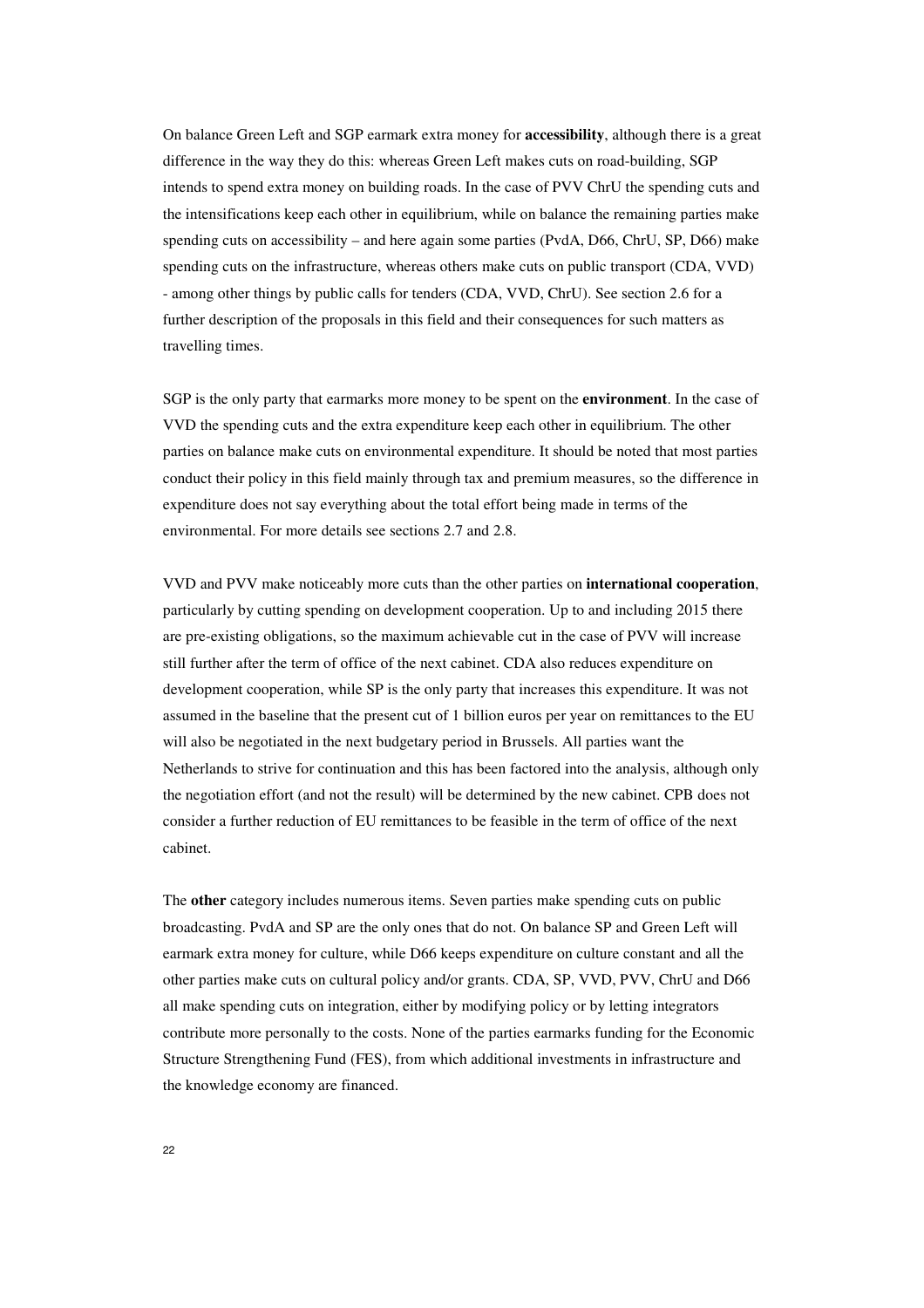The significant spending cuts on balance cause a reduction of employment in the public sector compared with the baseline. In the baseline, employment increases in the public sector, but this is due entirely to a planned increase in employment in healthcare. At central government and municipal and provincial governments there will already be a relatively substantial decrease in the number of civil servants in the term of office of the next cabinet, i.e. exclusive of the spending cuts proposed by the parties. In the case of municipal and provincial governments, the number of civil servants already decreases in the baseline by 15%. Under the plans of all parties, there will be an additional 10% on top of this figure so on balance the number of municipal civil servants will decrease by one quarter. This constitutes a substantial reduction in the services provided by municipalities and/or the quality of those services. For

| Movements in micro taxes and premiums, 2011-2015<br>Table 2.3 |                 |                 |                 |                |                   |                |                                  |                |                 |                |  |  |
|---------------------------------------------------------------|-----------------|-----------------|-----------------|----------------|-------------------|----------------|----------------------------------|----------------|-----------------|----------------|--|--|
|                                                               | <b>Basis</b>    | <b>CDA</b>      | PvdA            | <b>SP</b>      | <b>VVD</b>        | <b>PVV</b>     | GL                               | ChrU           | D <sub>66</sub> | <b>SGP</b>     |  |  |
| Total movement in micro taxes and                             |                 |                 |                 |                |                   |                |                                  |                |                 |                |  |  |
| premiums                                                      | 10 <sup>1</sup> | $-2$            | $\frac{1}{2}$   | $3^{3}/4$      | $-5$              | $3\frac{1}{4}$ | 2                                | 6              | $1\frac{1}{4}$  | $5\frac{1}{4}$ |  |  |
| Distribution across companies and                             |                 |                 |                 |                |                   |                |                                  |                |                 |                |  |  |
| families                                                      |                 |                 |                 |                |                   |                |                                  |                |                 |                |  |  |
| <b>Households</b>                                             | $5^{3}/_{4}$    | $- \frac{3}{4}$ | $-1/4$          |                | $-1/4$ $-5^{1}/4$ |                | $1\frac{1}{4}$ - $1\frac{3}{4}$  | $1^{3}/_{4}$   | $- \frac{1}{4}$ | $3\frac{1}{2}$ |  |  |
| Companies, of which                                           | $4\frac{1}{4}$  | $-1\frac{1}{4}$ | $\frac{3}{4}$   | $4\frac{1}{4}$ | $\frac{1}{4}$     | $\overline{2}$ | $3^{3}/4$                        | $4\frac{1}{4}$ | $1\frac{1}{2}$  | $1^{3}/4$      |  |  |
| housing corporations                                          |                 |                 |                 |                | $1\frac{1}{2}$    | $\frac{1}{2}$  |                                  | 1              | 1               |                |  |  |
| <b>Distribution across tax bases</b>                          |                 |                 |                 |                |                   |                |                                  |                |                 |                |  |  |
| Environment                                                   | $\frac{1}{4}$   | $2^{1/4}$       | $\overline{4}$  | 3              | $-1/4$            | $\frac{3}{4}$  | 13                               | 3              | $2^{3}/4$       | 1              |  |  |
| Income and labour                                             | $7^{3}/_{4}$    | $-3\frac{1}{2}$ | $-4\frac{3}{4}$ | $-2$           | $-3\frac{3}{4}$   |                | $\frac{1}{2}$ - 15 $\frac{1}{4}$ | $\frac{3}{4}$  | $-2\frac{1}{4}$ | 2              |  |  |
| Capital and profit                                            | $\overline{2}$  | $-1\frac{1}{4}$ | $- \frac{3}{4}$ | $2^{3}/4$      | $\frac{1}{2}$     | $\overline{2}$ | 2                                | $2^{1/4}$      | 1.              | $1\frac{1}{4}$ |  |  |
| Other                                                         | $\mathbf{0}$    | $\frac{1}{4}$   | 2               | $\Omega$       | $-1\frac{3}{4}$   | $\Omega$       | $2^{1/4}$                        | $\frac{1}{4}$  | $-1/4$          | $\mathbf{1}$   |  |  |

Table 2.4 shows to what degree the parties raise or lower taxes and premiums for companies and families. In the baseline there was already a tax-and-premium increase of 10 billion euros, largely as a result of higher healthcare payments (premiums and personal payments). The proposals of VVD and CDA will on balance ease taxes and premiums, but even these parties compensate only in part for the increase in the baseline. All other parties increase taxes and premiums compared with the baseline - ChrU and SGP the most. PVV, ChrU and SGP increase taxes and premiums for households, while under the proposals of the other parties they will decrease, especially in the case of VVD. SP, ChrU and Green Left increase taxes and premiums for companies the most, while CDA is the only party that lowers taxes and premiums for companies (with housing corporations being placed into the 'companies' category – excluding housing corporations, VVD also eases taxes and premiums for companies).

Except for VVD, all parties increase **environmental** taxes and premiums, Green Left by far the most. This concerns numerous taxes and duties, for example road pricing for commercial vehicles (CDA, PvdA, Green Left, ChrU, D66, SGP). PvdA and Green Left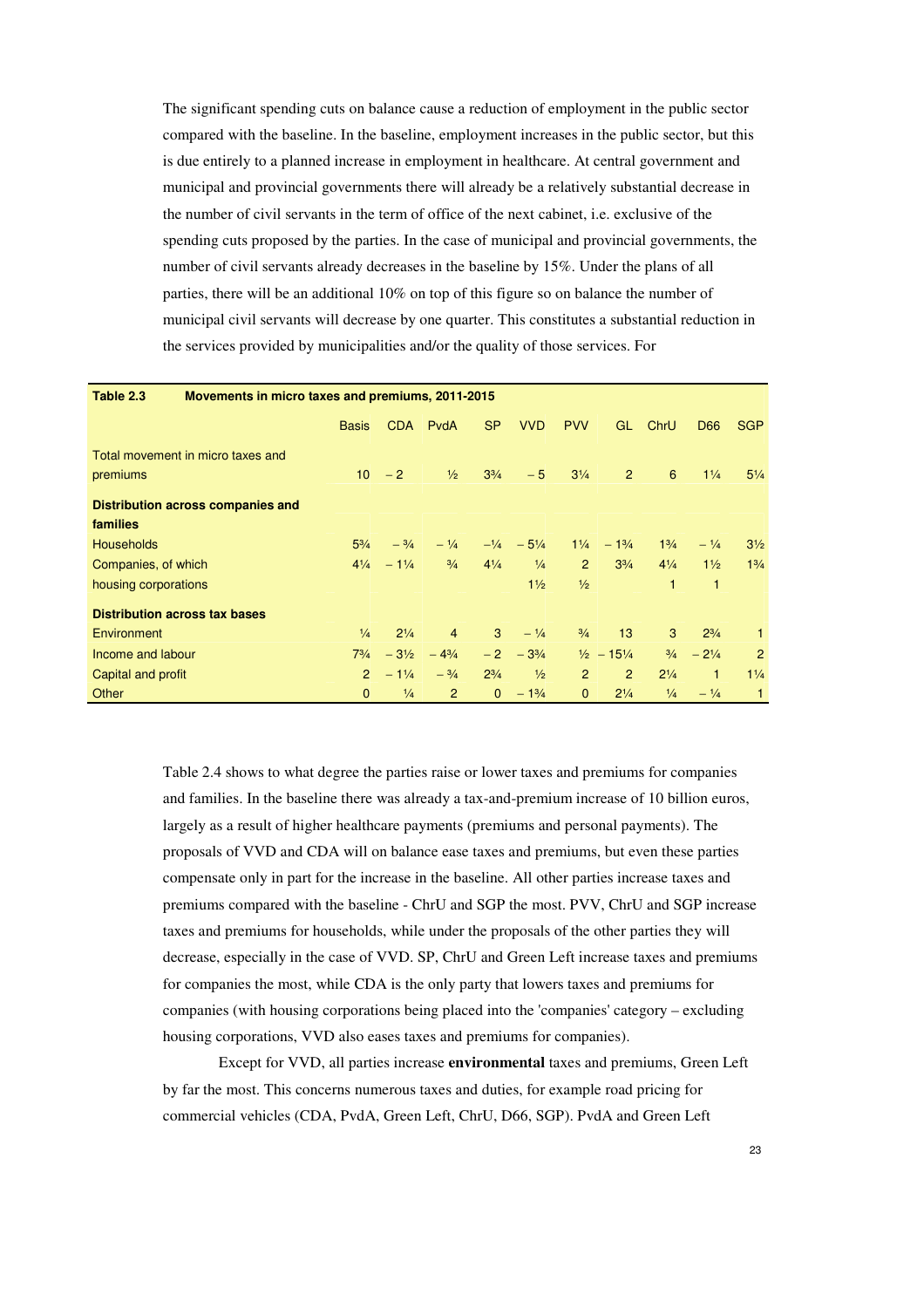increase packaging taxes (and CDA increases taxes and premiums by converting the packaging tax into CO2 tax). In contrast, VVD will abolish the packaging tax. Green Left, ChrU and D66 will increase the VAT rate for meat (D66 does so only for non-biological meat). See also sections 2.6, 2.7 and 2.8.

PVV, ChrU and SGP increase **taxes and premiums on income and labour**. In the case of the other parties these taxes and premiums will decrease compared with the baseline. Green Left is the only party that achieves on balance a reduction of taxes and premiums on income and labour in the term of office of the next cabinet by means of a large reduction. See the next section for a few large measures.

**Taxes and premiums on capital and profit** will decrease compared with the baseline in the case of CDA and PvdA. They will increase under the plans of the other parties. VVD, PvdA and CDA reduce corporation tax for companies, either by lowering the rate or by introducing capital relief. In contrast, SP increases the general rate of corporation tax, but raises the first tax bracket where a lower rate applies. Higher taxes and premiums also stem from measures like a levy on banks (PvdA, SP, VVD, GL, SGP and ChrU) and/or a levy on housing corporations (PVV, PvdA, D66). VVD and ChrU will transfer rent allowances to housing corporations, which also means an increase in taxes and premiums. Taxes and premiums will be eased for companies, among other things by enlarging the Research and Development (Promotion) Act (CDA, VVD, Green Left, ChrU, D66, SGP). The various tax and premium measures in the field of healthcare turn out to be neutral in most cases, i.e. they are mainly shifts in financing.

**Other taxes and premiums** include capital duty that VVD, Green Left and D66 will abolish in due course, SP will lower and ChrU will abolish for starters. Parties that legalise soft drugs obtain revenue from the duties charged on them.

### **2.3 Effects of policy on purchasing power and profit**

The parties clearly make different choices regarding the effects of policy on purchasing power and profit; see table 2.5. The effects of policy on purchasing power and profit concern the effects of measures collectively on the spending side and the taxation side. The figures in the tables are stated in billions of euros. A minus sign (-) indicates a deterioration of purchasing power/profit. SP and to a lesser extent PvdA improve purchasing power slightly, while under the measures of Green Left it will decrease slightly. In the case of all other parties, the purchasing power of households will decrease more strongly, the most under the plans of SGP. CDA is the only party that with its proposals will increase the profits of companies – the profits will be pushed down most under the proposals of Green Left, SP and ChrU.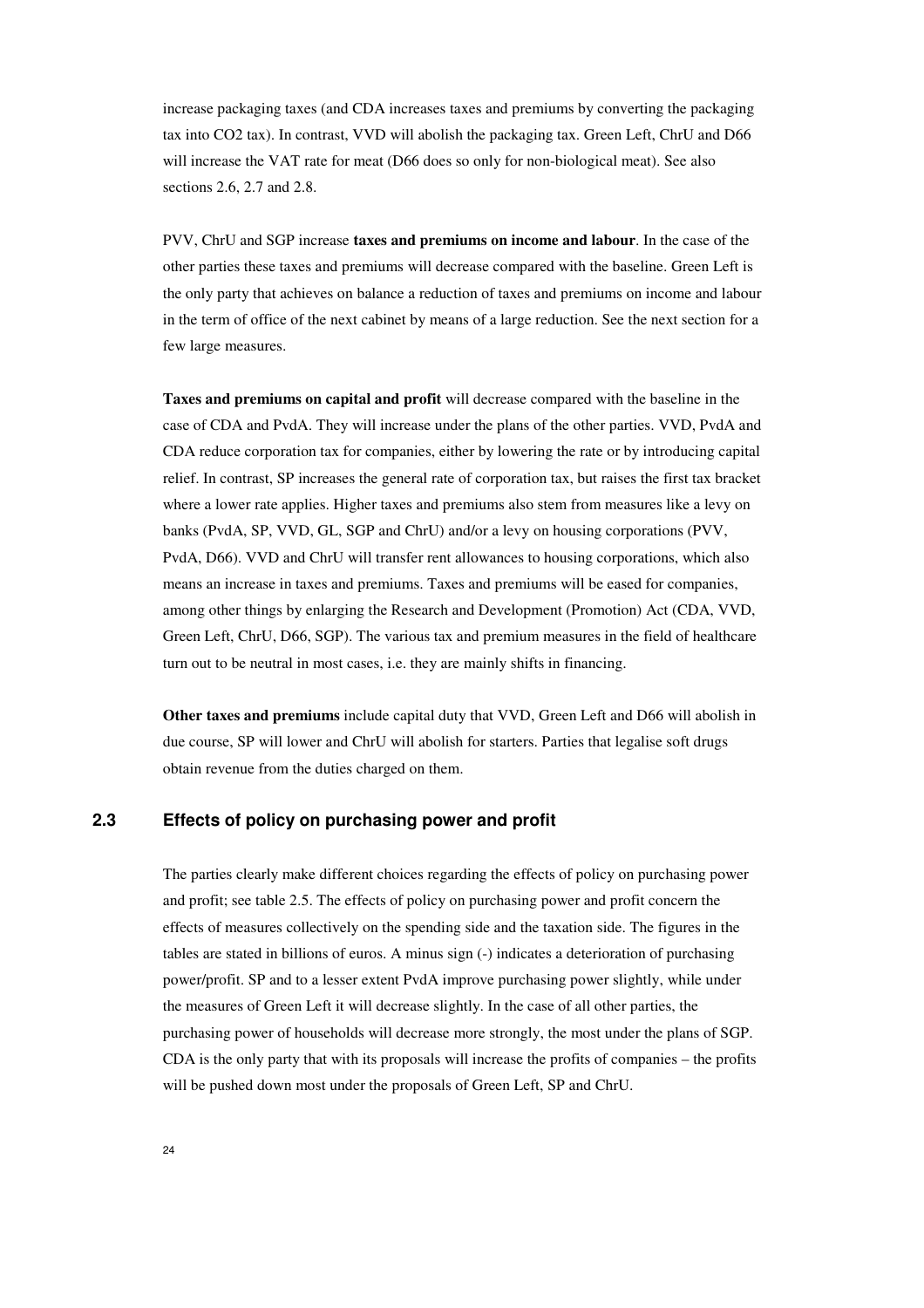As CPB is not making any detailed purchasing power calculations this time, it is not possible to say anything quantitatively in this analysis about the consequences for the distribution of income. However, there are some comments that can be made qualitatively. Some measures hit high incomes harder than low and middle incomes. This applies to the introduction of an extra top rate in box 1 of the tax returns form, proposed by two parties (PvdA, GreenLeft,SP). Similarly, limiting the fiscal exemption of pension contributions (PvdA, SP, Green Left, ChrU and SGP) will hit mainly higher incomes. Both high and middle incomes will incur a loss of purchasing power due to the various measures concerning tax relief on mortgages (PvdA, SP, Green Left, ChrU, and D66) and introduction of an income-linked insurance excess in healthcare (PvdA, ChrU, D66, SGP). Low and middle incomes will be hit by the different types of limitation of the care allowance (CDA, VVD, D66, SGP). SP, Green Left and ChrU will completely abolish the care allowance, but this will be compensated by a reduction of the flat rate care contributions, so there will be no purchasing power effects. CDA and VVD link benefits to inflation, which compared with the baseline will result in a reduction (and thus a loss of purchasing power for the lowest incomes). Benefits will also lag behind in the case of SGP (including old age pension). In contrast, SP will increase the minimum wage and by consequence also benefits. On balance, VVD and CDA spare particularly the higher incomes, whereas PvdA and SP tax lower incomes the least.

There are also a number of measures that will hit specific groups, such as households with children. A number of parties will, for example, change something in the child allowance: SP and Green Left will make it income-linked, whereas D66 will reduce the budget, PVV, D66 and VVD will limit the scheme to two children and, in contrast, SGP and ChrU will increase the budget for schemes such as the child allowance. VVD will abolish the child-linked budget.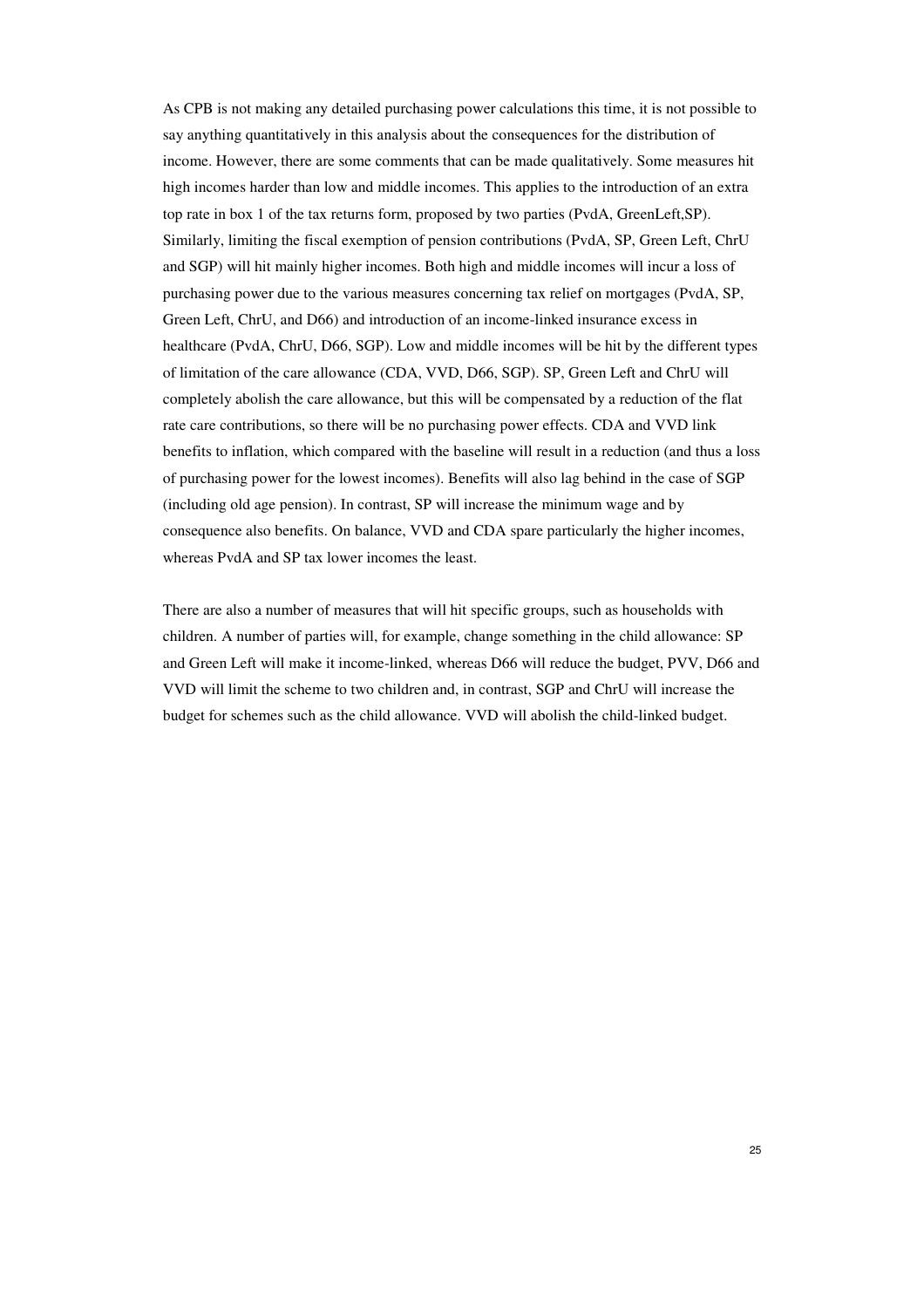



There are also major differences between parties as regards the effects on company profits. The previous section described the differences concerning corporation tax. Different types of environmental/energy levies and taxes will depress the profits of companies. This applies to CDA, PvdA, Green Left and D66. In contrast, VVD will abolish the packaging tax, which is favourable for the profits of companies. The levies on banks and housing corporations (see section 2.2) will push down the profits of 'companies', as will the shift of the rent allowance to housing corporations (VVD, ChrU).

| Table 2.4 Effects of policy on purchasing power and profits |            |         |           |            |            |         |         |         |            |
|-------------------------------------------------------------|------------|---------|-----------|------------|------------|---------|---------|---------|------------|
|                                                             | <b>CDA</b> | PvdA    | <b>SP</b> | <b>VVD</b> | <b>PVV</b> | GL      | ChrU    | D66     | <b>SGP</b> |
| Effects of policy on                                        |            |         |           |            |            |         |         |         |            |
| purchasing power and                                        |            |         |           |            |            |         |         |         |            |
| profits                                                     | $-2.67$    | $-1.28$ | $-3.11$   | $-2.53$    | $-4.78$    | $-4.23$ | $-7.55$ | $-4.63$ | $-9.21$    |
| of which: households                                        | $-3.58$    | $-0.28$ | 1.16      | $-1.38$    | $-1.97$    | $-0.08$ | $-2.80$ | $-3.00$ | $-8.05$    |
| tax and premium                                             |            |         |           |            |            |         |         |         |            |
| measures                                                    | 0.52       | $-0.11$ | 0.35      | 5.24       | $-1.20$    | 1.86    | $-1.83$ | 0.26    | $-3.48$    |
| expenditure measures                                        | $-4.10$    | $-0.17$ | 0.81      | $-6.62$    | $-0.77$    | $-1.94$ | $-0.97$ | $-3.26$ | $-4.57$    |
| of which: companies                                         | 0.91       | $-1.00$ | $-4.27$   | $-1.15$    | $-2.80$    | $-4.15$ | $-4.75$ | $-1.63$ | $-1.16$    |
| Tax and premium                                             |            |         |           |            |            |         |         |         |            |
| measures                                                    | 1.31       | $-0.80$ | $-4.19$   | $-0.17$    | $-2.05$    | $-3.74$ | $-4.26$ | $-1.53$ | $-1.70$    |
| <b>Expenditure measures</b>                                 | $-0.40$    | $-0.20$ | $-0.08$   | $-0.98$    | $-0.75$    | $-0.41$ | $-0.48$ | $-0.10$ | 0.55       |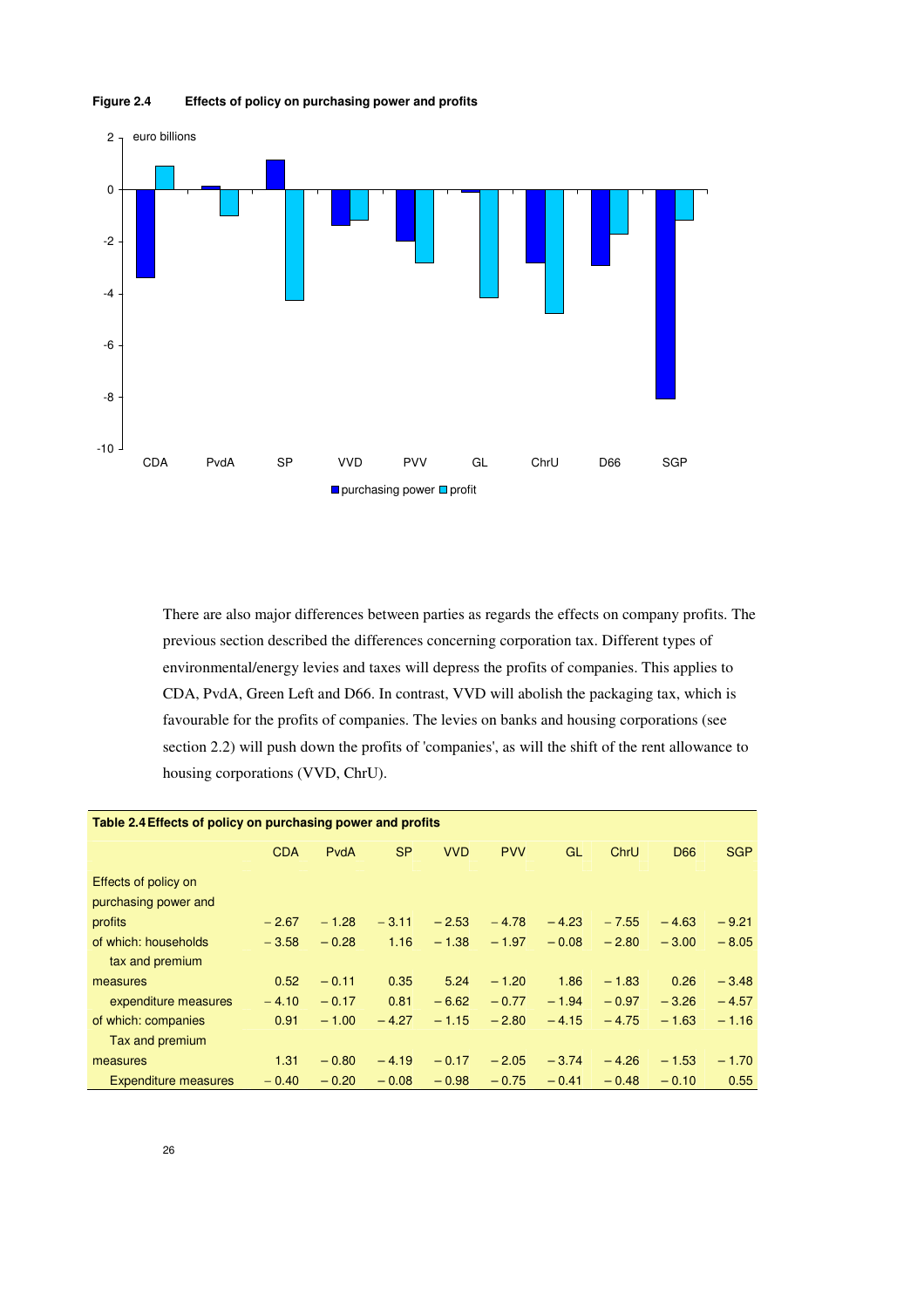



**Figure 2.5 Structural employment effects** 

The labour market will confront policymakers with a considerable challenge in the coming decades. On the one hand, unemployment has risen because of the crisis. On the other hand, there is an increase in demand for healthcare and other services due to the ageing of the population, whereby the labour force itself is also ageing. This section presents the structural employment effects (i.e. the effects calculated in 2040) of the measures of parties. The employment effects have been calculated partially, i.e. there was an examination of how each individual measure will influence long-term employment (and unemployment). Subsequently, these effects were added up. The increase in employment is, however, a policy field where there are typical declining additional revenues: a first percent of higher employment is easier to achieve than the next percent of increase. A consequence of the partial analysis (instead of an integral economic computation) is that the employment effect of a party that proposes a large number of measures simultaneously is somewhat overestimated.

The parties opt for different solutions. On balance, the measures of SP lead to a reduction of employment, while all other parties see employment increasing. The outlier is VVD, with an increase in employment of 5¾%. However, this does not mean that with unchanged

27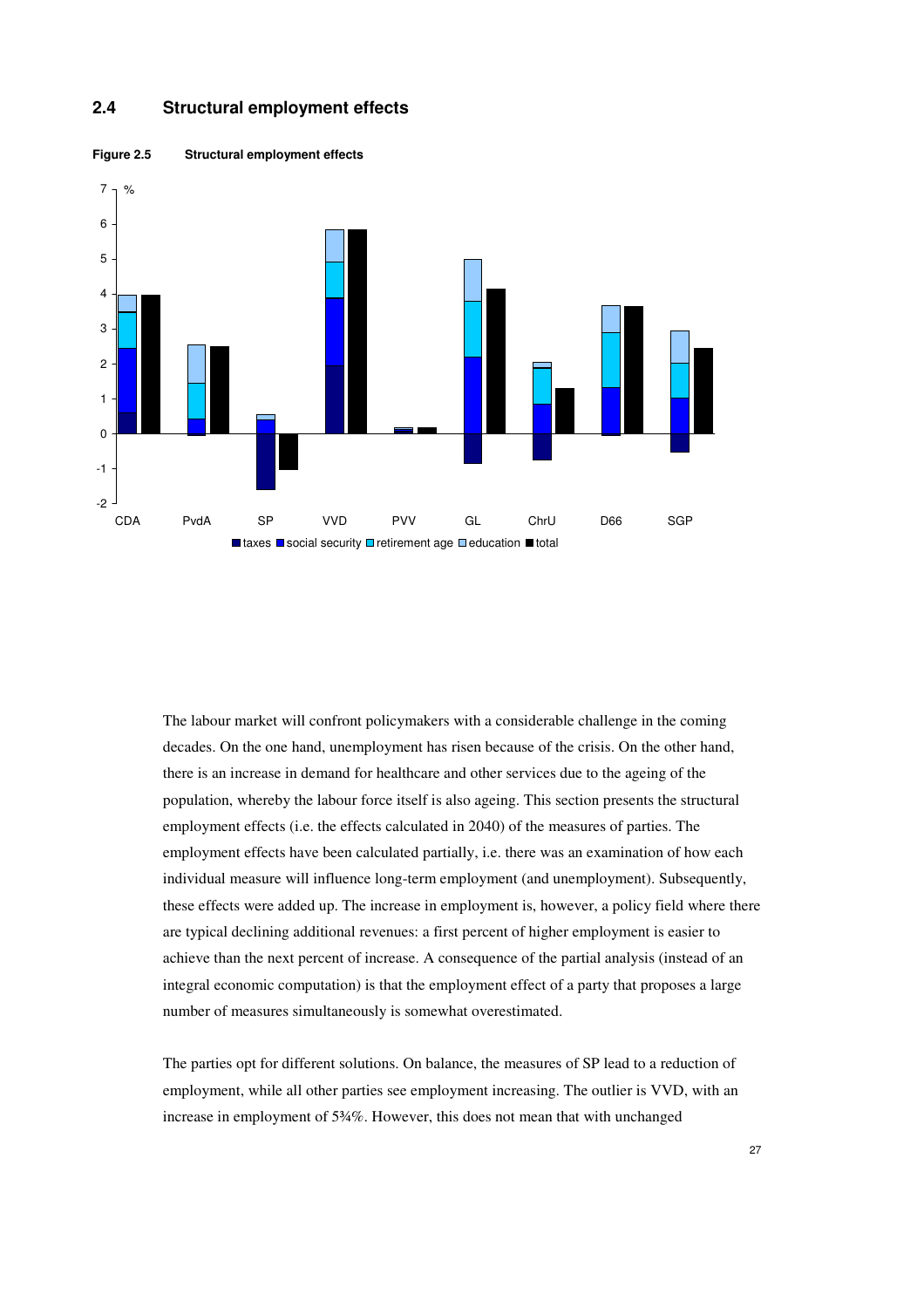unemployment the labour force participation rate will also increase by 5¾%, because the measures also make the available labour force increase (denominator effect). As described in section 1.4, the employment effects have been factored into the calculation of the effects on the long-term sustainability of public finances.

CDA, D66, Green Left, SGP and VVD limit the maximum duration of unemployment benefits. The limitation means that the unemployed will try to find a job more quickly and will be more inclined to accept a less attractive offer of employment. Furthermore, the limitation will press down wages because the negotiating position of workers will deteriorate. The measure will reduce unemployment and increase employment.

D66, Green Left and VVD reduce protection against dismissal. The effect on employment and unemployment is minor. Companies will dismiss personnel more easily, but against this they will also be less reticent about taking on personnel. However, the limitation will create greater mobility and advancement in the labour market. This will offer older people more opportunities in the labour market and lead to less long-term unemployment. There will also be savings on costs for proceedings brought before the Centre for Work and Income and the cantonal courts.

CDA and ChrU extend the period of continued payment of wages by employers. The effect on the job search behaviour of workers will be minor because the duration of income insurance will not be reduced. Employers will make greater efforts to ensure that dismissed employees quickly find a new job. But the scale of this effect is limited. When determining the effect it was assumed that a period of continued payment of wages does not count as unemployment. Green Left and PvdA propose a differentiation in contributions for unemployment benefits, which means that the costs of the first months of unemployment benefits (in the case of dismissed employees) will be recovered from the employer. Employers will make greater efforts to ensure that dismissed employees quickly find a new job, but the scale of the effect is minor. As employees will be confronted immediately with the costs, they will, just as in the case of continued payment of wages, make greater allowance for the social costs that they cause through dismissal.

Except for PVV and SP, all parties propose changes to the state pension scheme. Raising the statutory retirement age will lead to an increase in the supply of labour and employment. Green Left will not immediately increase the statutory retirement age, but will make the entitlement to a state pension dependent upon labour force participation, and this will promote employment still more. The various state pension measures have a minor effect on unemployment. Older people who lose their job find a new job with difficulty, but because they often withdraw entirely from the labour market the unemployment rate among older people is not exceptionally high.

PVV and SP are the only parties that will not amend the Invalidity Insurance (Young Disabled Persons) Act. CDA, VVD, Green Left, ChrU, D66 and SGP will restrict the new

28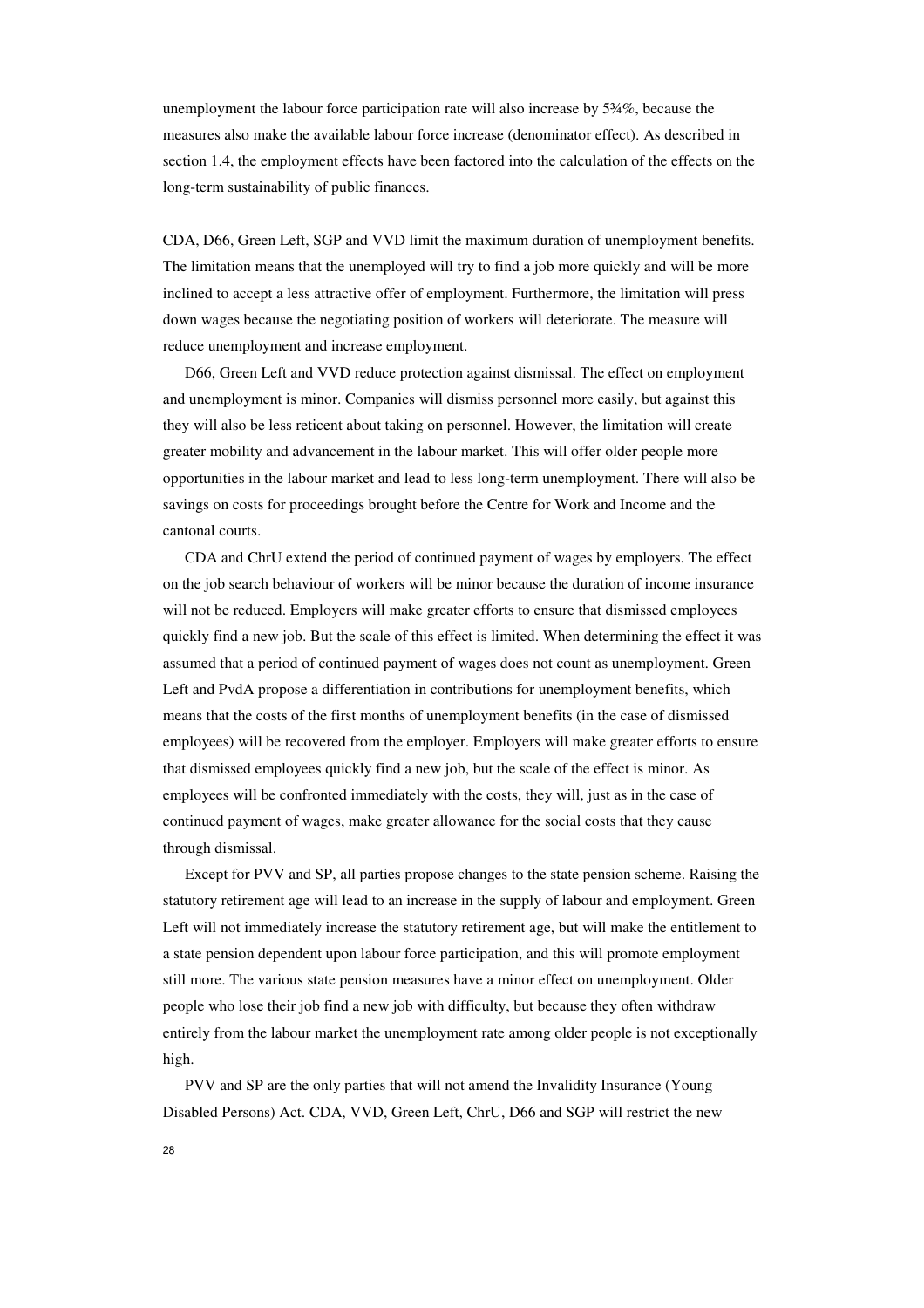influx of persons into the regime of this Act to the long-term unemployed and people completely unfit for work. It is estimated that 40% of the people covered by this Act are not lastingly unfit for work. The proportion of this group that does not seek recourse to social welfare benefits will have a strong incentive to look for a job. PvdA wants to introduce a partner income test for people covered by this Act who are less than 60% unfit for work. This too will increase employment.

PvdA, CDA, Green Left and D66 will replace the present system of sheltered workshops by a system of wage dispensation. People will no longer receive a sheltered workshop wage, but a top-up on the wage that they earn from a regular job. VVD will abolish sheltered workshops. In both cases, some of the people with limited earning capacity will have an incentive to look for a (regular) job).

CDA and VVD will scrap the double general tax relief in the social minimum, which will make working more attractive than social welfare benefits. CDA, VVD and SGP will additionally link benefits to prices (SGP will do this in part) instead of wages, which will also increase the relative attractiveness of work compared with a benefit.

Green Left and SP will introduce for companies quotas for the number of disabled people that they must employ. Companies that fail to meet the quotas will be fined. This measure will stimulate employment for the disabled.

All parties will take measures concerning taxes and income-linked schemes (including the care allowance and child schemes) and change the marginal pressure on labour and thus produce an effect on employment. ChrU and SGP will abolish the income-linked combination relief, whereby ChrU proposes a tax-free sum per household. Such measures increase taxation for the second earner of a household. This will decrease the supply of labour and employment. VVD will lower the rates for income tax and increase the employed person's tax credit, whereas CDA and PVV will lower the tax rate for the second bracket. This will stimulate the supply of labour and employment. It should be noted that ChrU, D66, Green Left, PvdA, and SP also lower the tax rates, but this reduction is accompanied by limitation of tax relief on mortgages, so the marginal taxation does not decrease.

ChrU, Green Left, PvdA, PVV, SGP and SP propose a levy on banks. This will increase taxes for companies and exert a downward effect on employment. PvdA will let this be accompanied by an easing of taxes and premiums for companies in the form of capital relief, while CDA also proposes measures that will ease taxes and premiums for companies. These parties will generate an upward effect on employment.

Except for PVV, all parties achieve employment gains through education measures (see section 2.9). The biggest gains in this field will be achieved by PvdA, VVD, Green Left and D66, while the employment gains as a result of education measures proposed by ChrU and SP will be limited.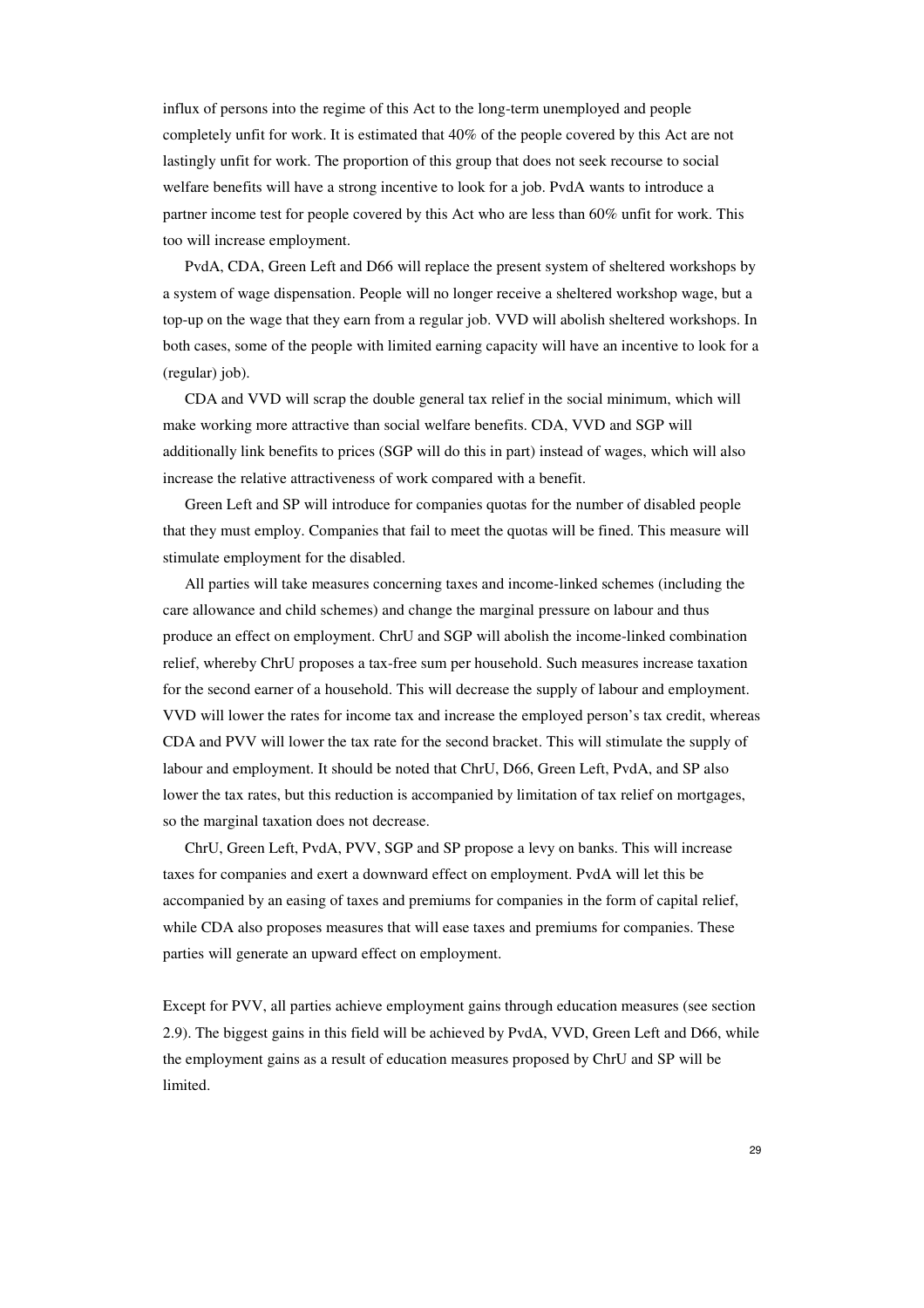

#### **2.5 Long-term sustainability of public finances**



In its Economic Forecast for 2011-2015, CPB concludes that the structural position of public finances will be untenable without changes to policy. One way of achieving sustainable public finances at the end of the term of office of the next cabinet is to carry out measures that will improve the EMU balance in 2015 by 4½ % of GDP (29 billion euros). These measures are described in section 2.2. Another way is to take measures that (also) after the term of office of the next cabinet will structurally improve the EMU balance. This will be the case if measures are introduced (or abolished) gradually or if measures are related directly to the ageing of the population and, by consequence, have an increasingly greater effect on income or expenditure. These measures are discussed in this section of the document. If the improvement of sustainability yields less than  $4\frac{1}{2}$  % of GDP along both paths, it will be necessary, according to CPB's current insights, to take additional measures after the term of office of the next cabinet in order to establish sustainable public finances.

Various measures contribute to the improved sustainability of public finances via effects that will occur (or increase) after 2015. In its calculation of the improvement of the sustainability of public finances, CPB factored in only the measures that will have commenced in 2015 at the latest. This applies to all of the measures stated below. The analysis further assumes that policy will be constant from 2040 onwards, i.e. that from that year schemes will not undergo any further changes. Linking the statutory retirement age to life expectancy will in our estimation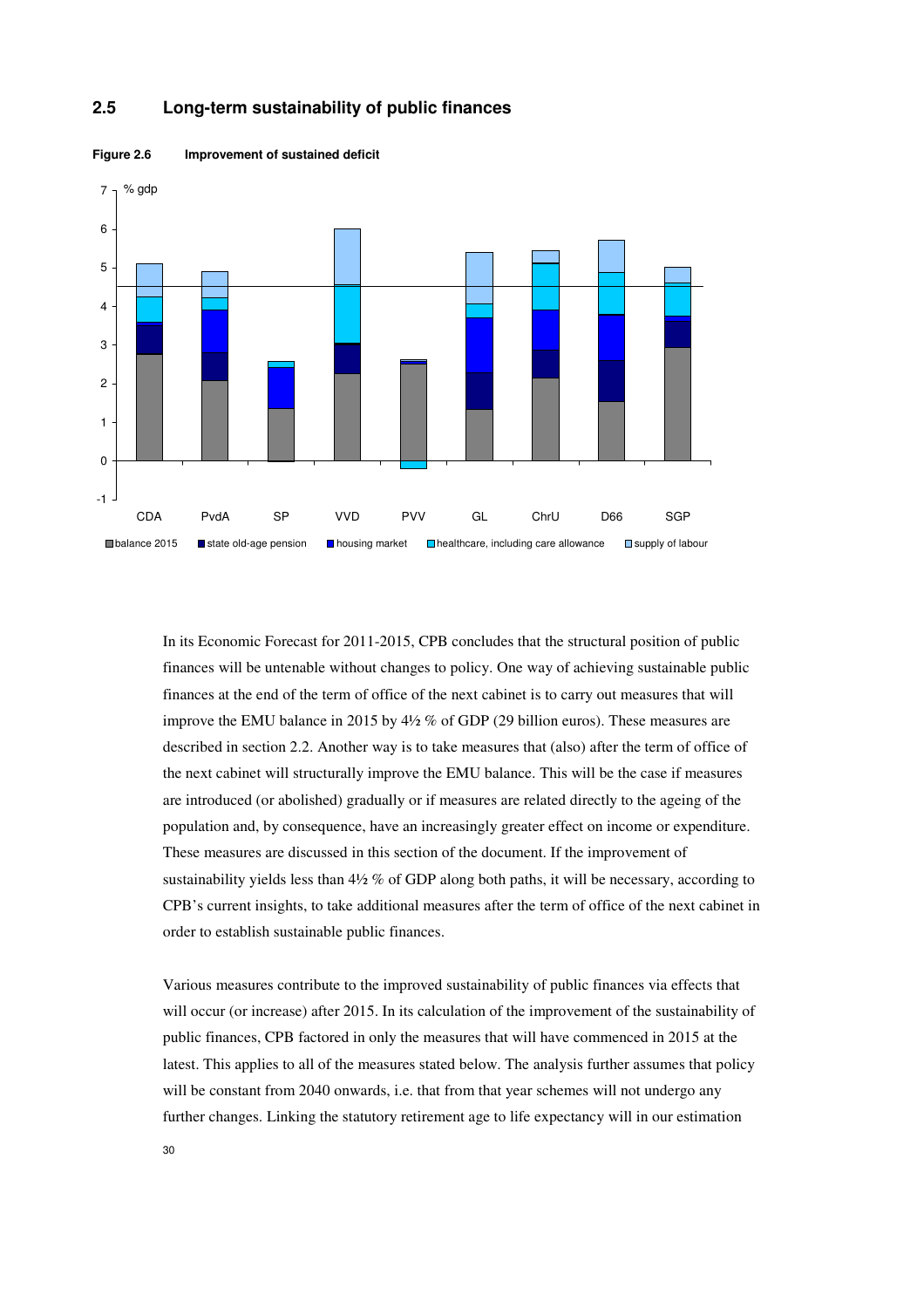cause an increase in the statutory retirement age in the period up to 2040, after which it will be frozen. The measures to improve sustainability were divided into five categories for the purpose of the analysis.

Firstly, there are the measures concerning the **state pension**. Due to the ageing of the population, there will be a growing number of pensioners, and for that reason the effects of measures in this field will increase over time. Moreover, most of the measures will be introduced gradually, so the budgetary effect in 2015 will not yet be the complete effect. Seven parties will take measures that lead to an increase in the statutory retirement age or a tightening up of the conditions, or both. Only SP and PVV leave the state pension scheme unchanged (although PVV will tighten up the conditions for persons who did not reside in the Netherlands for part of the period between their 15th and 65th birthdays). CDA, PvdA, VVD, ChrU and D66 will increase the statutory retirement age in two or more steps, with the first step being taken not later than in 2015. D66 will increase the statutory retirement age and also link it to the increase in life expectancy, so that the statutory retirement age will be above 68 in 2040. Under the proposals of Green Left, the entitlement to a state pension will be made completely dependent upon labour force participation, which means that some people may receive a state pension before reaching their 65th birthday while others will not receive it at all. Under all of the proposals, the increase/tightening up of the old age pension provisions will be accompanied by austerity in supplementary pensions. On top of this some parties (GL, ChrU,PvdA en SGP) reduce tax relief on supplementary pensions even more; this applies also to SP, which leaves the state pension scheme untouched. The effects of measures concerning supplementary pensions are shown in figure 2.4 under the 'other' category.

Measures in the **housing market** may also contribute significantly to an improvement in the sustainability of public finances. CDA, PVV and SGP propose in the housing market hardly any measures that will improve sustainability. PvdA, SP, Green Left, ChrU and D66 will adjust tax relief on mortgages in one way or another, which yields a relatively large sustainability gain. In the case of VVD, the sustainability gain achieved through liberalisation of the rental market will be negated by the costs of gradual abolition of capital duty. See section 2.10 for a further description of measures in the housing market.

If parties are able to force back the (future) rise of **healthcare** costs, this will also contribute to an improvement of the sustainability of public finances. This applies most to measures in curative care (Exceptional Medical Expenses Act), because that is the healthcare expenditure most closely related to the ageing of the population. Extra public expenditure on healthcare actually deteriorates sustainability. In the healthcare field, VVD, D66 and ChrU achieve most gains. SP and PVV will on balance change little in terms of healthcare expenditure and in this respect will achieve hardly any sustainable gains.

31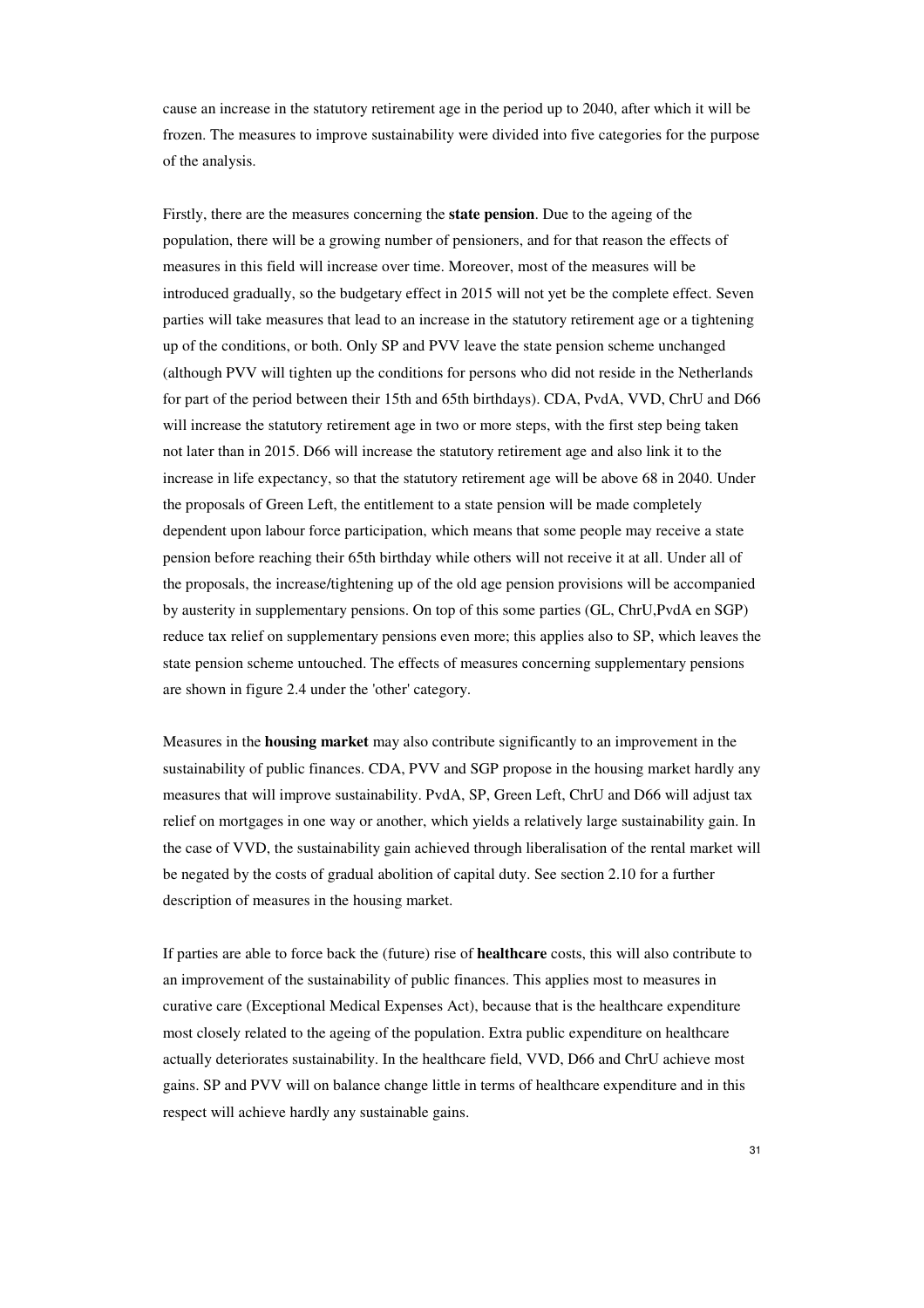There are also measures with an extra **rise after 2015**. This applies, for example, to savings on the civil service apparatus. In the short term there will be savings losses, but in the long term the intended spending cuts are achievable in their entirety. This situation occurs with all parties. The spending cuts of PVV on development cooperation will increase after 2015, because in the term of office of the next cabinet there will be pre-existing commitments that will, however, cease to exist after 2015.

The improvement of (structural) **employment** will also contribute to making public finances sustainable (and vice versa). With an increase in employment, the revenues from taxes and premiums will increase more than the expenditure, so that a 1% increase in employment will reduce the sustained deficit by 0.3% GDP. The previous section examined the employment effects of the different party manifestos. VVD achieves the most gains in this regard.

The final element of the contribution to the improved sustainability of public finances is the improvement of **the EMU balance in 2015**, as described in section  $2.2<sup>2</sup>$ . If all elements are considered collectively, it follows from the analysis that VVD will improve sustainability the most, namely by 6% GDP. The manifestos of D66, ChrU, Green Left, CDA, ChrU, PvdA and SGP will also completely resolve the sustained deficit of 4½ % of GDP. The measures proposed by SP and PVV will resolve roughly half of the total sustained deficit calculated by CPB.

 $^2$  The improvement is due in part to spending curbs on healthcare, state pension and the housing market. The effect of the EMU balance in 2015 as presented in figure 2.4 has been adjusted accordingly.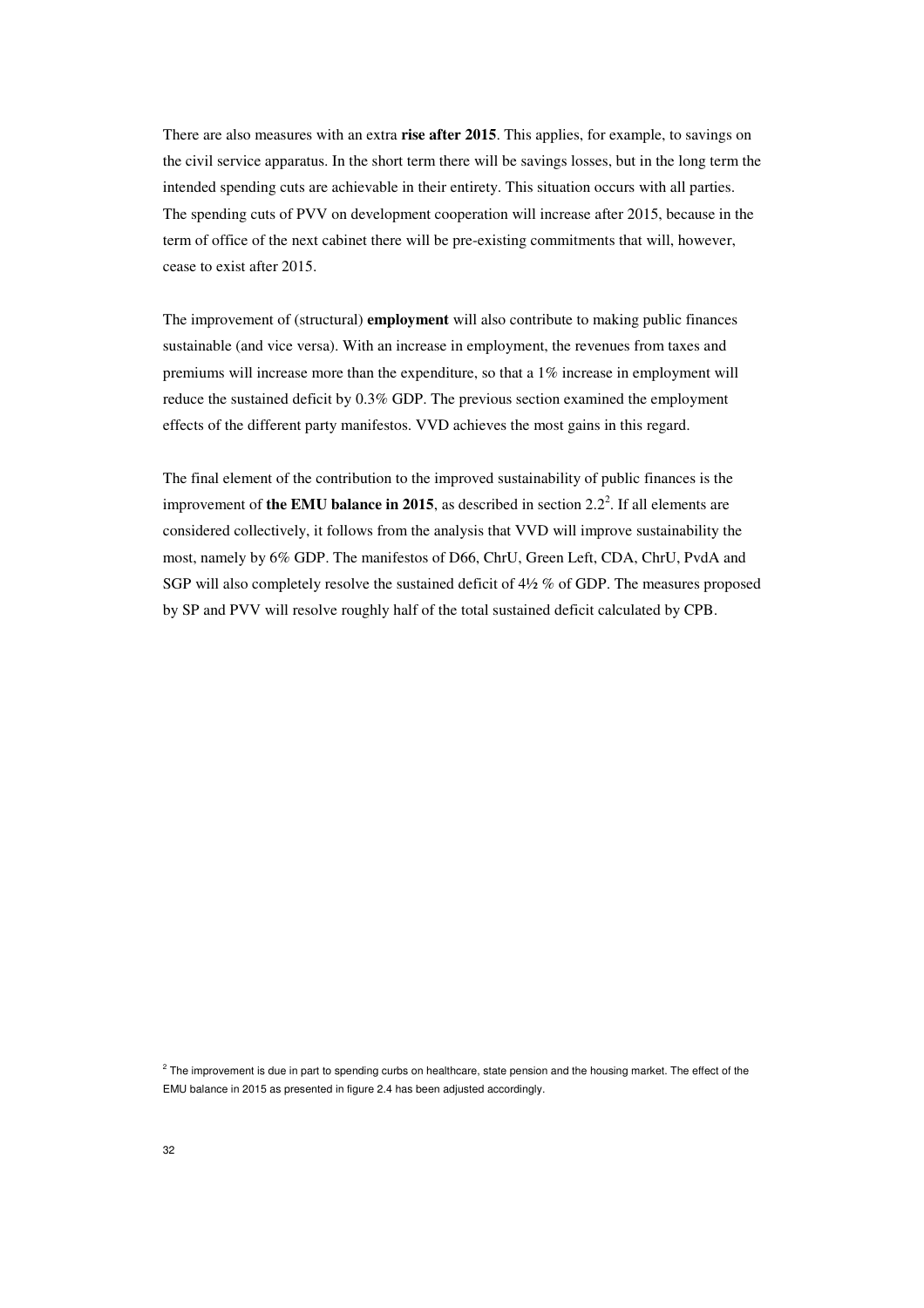

An improvement of sustainability is inevitably accompanied by spending curbs and/or an increase in taxes and premiums. This will reduce the '**net profit**' that members of the public receive from the government. The net government profit is the balance of the revenues of government provisions (transfers, but also for example the 'profit' of defence) and the costs of tax payments. It measures how much society benefits in a certain year from the government, expressed as a percentage of GDP. As all parties to a lesser or greater degree improve the EMU balance in 2015 and the long-term sustainability of public finances, they all show a reduction of the net profit for all periods.

Figure 2.5 shows the distribution of net profit over three periods. The figure reveals that parties differ in terms of the period in which the biggest bill will be paid. An even reduction in the net profits in different periods means that the bill will be spread evenly over time. If the net profit decreases more after 2040 than before, the largest part of the bill will be shifted to the future. As SP and PVV propose measures that will resolve part of the sustained deficit, this means in CPB's analysis that the necessary increase in tax and premiums and in spending curbs will, for the remaining part, be shifted ahead towards 2041 and beyond. VVD places the burden mostly in the 2016-2040 period and shifts the least onwards to the subsequent period. Among the other six parties, Green Left and also PvdA, shift the most onwards to the long term (2041 and beyond), among other things because they propose a number of measures with a long introductory time.

**Figure 2.7 Temporal distribution of net government profit**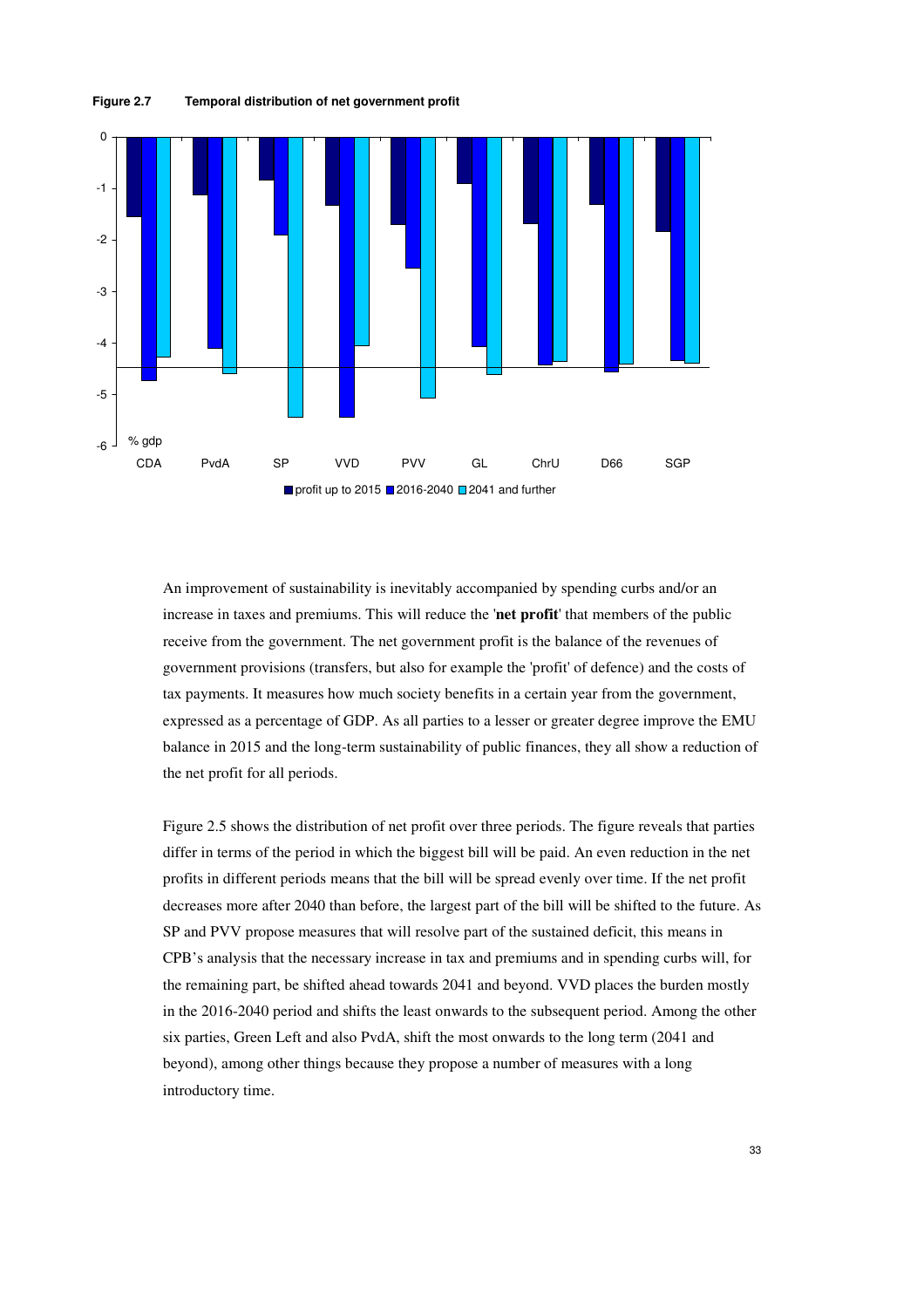#### **2.6 Accessibility**

Six of the nine parties want to improve ' accessibility ' through a form of road pricing. Five of the six parties have opted for a rush-hour tariff, usually of approximately 10 euro cents per kilometre, while only CDA opts for a flat rate levy without a rush-hour tariff (see table 2.6). SP, VVD and PVV will not introduce any form of road pricing. Three parties (PvdA, Green Left and ChrU) will introduce a peak tariff of between 15 and 18 euro cents per kilometre for lorries. This yields approximately 1 billion euros for PvdA and for ChrU. Green Left will also increase the tariff for delivery vans, which will improve the EMU balance by 1.5 billion euros in total. Most parties that want to introduce a form of road pricing will do so in a way that is chargeneutral, i.e. the other motor vehicle-related taxes will be reduced. In the case of ChrU, the introduction of road pricing will be accompanied by a structural easing of tax and premiums by 1.9 billion euros.

VVD, PVV, and SGP earmark more money for the building of motorways, while in contrast PvdA, SP, Green Left and ChrU want to make savings on this item. SP, Green Left, D66 and SGP will invest extra in public transport. VVD will spend extra money on rail transport, but will make spending cuts on regional public transport. Several parties want to save money through efficiency measures. CDA and VVD have opted among other things for putting the transport concession on the main railway network out to tender. CDA, VVD and ChrU make it mandatory to put public transport in the three major cities out to tender.

Introduction of road pricing has major effects on waiting times in traffic jams, the use of motor vehicles and - to a lesser extent - the use of public transport. More or less road or public transport infrastructure has significantly smaller effects. Road pricing will reduce the use of motor vehicles and thus lead to fewer traffic jams. The benefits of faster travelling times as a result of road pricing come in most cases to an annual amount of approximately 1¼ billion euros, except in the case of Green Left where, because of the generic reduction of the speed limit, the annual travelling time benefit will be limited to approximately ½ billion euros. As the use of motor vehicles will become more expensive if there is road pricing, there will also be a fall-off in demand – because the costs of commuting, but also of recreational trips, will increase. In this way road pricing will lead not only to prosperity gains, but also to prosperity losses (more than half ½ billion euros annually). Green Left will reduce traffic jams the most. The travelling time benefits are, however, smaller than the prosperity loss due to less use of motor vehicles. It should be noted that any environmental gains or losses as a result of accessibility measures have not been factored into this, but they have been factored into the reporting of the environmental effects of the different proposals in the next section.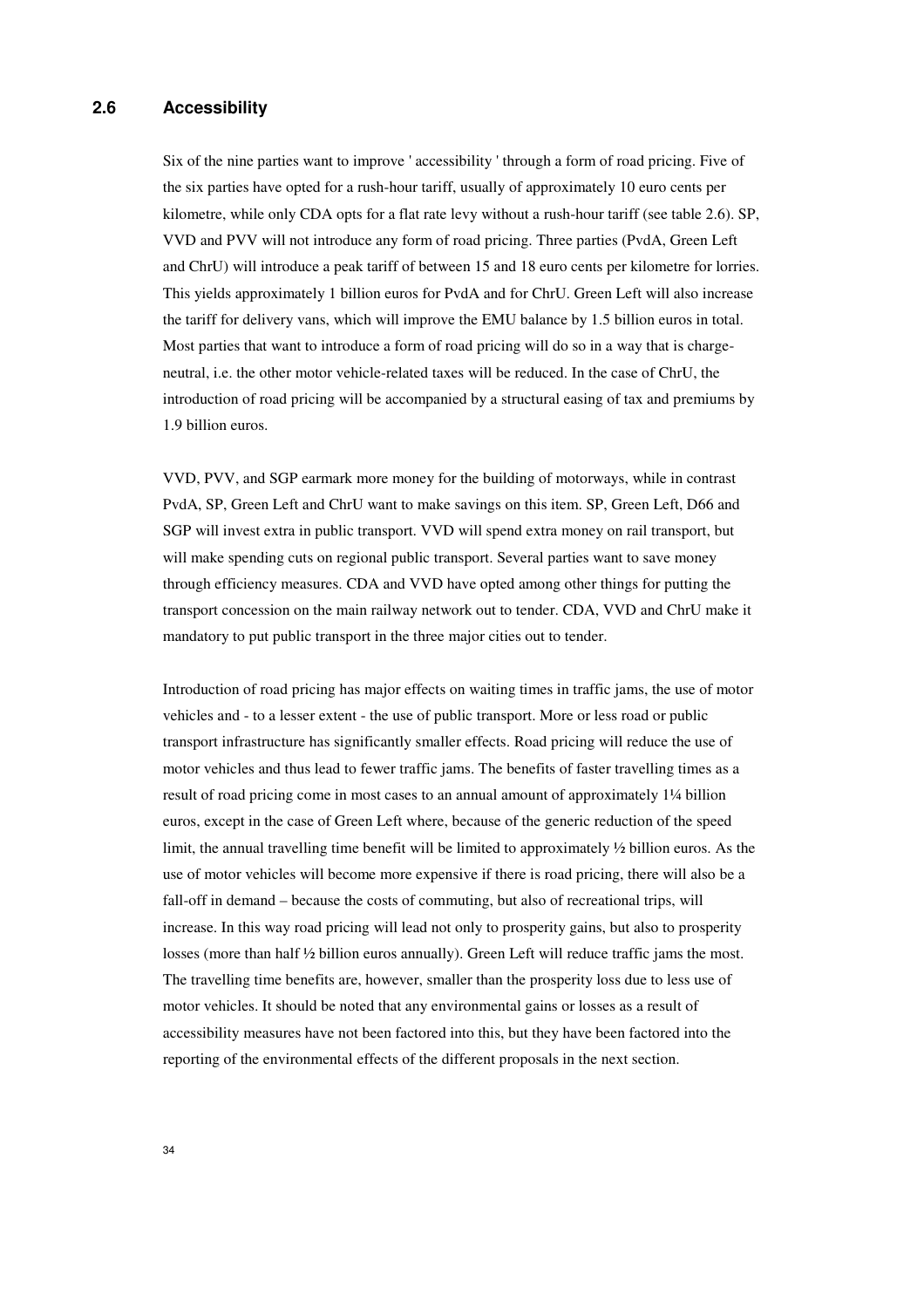| Accessibility measures: most important measures and their effects<br>Table 2.5 |                |                           |              |               |               |                |                         |                |                 |
|--------------------------------------------------------------------------------|----------------|---------------------------|--------------|---------------|---------------|----------------|-------------------------|----------------|-----------------|
| Most important measures                                                        | <b>CDA</b>     | PvdA                      | <b>SP</b>    | <b>VVD</b>    | <b>PVV</b>    | GL             | ChrU                    | <b>D66</b>     | <b>SGP</b>      |
| Flat-rate pricing (average in cents)                                           | 4 to 5         | 5                         | no           | no            | no            | $\overline{7}$ | $\overline{7}$          | 5              | $\overline{7}$  |
| Rush hour tariff (in cents)                                                    | no             | 11                        | no           | no            | no            | 15             | 8                       | 11             | 11              |
| Toll for lorries (LKW-MAUT) (in cents)                                         | $\mathbf{1}$   | 15                        | no           | no            | no            | 18             | 15                      | $\overline{2}$ | $\overline{2}$  |
| Reduction of maximum speed                                                     |                |                           |              |               |               | yes            |                         |                |                 |
| Road infrastructure 2011-2015 (in billions)                                    |                | $-3.8$                    | $-3.2$       | $+1.5$        | $+2$          | $-4.7$         |                         | $-1.5 - 2.75$  | $+1$            |
| Railway infrastructure 2011-2015 (in                                           |                |                           |              |               |               |                |                         |                |                 |
| billions)                                                                      |                |                           | $+3.2$       | $+1$          |               | $+1.9^{a}$     |                         | $+1$           | $+0.25$         |
| Train ticket prices (%)                                                        |                |                           |              |               |               |                |                         |                |                 |
|                                                                                |                |                           |              |               |               |                | $+3$ à 4                |                |                 |
| Regional public transport <sup>a</sup> (in mld)                                |                |                           |              | $-1,75$       |               | $+2,5^{\circ}$ | $+0.6$                  | $+0.25$        |                 |
| $T_{\text{total}}$<br>Effects on traffic and transport in 2020                 | <b>CDA</b>     | PvdA                      | <b>SP</b>    | <b>VVD</b>    | <b>PVV</b>    | <b>GL</b>      | 0.24<br>ChrU            | <b>D66</b>     | <b>SGP</b>      |
| Car usage <sup>b</sup> (in %)                                                  | $-10$          | $-10$                     |              |               |               |                | $-10$                   | $-10$          |                 |
|                                                                                | $to -15$       | to $-15$                  | $\mathbf{0}$ | $\mathbf{0}$  | $\mathbf{0}$  |                | $-20$ to $-15$ to $-15$ |                | $-15$           |
| Public transport usage <sup>b</sup> (in %)                                     | $+5$ to        | $+5$ to                   |              |               |               |                | $+5$ to                 |                | $+5$ to         |
|                                                                                | 10             | $+10$                     | 5            | $\mathbf{0}$  | $\mathbf{0}$  | $+15$          | 10 <sup>10</sup>        | $+10$          | 10              |
| Lost vehicle hours <sup>c</sup> (in %)                                         | $-35$          | $-40$                     |              |               |               |                |                         |                |                 |
|                                                                                |                | to $-40$ to $-45$ +0 to 5 |              | $-5$          | $-5$          | $-60$          | $-45$                   | $-45$          | $-45$           |
|                                                                                |                |                           |              |               |               |                |                         |                |                 |
| <b>Prosperity effects in 2020</b>                                              |                |                           |              |               |               |                |                         |                |                 |
| Travel time benefits (euro billions/year)                                      | $1\frac{1}{4}$ | $1\frac{1}{4}$            | $-1/4$       | $\frac{1}{4}$ | $\frac{1}{4}$ | $\frac{1}{2}$  | $1\frac{1}{4}$          | $1\frac{1}{4}$ | $1\frac{1}{4}$  |
| Loss of mobility due to less car usage <sup>d</sup>                            |                |                           |              |               |               |                |                         |                |                 |
| (euro billions/year)                                                           | $-1/2$         | $-1/2$                    | $\mathbf 0$  | $\mathbf{0}$  | $\mathbf{0}$  | $-1$           | $- \frac{3}{4}$         | $-1/2$         | $- \frac{3}{4}$ |

<sup>a</sup> Including management & maintenance and, if applicable, operating subsidy;

<sup>b</sup> Usage of cars and public transport measured in travellers' kilometres per year;

<sup>c</sup> Lost vehicle hours on the national motorway network.

<sup>d</sup> The congestion and flat-rate charge will make car usage more expensive and a fall-off in demand will occur. The amount concerns the negative prosperity effects caused by the fall-off in demand.

## **2.7 Energy and climate**

| Table 2.6          | Overview of the effects of the parties' proposals on the reduction of greenhouse gases (Mton<br>CO2-eq) in 2020 in relation to the baseline <sup>a</sup> |                |                |           |                |                |                |                |                |                 |  |  |  |
|--------------------|----------------------------------------------------------------------------------------------------------------------------------------------------------|----------------|----------------|-----------|----------------|----------------|----------------|----------------|----------------|-----------------|--|--|--|
|                    |                                                                                                                                                          | <b>CDA</b>     | <b>PvdA</b>    | <b>SP</b> | <b>VVD</b>     | <b>PVV</b>     | GL             | <b>CHRU</b>    | <b>D66</b>     | <b>SGP</b>      |  |  |  |
| <b>Total</b>       |                                                                                                                                                          | 36             | 44             | 21        | $\overline{2}$ | 2              | 63             | 38             | 31             | 28              |  |  |  |
| of which: Non-ETS  |                                                                                                                                                          | 10             | 15             | 3         | $\mathbf{0}$   | $\mathbf{0}$   | 13             | 17             | 6              | $\overline{4}$  |  |  |  |
| <b>ETS</b>         |                                                                                                                                                          | 26             | 29             | 18        | $\overline{2}$ | $\overline{2}$ | 50             | 22             | 26             | 24              |  |  |  |
| of which: built-up |                                                                                                                                                          |                |                |           |                |                |                |                |                |                 |  |  |  |
| environment        |                                                                                                                                                          | $\mathbf{0}$   | 3              | 1         | $\Omega$       | $\Omega$       | $\overline{4}$ | $5\phantom{.}$ | 1              | $\mathbf{0}$    |  |  |  |
| energy sector      |                                                                                                                                                          | 6              | 5              | $-1$      | 6              | 6              | 27             | $\Omega$       | 4              | $6\phantom{1}6$ |  |  |  |
| Renewable energy   |                                                                                                                                                          | 19             | 25             | 19        | $-4$           | $-4$           | 23             | 24             | 25             | 19              |  |  |  |
| <b>Traffic</b>     |                                                                                                                                                          | 3              | $\overline{2}$ | $\Omega$  | $\Omega$       | $\Omega$       | 5              | 3              | $\overline{2}$ | $\overline{2}$  |  |  |  |
| <b>Industry</b>    |                                                                                                                                                          | $\overline{7}$ | 8              | 1         | $\mathbf{0}$   | $\mathbf{0}$   | $\overline{4}$ | 5              | $-1$           | $\mathbf{0}$    |  |  |  |
| Other              |                                                                                                                                                          | 1              | 1              | 1         | $\mathbf{0}$   | $\overline{0}$ | 1              | $\mathbf{1}$   | $\mathbf{0}$   | $\mathbf{0}$    |  |  |  |
|                    |                                                                                                                                                          |                |                |           |                |                |                |                |                |                 |  |  |  |

a<br>The totals may differ from the sum of the elements because of rounding off.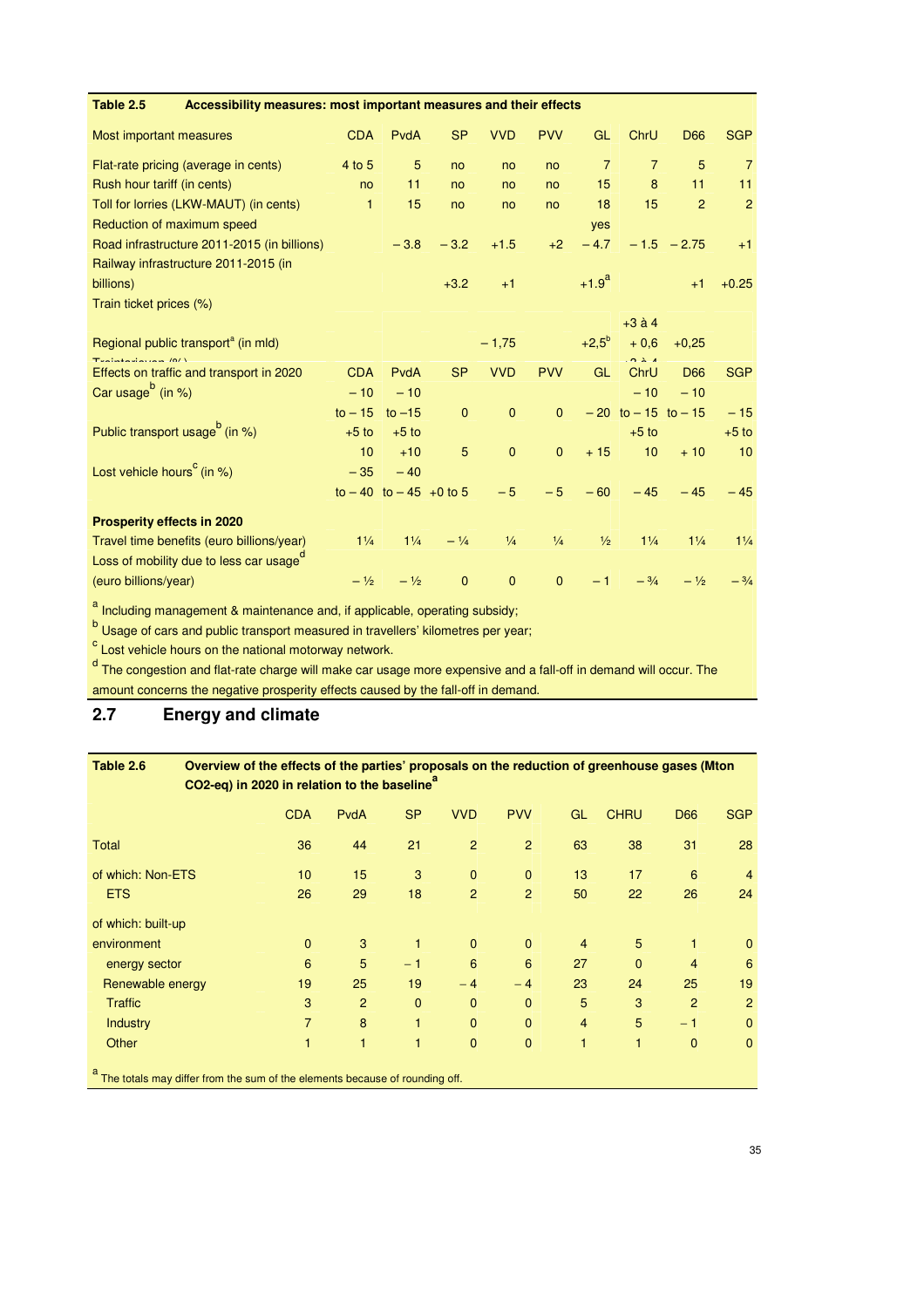All parties reduce emissions of **greenhouse gases**, although the reduction under the proposals of VVD and PVV are significantly less than those proposed by the other parties, and the largest reduction is proposed by Green Left. Except for VVD and PVV, all parties reduce greenhouse gas emissions mainly by increasing the proportion of renewable energy. Green Left wants to close coal-fired power stations by raising coal tax by a factor of ten, which will make the use of coal three times more expensive. CDA, VVD, PVV and SGP want to make it possible to have a new nuclear power station. PvdA will achieve greenhouse gas reduction in the energy sector mainly through a levy on the discharge of residual heat and by ending the fuel tax exemption of coal-fired and gas-fired power stations.

The largest part of the greenhouse gas reduction occurs in the ETS sectors, i.e. those in the European system for trading CO2 emission allowances. The ETS sectors include electricity stations, refineries and most of industry. On a European scale, the greenhouse gas reduction in the Netherlands will not lead to an additional reduction of greenhouse gases, because the emissions ceiling has been set for the EU. By selling emission allowances not used in the Netherlands it will be possible for emissions to increase elsewhere in Europe.

PvdA, Green Left and ChrU will also achieve in the non-ETS sector substantial reductions of greenhouse gases (by more than 10 Mton) through measures in the built-up environment, industry and traffic. Green Left proposes an extensive package in the built-up environment, including an obligation for buyers to raise their homes at least to the level of energy label B. Green Left also achieves the largest reduction in traffic. This will be attained mainly by introducing road pricing and lowering the maximum speed on motorways (from 120 to 100 km per hour and from 100 to 80 km per hour), which will increase the average travelling time.

CDA, PvdA and ChrU want to place emissions from processes in the chemical industry under the ETS system in 2013, without raising the emission ceiling. This will produce a reduction of almost 5 Mton of greenhouse gases.

| Table 2.7                   | Overview of the effects of the parties' proposals on the proportion of renewable energy (%) and<br>expenditure (in billions of euros) in 2020 |                |                 |           |                |                                            |                |                |              |                |
|-----------------------------|-----------------------------------------------------------------------------------------------------------------------------------------------|----------------|-----------------|-----------|----------------|--------------------------------------------|----------------|----------------|--------------|----------------|
|                             | Baseline (%)                                                                                                                                  |                |                 |           |                | Parties compared with baseline in % points |                |                |              |                |
|                             |                                                                                                                                               | CDA            | PydA            | <b>SP</b> | <b>VVD</b>     | <b>PVV</b>                                 |                | <b>GL CHRU</b> | D66          | <b>SGP</b>     |
| Proportion of renewable     |                                                                                                                                               |                |                 |           |                |                                            |                |                |              |                |
| energy in 2020 <sup>a</sup> | $7^{\circ}$                                                                                                                                   | $\overline{7}$ | 12 <sup>7</sup> | $7 -$     | $-1$ $-$       | $-1$                                       | 11             | 11             | 11           | $\overline{7}$ |
|                             |                                                                                                                                               |                |                 |           |                | Expenditure on renewable energy (euro bn)  |                |                |              |                |
| Central government          |                                                                                                                                               |                |                 |           |                | $-0.5$ $-0.5$ $-0.5$ $-0.5$ $-0.5$         | $\overline{0}$ | $-0.5$         | $\mathbf{0}$ | $-0.5$         |
| Taxes and premiums of       |                                                                                                                                               |                |                 |           |                |                                            |                |                |              |                |
| companies/families          |                                                                                                                                               | 2.1            | 4.4             | 2.9       | $\overline{0}$ | $\Omega$                                   | 3.8            | 4.3            | 3.8          | 2.4            |
|                             | a Proportion of renewable energy in end-consumption in 2020 in accordance with the European definition.                                       |                |                 |           |                |                                            |                |                |              |                |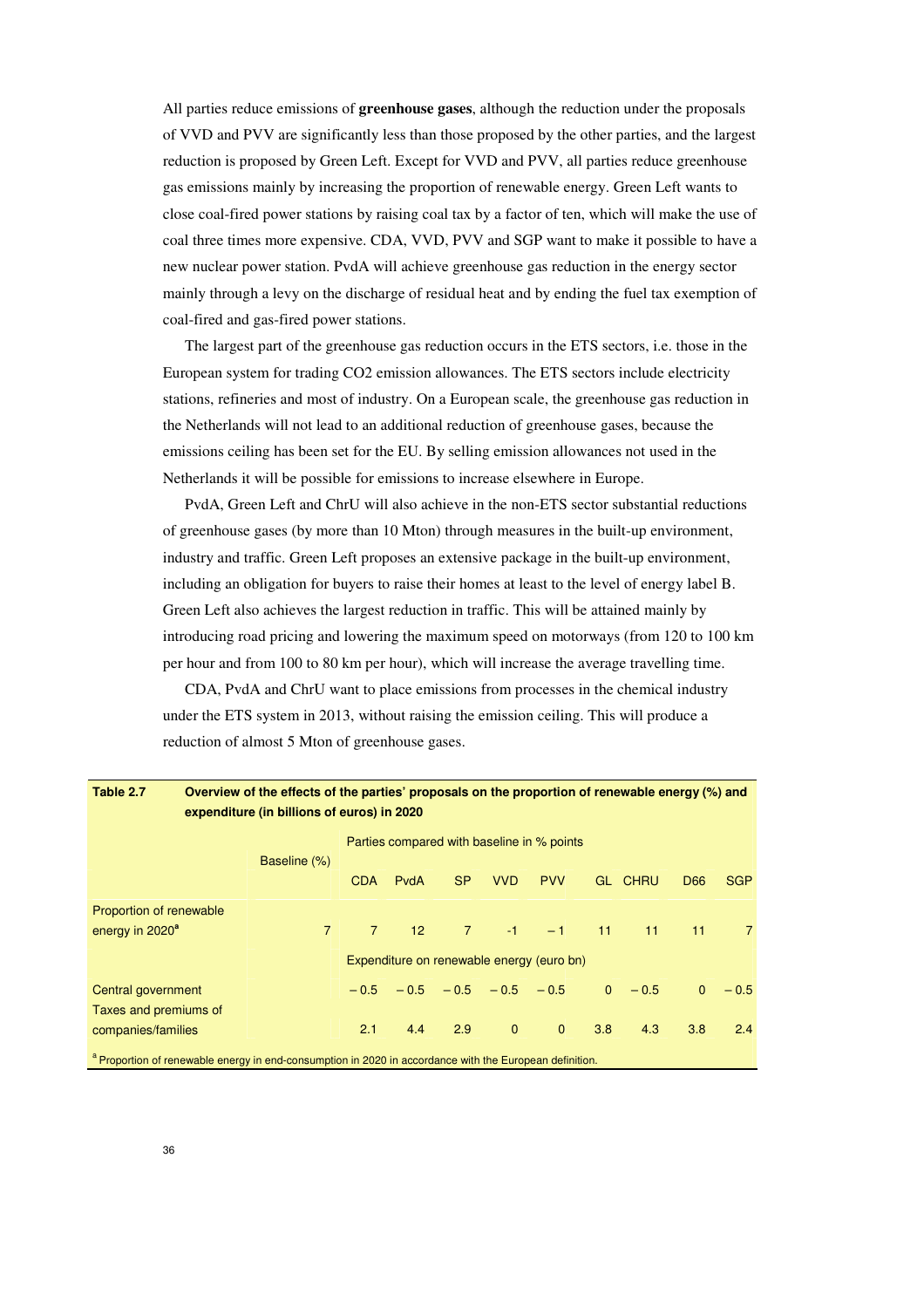Under the proposals of VVD and PVV, the proportion of **renewable energy** will decrease slightly in comparison with the baseline; the proposals of all other parties lead to an increase in the proportion of renewable energy. PVV and VVD will abolish the subsidy under the SDE scheme for the stimulation of the production of renewable energy, while the other parties opt for a hybrid supplier obligation for renewable energy, in such a way that the proportion of renewable energy will increase. Under the proposals, the SDE subsidy will be replaced by financing through a surcharge on electricity and gas prices for end-users. Additionally, there will be an obligation under which the proportion of renewable energy will gradually be increased. Except for Green Left and D66, these parties reduce expenditure by central government by financing obligations not yet entered into under the SDE scheme via the surcharge on the price of energy.

CDA and SGP want to obtain renewable energy partly by purchasing renewable energy (and certificates) in other countries. This means the costs of renewable energy will be lower under the proposals of these parties. CDA, PvdA, D66 and ChrU increase from 10% to 14% the compulsory proportion of biofuels in motor fuels for traffic.

#### **2.8 Agriculture and nature**

| Table 2.8<br>Agriculture, nature quantity and nature quality                                                                                                                                                          |              |              |           |              |              |      |              |              |              |  |
|-----------------------------------------------------------------------------------------------------------------------------------------------------------------------------------------------------------------------|--------------|--------------|-----------|--------------|--------------|------|--------------|--------------|--------------|--|
|                                                                                                                                                                                                                       | <b>CDA</b>   | PvdA         | <b>SP</b> | <b>VVD</b>   | <b>PVV</b>   | GL   | ChrU         | <b>D66</b>   | <b>SGP</b>   |  |
| Emissions <sup>a</sup>                                                                                                                                                                                                | $0/+$        | $+$          | $++$      | $\mathbf{0}$ | $\mathbf{0}$ | $++$ | $0/+$        | $0/+$        | $0/+$        |  |
| Economy agricultural sector <sup>b</sup>                                                                                                                                                                              | $\mathbf{0}$ |              |           | $0/+$        | $\mathbf{0}$ |      | $\mathbf{0}$ | $\mathbf{0}$ | $\mathbf{0}$ |  |
| Quantity of nature                                                                                                                                                                                                    | $\mathbf{0}$ | $+$          | $0/-$     |              |              | $+$  | $\mathbf{0}$ | $0/+$        |              |  |
| Quality of nature                                                                                                                                                                                                     | $\Omega$     | $+$          | $+$       |              |              | $++$ | $0/+$        | $0/+$        | $\mathbf{0}$ |  |
| (National) landscapes                                                                                                                                                                                                 | $\mathbf{0}$ | $\mathbf{0}$ | $+$       |              |              | $++$ | $++$         | $0/+$        |              |  |
| $^{\circ}$ Ammonia, nitrogen and phosphate caused by agriculture in 2020 0/+: 0-2 kton, +: 2-10 kton, ++: >10 kton.<br>$b$ 0: -25 - +25 million euros $\epsilon$ , -: 25-250 million euros, -- : > 250 million euros. |              |              |           |              |              |      |              |              |              |  |

Green Left and, to a slightly lesser extent, SP, D66 and PvdA give relatively high priority to the quantity and quality of nature (see table 2.9). This priority is expressed in part by extra investments in the National Ecological Network (by Green Left) and partly by measures designed to reduce greatly the emissions caused by agriculture (Green Left, SP and PvdA). In contrast, the scores on the quality and quantity of nature and emissions are either negative or neutral in the case of VVD, PVV and SGP. ChrU and CDA occupy a middle position.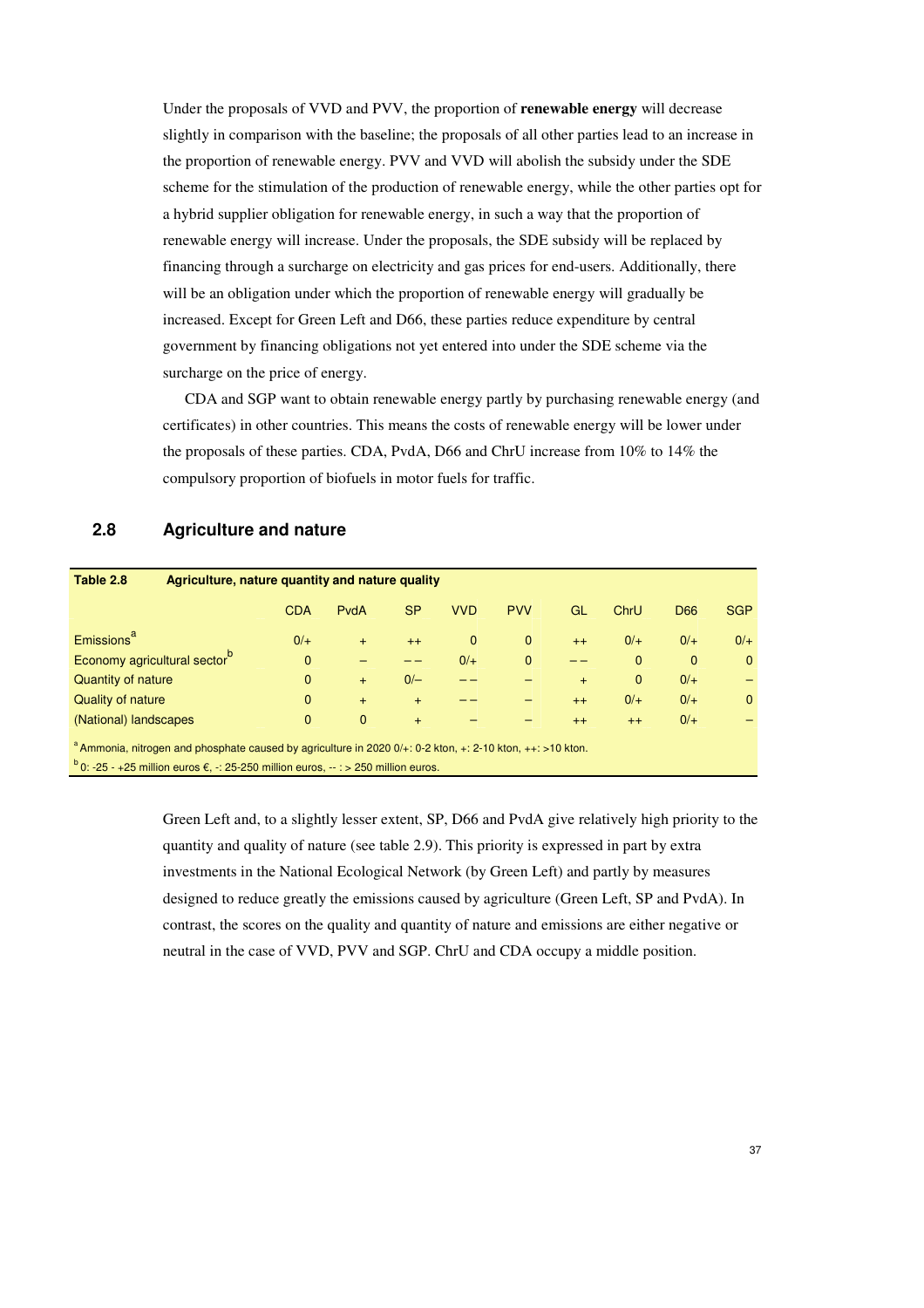**Emissions of ammonia, nitrogen and phosphate** by agriculture influence the quality of nature (fewer emissions is good for nature). Measures that limit those emissions also come at a price, however: generally speaking they harm economic activity in the agricultural sector. This applies to the proposals of SP, PvdA and Green Left. The measures of the other parties do not have a negative effect (VVD) or have a less negative effect (SGP, ChrU, D66, CDA, PVV) for the agricultural sector and related companies.

CDA, ChrU, PvdA and SGP want to maintain the system of animal allowances. This will reduce emissions a little compared with the baseline, because it provides greater certainty that livestock will not increase. In the baseline, the growth of livestock is already zero, given the expected market developments. SP wants to reduce the number of animal allowances in pig farming and poultry farming by 25% and abolish the nitrogen derogation for dairy farming, which will reduce dairy livestock by 5%. This will lead to a substantial reduction of emissions. Green Left wants to reduce livestock by 10% and widen the zone around nature areas in which poultry and pig stalls must be equipped with an air washer. PvdA wants to make the installation of high-efficiency washers obligatory in all pig and poultry stalls.

Increasing the VAT rate for meat (proposed by ChrU and Green Left and on non-biological meat proposed by D66) will not have any effect on the numbers of animals (exports, which are not liable to VAT, will increase). The prohibition of mega-stalls larger than 1.5 ha (proposed by ChrU, Green Left and PvdA) will not have any effect on the numbers of animals or on emissions. This is because this limit will not prevent a scaling-up, since considerable expansion is still possible up to the limit of 1.5 ha.

Under the policy of four parties (CDA, SP, ChrU and D66) the quantity of nature area will remain roughly the same in size as in the baseline. In the case of VVD, PVV and SGP, the quantity of nature area will be smaller than in the baseline as a result of spending cuts on the acquisition of areas for the National Ecological Network. VVD and PVV makes the biggest spending cuts. In contrast, Green Left and PvdA will obtain more nature area than in the baseline. Green Left will free up more funding for the purchasing of land for the National Ecological Network. PvdA is pursuing a wider application of the loans item: besides purchasing nature area this will also be usable for the arrangement and management of nature areas. This will increase the quantity of nature.

PvdA will use the extra funding within the ring-fenced area of the National Ecological Network. This will increase spatial cohesion of nature areas, improve environmental conditions and, by consequence, increase the quality of nature. The same applies to Green Left. As Green Left additionally conducts a stringent environmental policy also in the proximity of nature areas (see above, under agriculture), the quality of nature will increase more than under the proposals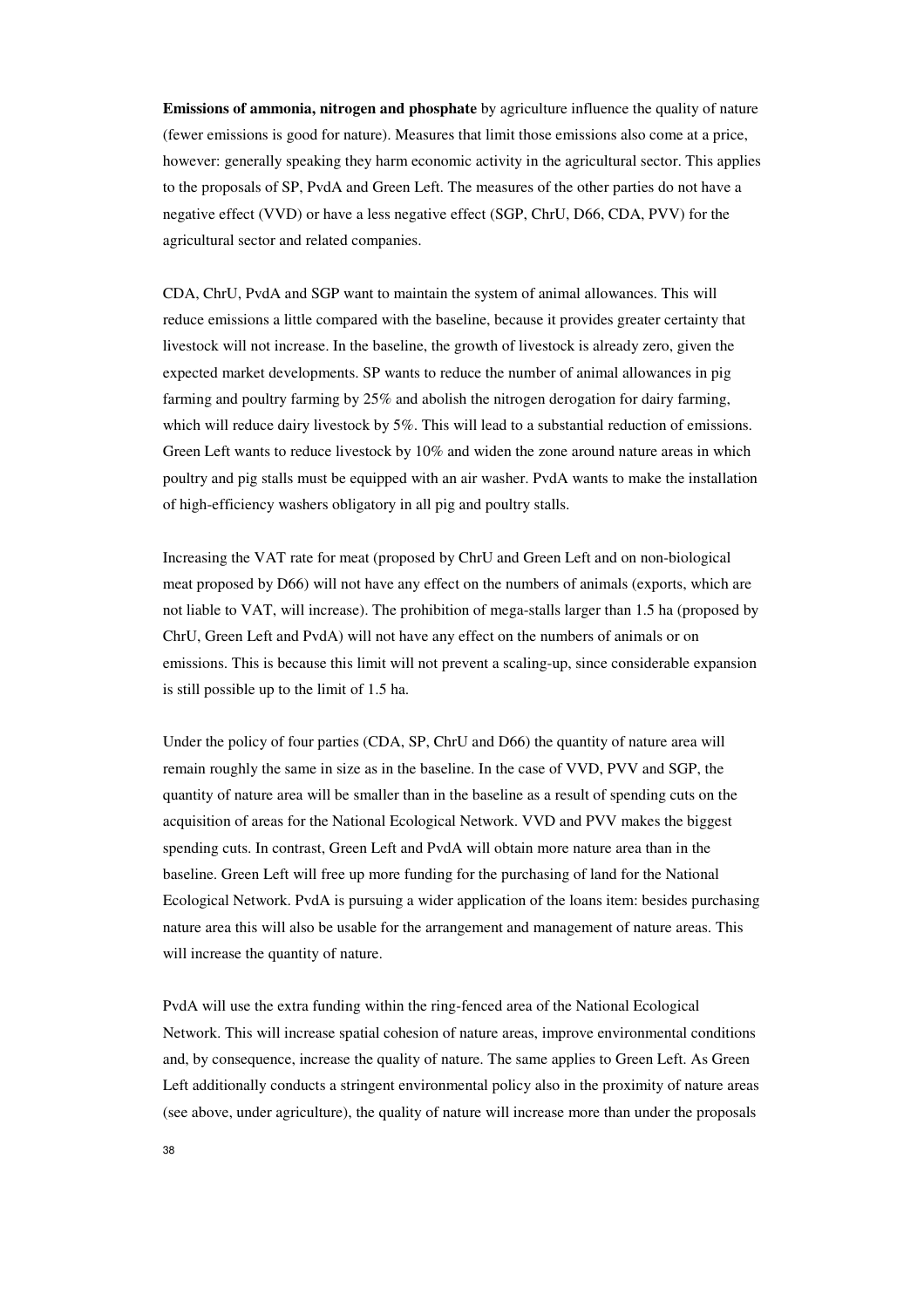of PvdA. SP reduces emissions by agriculture more than under the proposals of Green Left, but will not achieve any extra hectares of nature area. While this will improve the quality of nature, it will not be as much as under the proposals of Green Left. However, SP does want to lay down in a zoning plan for the North Sea the protected status of maritime nature areas. D66 also devotes attention to nature at sea. D66 wants to act against over-fishing and create maritime reserves.

Many parties (CDA, ChrU, D66, Green Left, SGP, SP, VVD, PvdA) focus their nature and landscape measures not only on the National Ecological Network, but also on the rural area outside the network. CDA, ChrU, D66, SGP, SP and VVD opt for a larger role of farmers in the management of nature and landscape than is the case in the reference line. PvdA, PVV, SGP, SP and VVD have adopted proposals from the Broad Review of the Living Environment and Nature. As regards nature and landscape, these parties are pursuing mostly spending curbs according to the 'Socially efficient and solid' variant. D66 and SGP are pursuing the spatial variant of the National Ecological Network (i.e. using current funding differently).

**Landscape quality** is influenced mainly by the budget available for managing the landscape and for the Recreation around the City programme, by introducing (or not introducing) an openspace levy and by spatial policy. ChrU, Green Left, PvdA and SP opt for an open-space levy. This will have positive effects on the retention of landscape qualities in rural area. This is because an open-space levy will make it more expensive to put up buildings in rural areas, which will reduce possibilities for living in green areas. At the same time, the open-space levy stimulates densification of urban areas. Residents experience a heavily built-up living environment more negatively than one with fewer buildings. Besides the open-space levy, Green Left will introduce a spatial tax and will link construction to investments in nature and landscape. The other side of the deterrent policy of these parties on living in outlying areas, however, is that the choices for housing consumer will be limited as living in the countryside will become more expensive. The policy of VVD runs entirely counter to this: the party wants to relax spatial planning policy in rural areas to allow more construction. CDA also wants to make it easier to work and live in outlying areas.

PvdA and SP will also introduce an open-space levy, but will also reduce the budget for Recreation around the City. Moreover, PvdA will reduce funding for the national landscapes. On balance, this will not produce any improvement of landscape quality in relation to the baseline. SP will also use extra funding for managing landscape in the national landscapes. This will improve the quality of the landscape. CDA frees up more funding than in the baseline for the management of landscape elements, but also wants to make living and working in the rural area more interwoven. This means that, on balance, the quality of landscape will be similar to the quality in the baseline.

ChrU and D66 are pursuing better utilisation of areas zoned for economic activity, which will reduce the pressure to construct new areas of this kind. This will have a slightly positive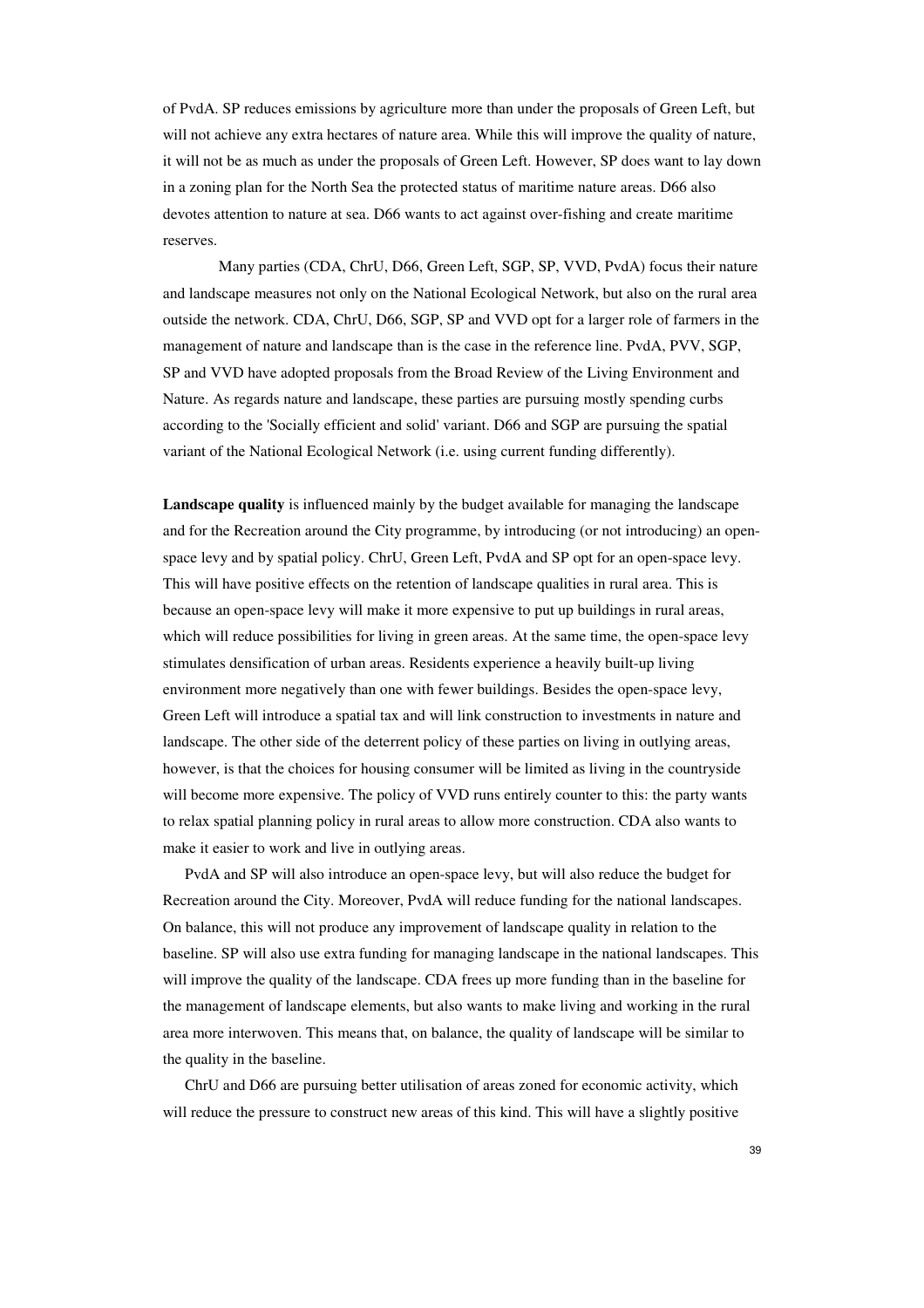effect on landscape quality. For various reasons the measures proposed by PVV, SGP and VVD lead to a deterioration of landscape quality. PVV will make spending cuts in the funding for landscape management. SGP will devolve the Recreation around the City programme to provincial government without providing the associated funding (which on balance means a spending cut).

## **2.9 Education and innovation**



**Figure 2.8 Intensifications and spending curbs in education policy, 2015 (in billions of euros, 2010 prices)** 

Figure 2.6 shows the intensifications and spending curbs for education policy. Except for SGP, CDA and PVV, all parties will on balance intensify education policy, whereby the totality of net intensifications will be between 0.6 billion euros (SP) and 2.2 billion euros (D66). The proposals have been weighted based on empirical studies according to their contribution to material prosperity. A proposal is promising if the social benefits are expected to be greater than the costs. For a number of measures, the effect in the analysis is 'unknown'. This means that empirical sources provide insufficient pointers for indicating the effect of policy.

Many parties are pursuing the same education themes. The degree and the way in which they are doing so can differ from party to party. Table 2.11 summarises the investments directed towards the most important education themes. The themes have been ranked according to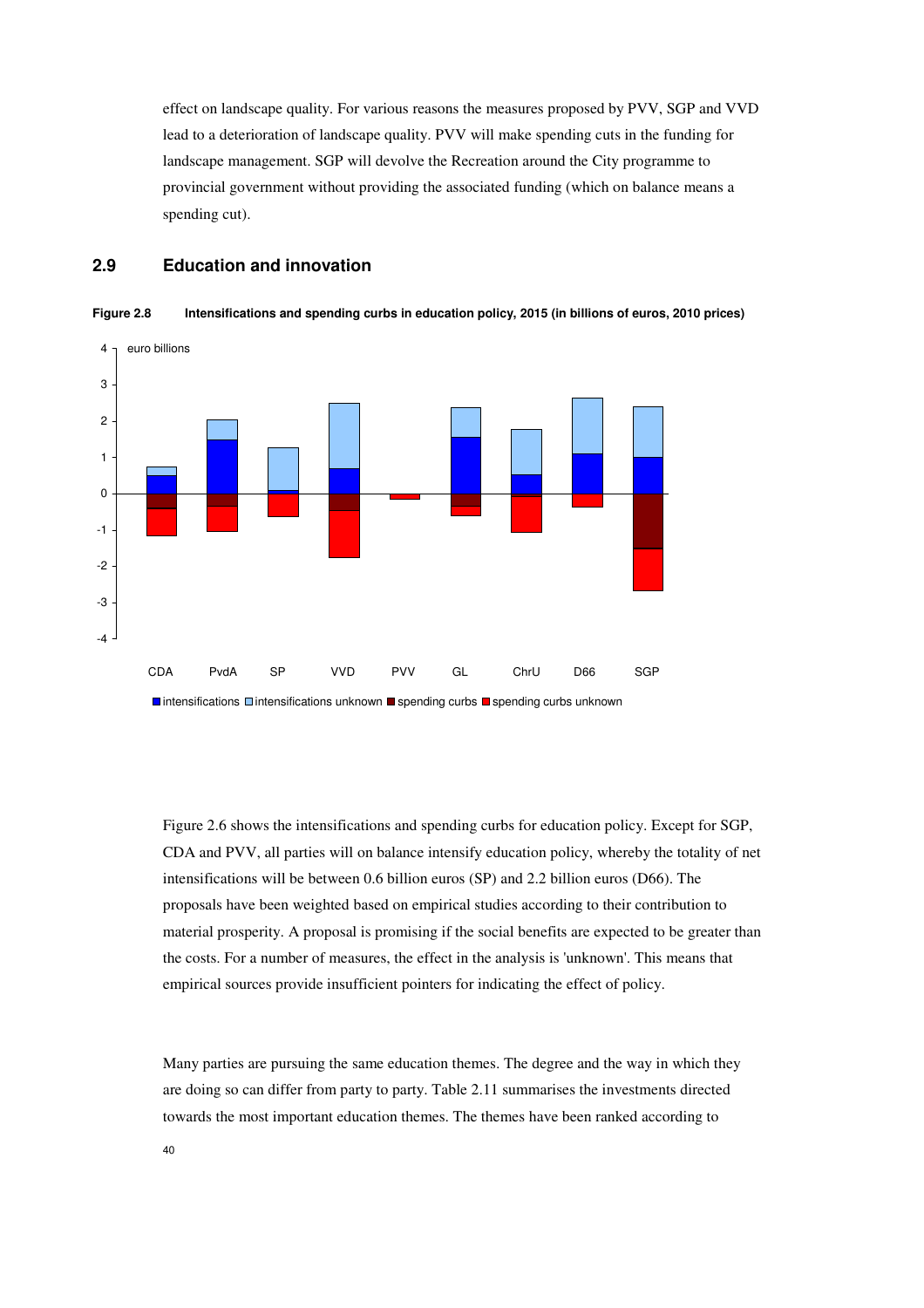effectiveness. With the same funding, for example, performance-related pay will be more effective than training teachers.

| Table 2.9<br>Promising investments according to declining effectiveness, 2015 (in billions of euros) |            |      |           |            |            |     |      |            |            |  |  |
|------------------------------------------------------------------------------------------------------|------------|------|-----------|------------|------------|-----|------|------------|------------|--|--|
|                                                                                                      | <b>CDA</b> | PvdA | <b>SP</b> | <b>VVD</b> | <b>PVV</b> | GL  | ChrU | <b>D66</b> | <b>SGP</b> |  |  |
| Performance-related pay for teachers                                                                 | 0.2        | 0.1  |           | 0.2        |            | 0.3 | 0.1  | 0.2        | 0.2        |  |  |
| Master courses lasting several years                                                                 |            |      |           |            |            |     | 0.1  |            | 0.2        |  |  |
| School drop-out                                                                                      |            | 0.1  | 0.1       | 0.1        |            | 0.3 | 0.0  |            | 0.4        |  |  |
| <b>Training of teachers</b>                                                                          | 0.1        | 0.3  |           | 0.1        |            | 0.4 |      | 0.1        | 0.2        |  |  |
| Early or pre-school education                                                                        | 0.2        | 0.3  |           | 0.3        |            | 0.5 | 0.2  | 0.5        |            |  |  |
| Extension of education time                                                                          |            | 0.7  |           |            |            |     | 0.1  | 0.3        |            |  |  |
| Other                                                                                                |            | 0.1  |           |            |            | 0.1 |      | 0.1        | $-1.5$     |  |  |
| Total                                                                                                | 0.5        | 1.5  | 0.1       | 0.7        | 0.0        | 1.6 | 0.5  | 1.1        | $-0.5$     |  |  |

PvdA and Green Left are the parties that are most pursuing the promising measures, followed by D66. VVD and PvdA are additionally pursuing the introduction of performance-related funding of schools, whereby part of the basic financing of schools will be linked to the performance of their pupils. This will give schools an incentive, in a budget-neutral way, to improve the performance of their pupils. The investments that the other parties are making in promising measures are relatively modest. SGP stands out for a relatively large spending curb. This party is pursuing an efficiency discount on the lump sum of 1.1 billion euros, a measure that is feasible only by increasing class sizes.

The effects of the promising education proposals of each party are summarised in figure 2.x. In the first instance, the costs of the measures are greater than their (financial) benefits. Some of the costs are of a budgetary nature. People will attend a school longer, so the supply of labour will decrease in the initial decades. However, the costs outweigh the benefits, so in the initial decades there will be mainly costs. The increase in the level of education means that labour productivity will increase and, in due course, the supply of labour will increase again. This is because people with a high level of education will participate more in the labour market. The complete effect will be achieved after a long period of time. At that moment the entire labour force will be better educated. The total effect on GDP is the sum of higher labour productivity and supply of labour, minus the budgetary costs.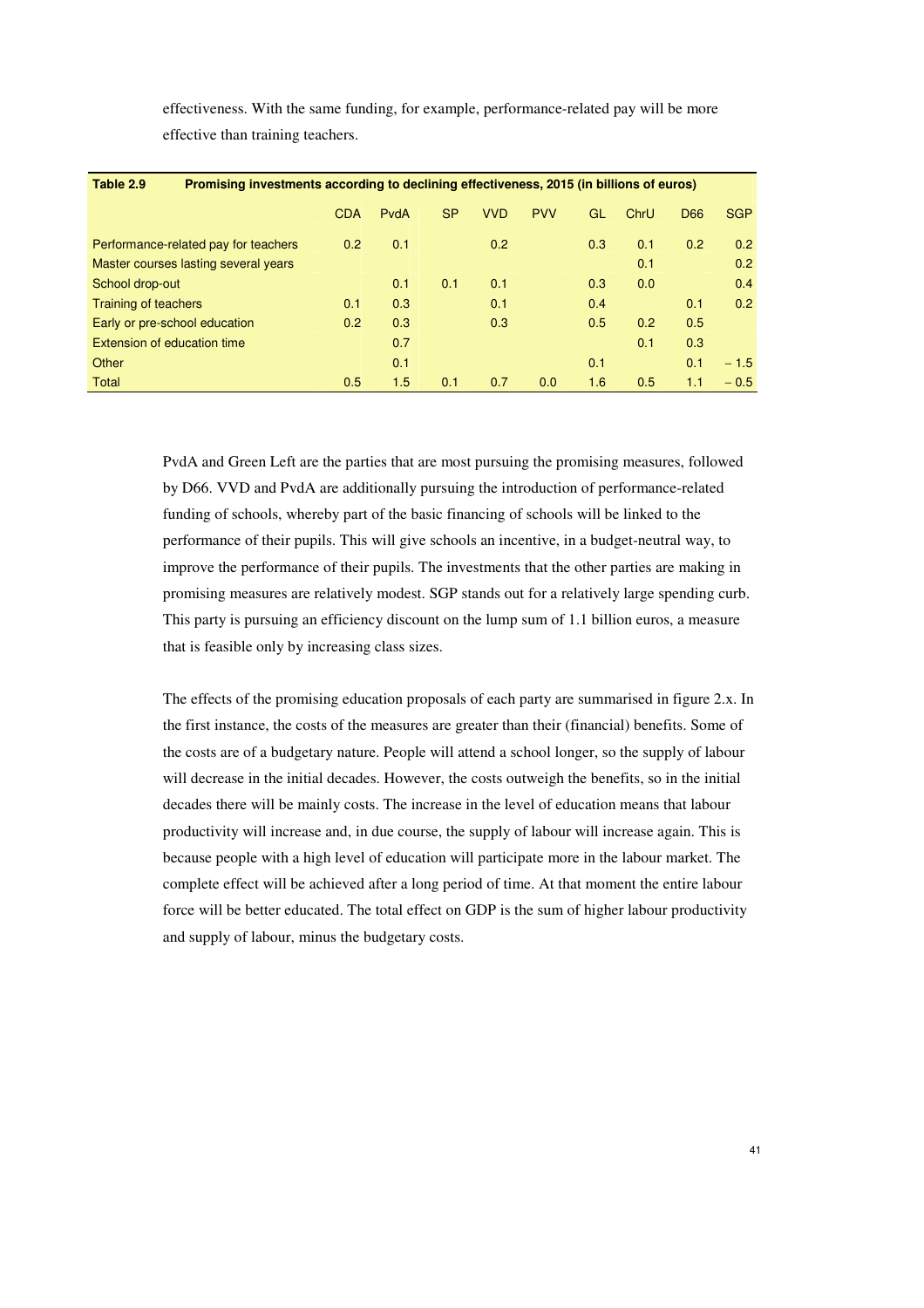#### **Figure 2.9 Effects of education policy as %GDP**



Through their education policies PvdA, Green Left and VVD will achieve a large positive effect in long-term GDP. PvdA (1.5 billion euros) and Green Left (1.6 billion euros) are vigorously pursuing promising measures. VVD comes out high through the introduction of the performance-related funding of primary and secondary schools. D66 is also pursuing promising measures, but to a limited degree, whereby the party has opted for an approach with measures that have relatively low effectiveness. The larger class sizes proposed by SGP will yield a lot in budgetary terms and eventually result in a small negative effect on labour productivity. The party is further pursuing mainly the most effective measures. The proposals of the other parties have a smaller effect on GDP.

Most parties will change little in the budget for scientific research at universities, except for SGP and Green Left, which will increase the budget, while CDA, PVV, and ChrU will reduce the budget. In many cases it is unknown how changes in the budget for scientific research will influence the prosperity of the Netherlands. However, the proposal by Green Left to introduce more performance-related pay in scientific research will have a favourable effect on prosperity. ChrU, SP and PVV will make spending cuts on measures that stimulate immigration of knowledge workers, which must be qualified as unpromising. After all, knowledge migrants increase prosperity by transferring knowledge from other countries.

Green Left and D66 earmark extra money for innovation on balance, while VVD, ChrU, PvdA and PVV make spending cuts on balance. Except for PVV, the prosperity effects of the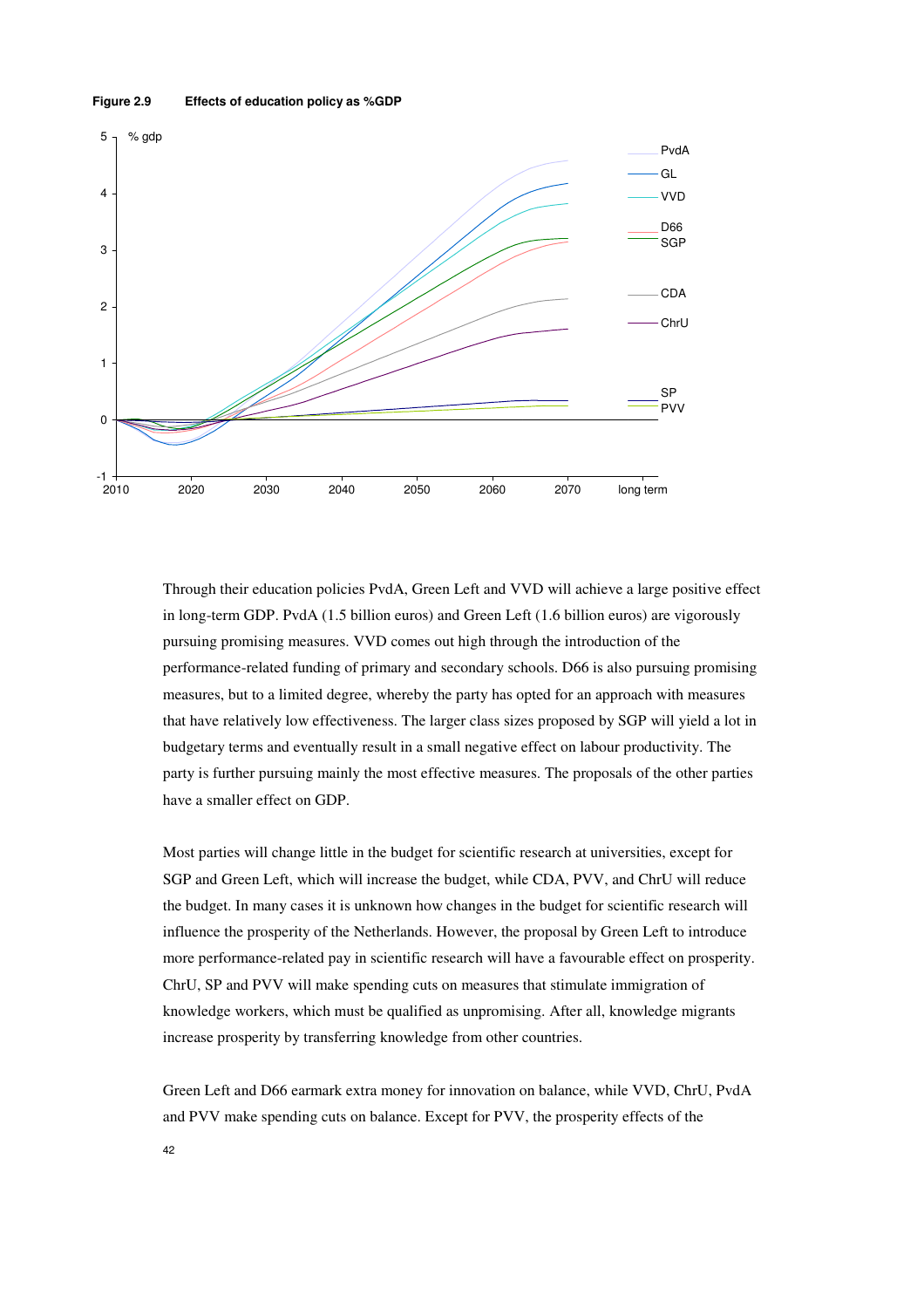proposals of the other parties are unknown due to their small scale. PVV wants to make sizeable spending cuts, by 40%. This proposal is not considered promising, because spending cuts of more than 20% will probably harm prosperity in the long term.

All parties shift the emphasis from thematic policy to generic policy. VVD, PvdA, Green Left and PVV provide almost exclusively only generic subsidies through the Research and Development (Promotion) Act. The current thematic policy turns out to be an expensive form of generic policy through higher implementing costs for government, higher costs incurred by companies when applying for subsidies and greater prosperity disruption through intervention of interest organisations. Therefore, the shift towards generic policy is promising, because costs will decrease while benefits will decrease hardly at all. Although D66 opts for more generic innovation policy, the party wants to make more rigorous choices for the remaining thematic policy. More rigorous choices might be promising, compared with the current thematic policy, but they are also risky due to a large probability of government failure caused by incorrect selection.

The larger emphasis placed by all parties on generic subsidies such as those under the Research and Development (Promotion) Act leads to a situation where benefits for small and medium-sized enterprises will still increase on account of the way the scheme is organised. This side-effect is unlikely to be promising. After all, under present policy SMEs receive for every euro they spend on research and development approximately five times as much subsidy as large companies. There is no evidence that SMEs generate greater social benefits to this extent. Some parties, such as VVD, SGP and Green Left, therefore want more equal treatment of SMEs and large companies under the Research and Development (Promotion) Act. This is probably promising.

| <b>Table 2.10</b>    |         | Changes in budgets for scientific research and innovation |            |         |                   |            |            |           |         |                 |                   |  |  |  |
|----------------------|---------|-----------------------------------------------------------|------------|---------|-------------------|------------|------------|-----------|---------|-----------------|-------------------|--|--|--|
|                      |         | Level <sup>b</sup>                                        | Change     |         |                   |            |            |           |         |                 |                   |  |  |  |
|                      | 2010    | 2014                                                      | <b>CDA</b> | PvdA    | <b>SP</b>         | <b>VVD</b> | <b>PVV</b> | <b>GL</b> | Chru    | D <sub>66</sub> | <b>SGP</b>        |  |  |  |
|                      | euro bn |                                                           |            |         |                   |            |            |           |         |                 |                   |  |  |  |
| Science <sup>a</sup> | 1.83    |                                                           | $-0.09$    | 0.00    | 0.04              | 0.00       | $-0.42$    | 0.18      | $-0.08$ | 0.05            | 0.22              |  |  |  |
| Innovation<br>$\sim$ | 2.17    | 1.79                                                      | 0.02       | $-0.20$ | 0.00 <sub>1</sub> | $-0.10$    | $-0.78$    | 0.22      | $-0.25$ | 0.15            | 0.00 <sub>1</sub> |  |  |  |

a<br>Inclusive of immigration of knowledge workers.

b<br>Cource: Rapport Brede Heroverwegingen/Broad Review Report, No. 8, page 52. The implementing costs have been increased by 50%, because the figures on page 52 include only wages. The figure for science was estimated based on CBS, Kennis en Economie/Knowledge and Economy 2008, list 2.2.1, with the assumption that the third cash flow will be used entirely for research. The budget for knowledge immigrants has been added to this amount.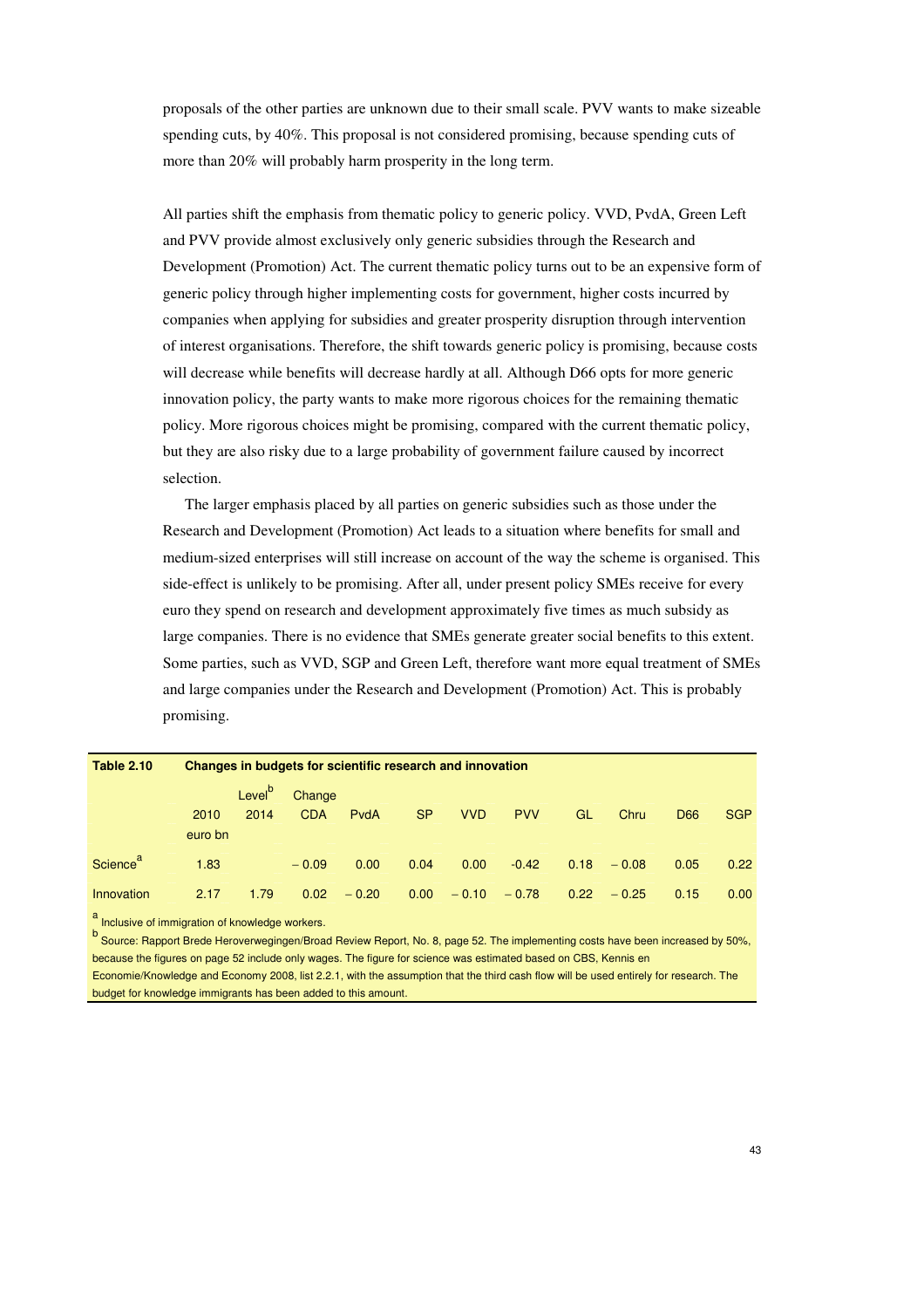## **2.10 Housing market**

| <b>Table 2.11</b><br><b>Housing market effects</b> |            |                                        |              |           |                 |              |              |              |       |            |  |
|----------------------------------------------------|------------|----------------------------------------|--------------|-----------|-----------------|--------------|--------------|--------------|-------|------------|--|
|                                                    |            |                                        | CDA PvdA     | <b>SP</b> | <b>VVD</b>      | <b>PVV</b>   | GL           | ChrU         | D66   | <b>SGP</b> |  |
|                                                    |            | % GDP                                  |              |           |                 |              |              |              |       |            |  |
| Prosperity gain                                    | structural | 0.1                                    | 0.5          | 0.4       | 0.3             | $-0.1$       | 0.8          | 0.5          | 0.9   | 0.7        |  |
| Effect on national budget                          | structural | 0.1                                    | 1.4          | 1.4       | $\mathbf{0}$    | 0.1          | 2.1          | 1.3          | 1.5   | 0.1        |  |
|                                                    |            | difference compared with baseline in % |              |           |                 |              |              |              |       |            |  |
| Price change in owner-occupied                     |            |                                        |              |           |                 |              |              |              |       |            |  |
| homes                                              | 2015       | $-1$                                   | $-7$         | $-6$      | $-2$            | $\mathbf{0}$ | $-6$         | $-5$         | $-10$ | $-6$       |  |
|                                                    | structural | $-1$                                   | $-6$         | $-6$      | $-5$            | $\mathbf{1}$ | $-10$        | $-6$         | $-10$ | $-7$       |  |
| Change in net rent                                 | 2015       | 5                                      | $\mathbf{1}$ | $-3$      | 10 <sup>1</sup> | $\mathbf{0}$ | 6            | 6            | 10    | 8          |  |
|                                                    | structural | 5                                      | 15           | $-3$      | 57              | $\mathbf{0}$ | 11           | 14           | 31    | 40         |  |
| Change in consumption. owner-                      |            |                                        |              |           |                 |              |              |              |       |            |  |
| occupied                                           | structural | $-1$                                   | $-4$         | $-4$      | $-3$            | $\mathbf{1}$ | $-7$         | $-4$         | $-6$  | $-4$       |  |
| Change in consumption. rented                      | structural | 3                                      | $\mathbf{0}$ | $-5$      | 27              | $-4$         | $\mathbf{0}$ | $\mathbf{0}$ | 15    | 22         |  |
| % rent value                                       |            |                                        |              |           |                 |              |              |              |       |            |  |
| <b>Subsidy</b><br>percentage.<br>owner-            |            |                                        |              |           |                 |              |              |              |       |            |  |
| occupied sector                                    | structural | 25                                     | 16           | 13        | 30              | 25           | 8            | 17           | 17    | 25         |  |

Greater efficiency in the housing market leads to an improvement in prosperity. The outcome of the 'prosperity effect' can be regarded as the degree to which a party succeeds in making the housing market function better (or worse, in the case of a loss) by reducing (or increasing) current disruptions. A prosperity gain does not mean that households will automatically gain, because the gain can also go to landlords (including housing corporations), or the government.

All parties except for PVV improve the efficiency of the housing market and increase prosperity. PVV opts for introducing a housing corporation levy, without allowing extra rent increases. This will increase rationing in the housing market, which will cause prosperity to decrease. It should be noted that doubts exist about the legal feasibility of a levy directed specifically towards housing corporations (the same applies to the proposals of D66, VVD, PvdA and ChrU). The effects of the proposed levies have been included in the analysis, however.

Among the other parties the emphasis in the reforms differs. CDA, VVD and SGP are focusing mainly on the rented market, whereas other parties also put forward proposals for the owneroccupied market. PvdA, SP, Green Left, ChrU and D66 all reduce to a greater or lesser degree the tax relief on mortgage interest. As the markets for owner-occupied and rented homes are strongly interrelated, the proposals of all parties have consequences for both markets. The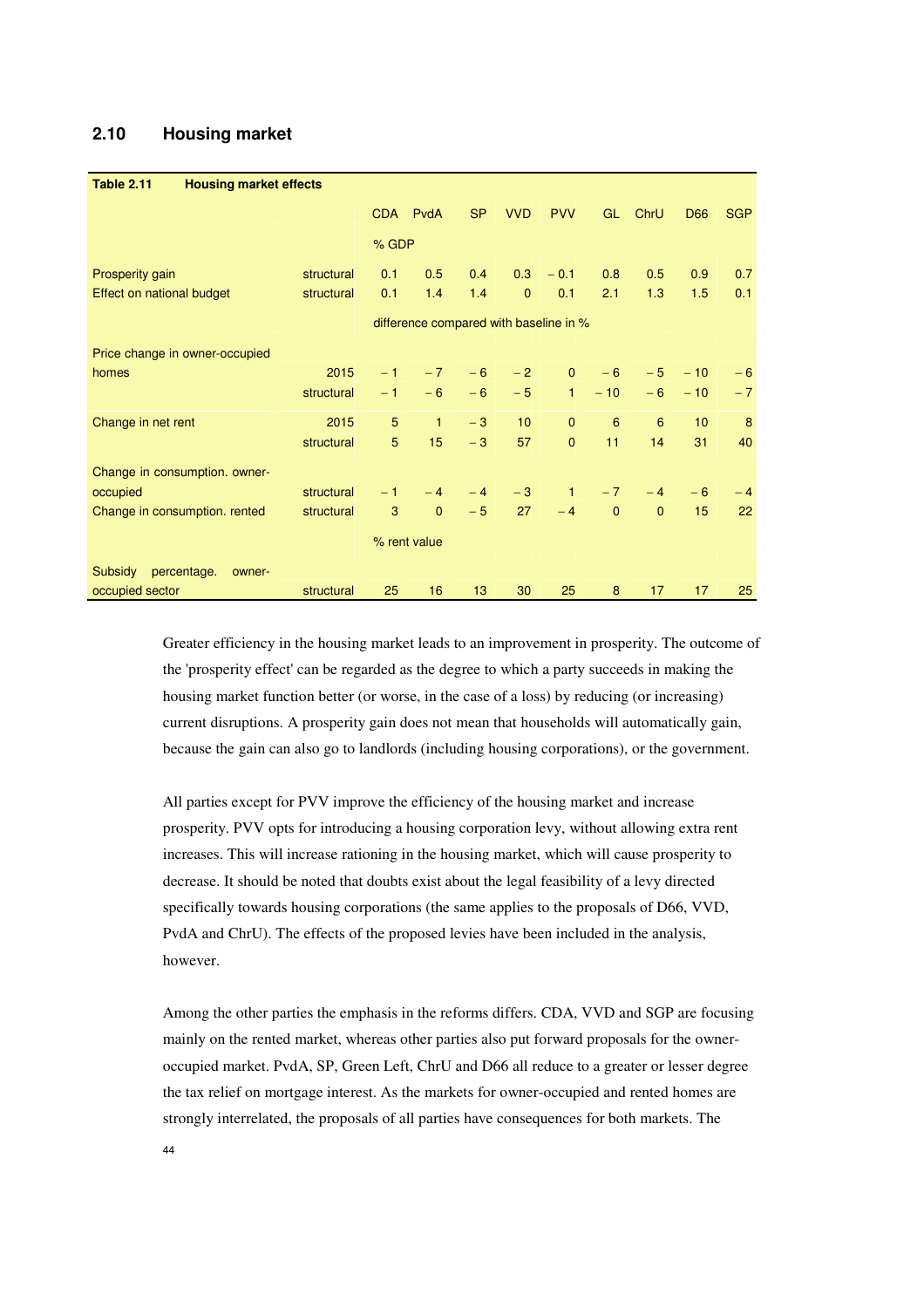prices of owner-occupied homes will decrease under the proposals of all parties compared with the baseline, except in the case of PVV. Rents will also increase under the proposals of almost all parties. It should be noted that the effects presented here are macro-effects at national level. The effects on rents and house prices may (significantly) differ regionally.

### **2.11 Healthcare**

| <b>Table 2.12</b><br><b>Most important indicators</b> |                                          |             |            |         |                   |            |                |                 |           |            |            |
|-------------------------------------------------------|------------------------------------------|-------------|------------|---------|-------------------|------------|----------------|-----------------|-----------|------------|------------|
|                                                       |                                          | <b>Base</b> | <b>CDA</b> | PvdA    | <b>SP</b>         | <b>VVD</b> | <b>PVV</b>     | GL              | ChrU      | <b>D66</b> | <b>SGP</b> |
| <b>Curative care (under Care</b>                      |                                          |             |            |         |                   |            |                |                 |           |            |            |
| Insurance Act, 'zvw')                                 |                                          |             |            |         |                   |            |                |                 |           |            |            |
| More $(+)$ or less $(-)$ market forces                |                                          |             | $+$        | $0/+$   | $\qquad \qquad -$ | $+$        | $\mathbf{0}$   | $0/+$           | $\ddot{}$ | $+$        | $+$        |
|                                                       | Insurance excess (level. euros per       | 775         | 230        | $200 -$ | $\mathbf{0}$      | 300        | 210            | $150 -$         | $200 -$   | $210 -$    | $150 -$    |
| year in 2015)                                         |                                          |             |            | 600     |                   |            |                | 300             | 600       | 400        | 500        |
| Personal contributions (change in                     |                                          | 5,5         | $-3,2$     | $-2,6$  | $-5,5$            | $-2,8$     | $-3,4$         | $-3,2$          | $-2,6$    | $-2.9$     | $-2,9$     |
| relation to base. billions)                           |                                          |             |            |         |                   |            |                |                 |           |            |            |
| Alteration of insured package of                      |                                          |             | $-0.5$     | $-0,7$  | 0,0               | $-2,3$     | $-0,3$         | 0,0             | $-1,6$    | $-1.1$     | $-1,0$     |
|                                                       | service (in relation to base. billions)  |             |            |         |                   |            |                |                 |           |            |            |
|                                                       | Other measures (net. in relation to      |             | $-1.6$     | $-1,8$  | $-1.0$            |            | $-0.9 - 0.7$   | $-1.4$          | $-1.5$    | $-0.8$     | $-1.1$     |
| base. billons)                                        |                                          |             |            |         |                   |            |                |                 |           |            |            |
|                                                       | <b>Long-term care (under Exceptional</b> |             |            |         |                   |            |                |                 |           |            |            |
|                                                       | <b>Medical Expenses Act, 'awbz')</b>     |             |            |         |                   |            |                |                 |           |            |            |
| System: extramural care                               |                                          | awbz        | wmo/       | wmo     | awbz              | zvw        | awbz           | wm <sub>O</sub> | zbo       | wmo        | wmo        |
|                                                       |                                          |             | vou-       |         |                   |            |                | awbz            |           |            |            |
|                                                       |                                          |             | cher       |         |                   |            |                |                 |           |            |            |
| System: intramural care                               |                                          | awbz        | vou-       | awbz    | awbz              | ZVW/       | awbz           | awbz            | zbo       | wmo/       | wmo/       |
|                                                       |                                          |             | cher       |         |                   | zbo        |                |                 |           | zbo        | zbo        |
|                                                       | Personal contributions (change in        | 2,9         | $-1,1$     | $-0,6$  | $-1,0$            | $+0,5$     | $\mathbf{0}$   | $+0,2$          | $-0.1$    | $-0.3$     | $-1,0$     |
| relation to base. billions)                           |                                          |             |            |         |                   |            |                |                 |           |            |            |
| Alteration of insured package of                      |                                          |             | $-1,0$     | $-0.4$  | 0,0               | $-0,5$     | 0,0            | $-0,2$          | $-1,2$    | $-1.2$     | $-1.3$     |
| services (billions)                                   |                                          |             |            |         |                   |            |                |                 |           |            |            |
| Other measures (net. billions)                        |                                          |             | $-0.6$     | $-0,6$  | $\mathbf{0}$      | $-2,1$     | $\overline{0}$ | $-0.5$          | $-0.9$    | $-1.9$     | $-1.6$     |
| <b>Total care</b>                                     |                                          |             |            |         |                   |            |                |                 |           |            |            |
|                                                       | Increase in employment 2011-2015         | 150         | $-10$      | $-15$   | $+15$             | $-50$      | $+10$          | $+15$           | $-30$     | $-40$      | $-35$      |
| (x1000)                                               |                                          |             |            |         |                   |            |                |                 |           |            |            |

wmo = Social Support Act zbo = Autonomous administrative authority

In the Economic Forecast for 2011-2015, CPB made the technical assumption that the annual **insurance excess under the Care Insurance Act** would be raised from 165 euros per adult in 2010 to 775 euros in 2015. None of the parties has opted for this approach. If the current insurance excess of 165 euros were to be index-linked in the usual way in the coming years, it will work out at 210 euros in 2015. Most parties opt for an insurance excess that is slightly above this figure. Only PVV opts for the index-linked insurance excess of 210 euros and SP abolishes the insurance excess in its entirety. Five parties make the insurance excess incomelinked, whereby the lowest incomes will have an insurance excess of 150 to 210 euros, while

45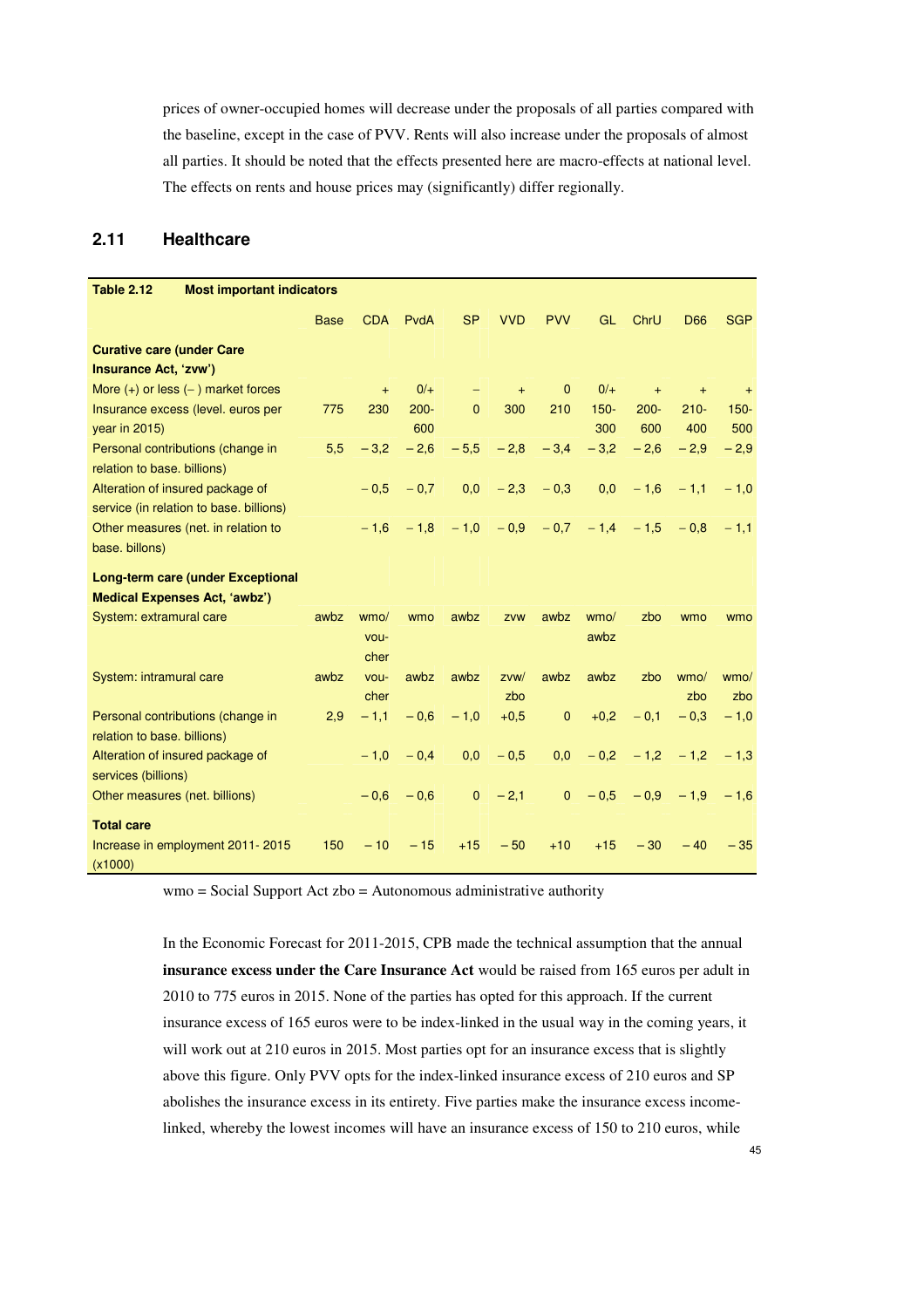the highest incomes will have an insurance excess of 300 to 600 euros. An income-linked insurance excess requires a fairly complex implementing organisation, because medical insurers do not inquire about the income of insured persons. Therefore, a separate public body will have to make the link between health care expenditure and the income data of insured persons. CPB has made allowance for implementing costs of 60 million euros. VVD is the only party that has included GPs in the insurance excess. A number of parties additionally propose more specific personal contributions towards mental health care, hospitals, mouth care and physiotherapy.

Parties clearly have different views when it comes to **market forces** in healthcare. Only SP opts for variant A of the Curative Care Review, whereby the present insurance will be replaced by a services system and the present insurers will be replaced by budgeted care procurement offices. PVV has opted to retain the system as it is in 2010. All other parties want to develop the present system further, to a greater or lesser degree, towards variant B of the Curative Care Review, i.e. more market forces. CDA, VVD, ChrU, D66 and SGP opt for a system under which care insurers become entirely risk-bearing and the freely negotiable B segment in hospital care will be enlarged (under the proposals of CDA to 50% of all hospital care). VVD and D66 also want to increase the role of the market by giving care providers a possibility to raise private capital, with codetermination and profit distribution. PvdA and Green Left are more conservative as regards greater market forces in healthcare and opt for a larger role for the government.

VVD is the party that wants to limit the **standard insured package** the most. Several parties want to scrap one or more of the following elements: minor mental health treatments, a number of medicines (gastric acid blockers, cholesterol reducers and contraceptives), some paramedical care, dentures and mouth care for people aged between 18 and 21. Only SP and Green Left want to leave the standard package unchanged.

By increasing **efficiency**, all parties hope to hold down healthcare costs. Except for D66 and PVV, all parties want more stringent management of the insured package when allowing new treatments. All parties, except for PVV, want to improve the governance structure in hospitals and to increase quality and transparency in healthcare by establishing a national quality institute. Except for VVD and D66, all parties want to make savings by reducing by 35,000 euros the normative incomes of medical specialists and top healthcare administrators. All parties, except for Green Left, want to introduce a VAT compensation fund in healthcare, so as to make outsourcing more attractive for healthcare institutions.

With regard to medicines, many parties, except for CDA, PVV, Green Left and SGP, have opted to extend the preferential policy for medicines by allowing clusters of medicines that are not always 100% identical. CDA wants to overhaul the system of reimbursing medicines. Besides the above-mentioned spending curbs, SP and SGP also want to earmark extra money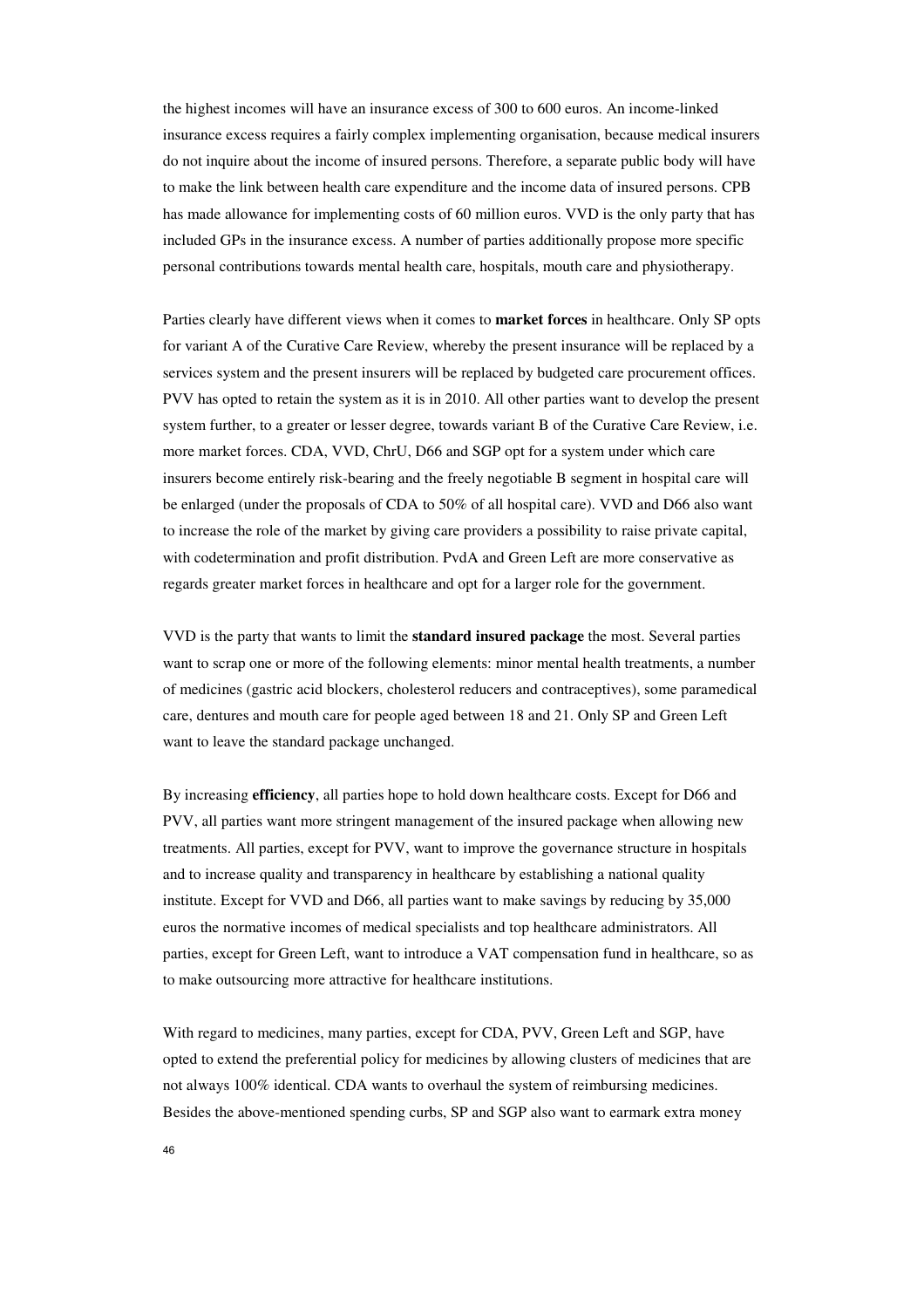for curative care. SP wants extra money so as to provide more care. SGP wants to spend extra money on more curative care remunerations that are more in line with market norms.

Almost all parties have opted for a different **organisation of long-term care** (under the Exceptional Medical Expenses Act), while only PVV and SP maintain the current system in its entirety. Various parties want to transfer some extramural care (CDA, Green Left), or all of it (PvdA, D66, SGP) to the municipal organisation responsible for provisions under the Social Support Act. This will transform this care into a service and end the insured right to care. CDA wants to introduce a voucher system for some extramural care and all intramural care. Such a system immediately confronts clients with the costs of care, so there will be a strong incentive to purchase care critically, both in terms of price and quantity. Therefore, an efficiency gain of 5% has been estimated in this respect. Unlike the present personalised budgets, these vouchers will be usable only for qualified care, which will exert a braking effect. PvdA and VVD also limit the use of personalised budgets for some healthcare to qualified care.

 ChrU has opted to transfer all care, both extramural and intramural, to a national autonomous administrative authority. Here again, the insured right to care will be discontinued and greater possibilities will be created for customisation. Additionally, the autonomous administrative authority will have a stronger procurement incentive than the present care offices whose budgets are limited less stringently, which means that an efficiency gain is also likely to occur in this respect. VVD, D66 and SGP will also place the most complex intramural care (mental health care and care for the disabled) under a national autonomous administrative authority, but transfer intramural care and nursing to provisions under the Care Insurance Act (in the case of VVD) or the Social Support Act (D66, SGP). Green Left and PvdA maintain for intramural care the present provisions under the Exceptional Medical Expenses Act. Four parties want to transfer rehabilitation to the Care Insurance Act (CDA, PvdA, VVD and D66).

Besides these changes to the system, the parties want to limit care entitlements by means of various measures. Many parties have opted to stop offering less complex care intramurally, but for new clients only extramurally. This applies both to mental healthcare (CDA, PvdA, VVD, Green Left, D66, SGP) and to stays in a care home or nursing home (CDA, VVD, Green Left, ChrU, D66). Additionally, various parties will reduce extramural counselling (VVD, ChrU, D66, SGP) and care (CDA, ChrU, D66, SGP), while VVD will scrap care for the disabled in the case of clients with an IQ above 70, with money being reserved for leakage to other schemes. Apart from this IQ measure none of the parties makes any spending cuts on care that will continue to be offered intramurally. However, the personal contribution will be raised under the proposals of most parties.

Virtually all parties (CDA, PvdA, VVD, Green Left, ChrU, D66, SGP) have opted to separate the costs of housing and care. This implies that care institutions may bill rental and service